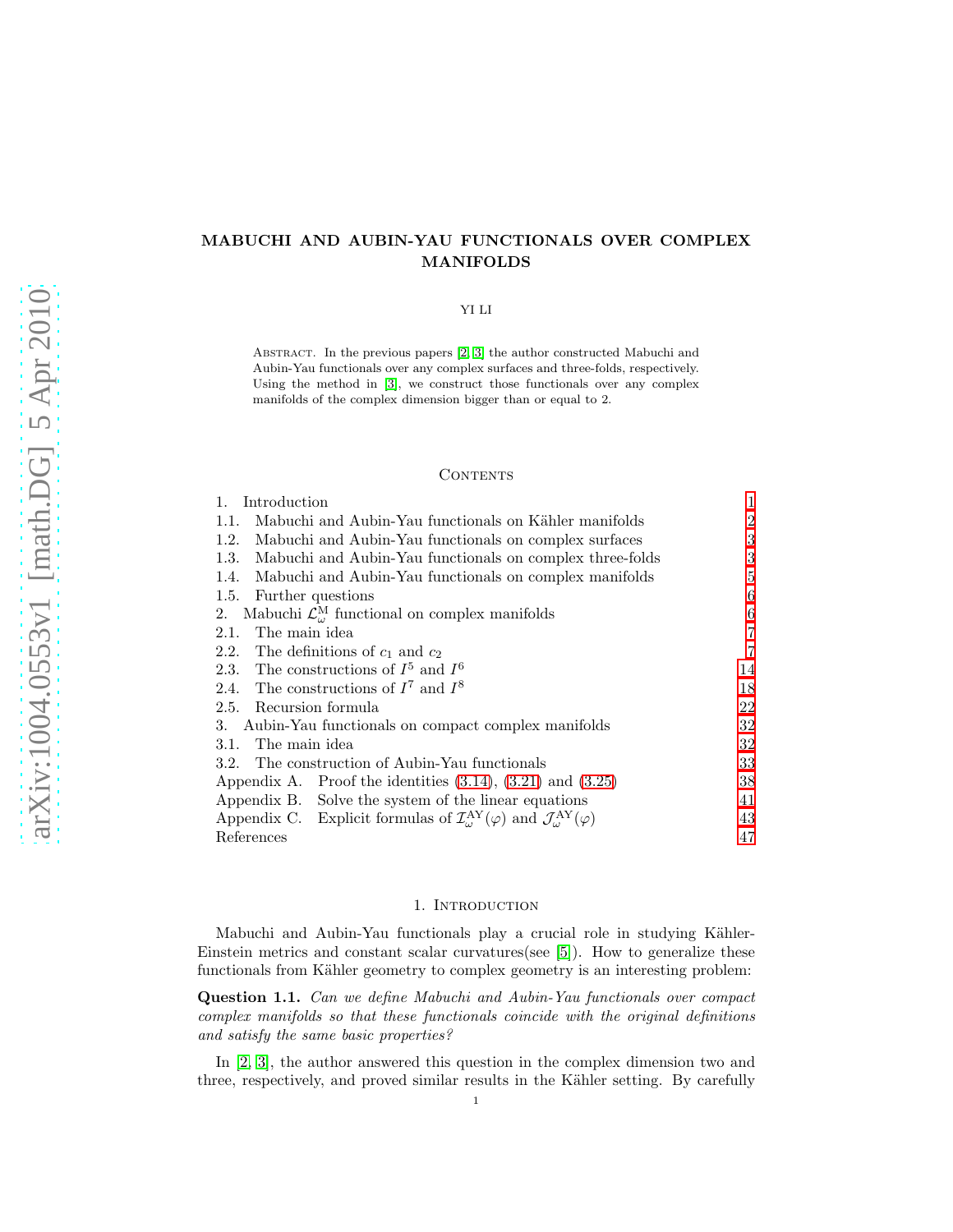checking and using a similar method in [\[3\]](#page-46-1), we can construct those functionals in higher dimension cases. So, now, we give an affirmative answer to Question [1.1.](#page-0-1)

<span id="page-1-0"></span>1.1. Mabuchi and Aubin-Yau functionals on Kähler manifolds. In this subsection we review Mabuchi and Aubin-Yau functionals on Kähler manifolds, and describe some basic properties of these functionals which also hold in any complex manifolds. Let  $(X, \omega)$  be a compact Kähler manifold of the complex dimension n. Then the volume

$$
(1.1) \t\t V_{\omega} := \int_X \omega^n
$$

depends only on the Kähler class of  $\omega$ . Let  $\mathcal{P}_{\omega}^{\text{Kahler}}$  denote the space of Kähler potentials and define the Mabuchi functional, for any smooth functions  $\varphi', \varphi'' \in$  $\mathcal{P}_{\omega}^{\text{Kahler}}, \text{ by}$ 

<span id="page-1-1"></span>(1.2) 
$$
\mathcal{L}_{\omega}^{\text{M,Kahler}}(\varphi', \varphi'') := \frac{1}{V_{\omega}} \int_0^1 \int_X \dot{\varphi}_t \omega_{\varphi_t}^n dt
$$

where  $\varphi_t$  is any smooth path in  $\mathcal{P}_{\omega}^{\text{Kahler}}$  from  $\varphi'$  to  $\varphi''$ . Mabuchi [\[4\]](#page-46-4) showed that [\(1.2\)](#page-1-1) is well-defined.

Using [\(1.2\)](#page-1-1) we can define Aubin-Yau functionals, for any smooth function  $\varphi \in$  $\mathcal{P}_{\omega}^{\text{Kahler}},$  as follows:

<span id="page-1-3"></span>(1.3) 
$$
\mathcal{I}_{\omega}^{\text{AY,Kahler}}(\varphi) = \frac{1}{V_{\omega}} \int_{X} \varphi(\omega^{n} - \omega_{\varphi}^{n}),
$$

(1.4) 
$$
\mathcal{J}^{\text{AY,Kahler}}_{\omega}(\varphi) = -\mathcal{L}^{\text{M,Kahler}}_{\omega}(0,\varphi) + \frac{1}{V_{\omega}} \int_{X} \varphi \omega^{n}.
$$

So Aubin-Yau functionals are also well-defined. The basic and often useful inequalities, for any smooth function  $\varphi\in\mathcal{P}^{\mathrm{Kahler}}_{\omega}$  , are

<span id="page-1-2"></span>(1.5) 
$$
\frac{n}{n+1} \mathcal{I}_{\omega}^{\text{AY,Kahler}}(\varphi) - \mathcal{J}_{\omega}^{\text{AY,Kahler}}(\varphi) \geq 0,
$$

(1.6) 
$$
(n+1)\mathcal{J}^{\text{AY,Kahler}}_{\omega}(\varphi) - \mathcal{I}^{\text{AY,Kahler}}_{\omega}(\varphi) \geq 0.
$$

An important consequence is that we will use the inequalities [\(1.5\)](#page-1-2) and [\(1.6\)](#page-1-2) to determine the extra terms on the definitions of  $\mathcal{I}^{AY}_{\omega}(\varphi)$  and  $\mathcal{J}^{AY}_{\omega}(\varphi)$ , which are Aubin-Yau functionals over complex manifolds.

However, if  $\omega$  is not closed, then the above definitions [\(1.2\)](#page-1-1), [\(1.3\)](#page-1-3), and [\(1.4\)](#page-1-3) do not make any sense. Hence we should add some extra terms on the definitions of those functionals; these extra terms should involve  $\partial\omega$  and  $\partial\omega$ , but, the essential question is to find the structure of the extra terms. Roughly speaking,  $\mathcal{I}^{AY}_{\omega}(\varphi)$  and  $\mathcal{J}^{\rm{AY}}_{\omega}(\varphi)$  can be written as

$$
\mathcal{I}^{\text{AY}}_{\omega}(\varphi) = \mathcal{I}^{\text{AY}, \text{Kahler}}_{\omega}(\varphi) + \text{terms involving } \partial \omega, \overline{\partial} \varphi + \text{terms involving } \overline{\partial} \omega, \partial \varphi,
$$
  

$$
\mathcal{J}^{\text{AY}}_{\omega}(\varphi) = \mathcal{J}^{\text{AY}, \text{Kahler}}_{\omega}(\varphi) + \text{terms involving } \partial \omega, \overline{\partial} \varphi + \text{terms involving } \overline{\partial} \omega, \partial \varphi.
$$

In the following sections, we will explicitly determine the extra terms.

Throughout the rest part of this paper, we denote by  $(X, g)$  a compact complex manifold of the complex dimension  $n \geq 2$ , and  $\omega$  be the associated real  $(1, 1)$ -form. Let

(1.7) 
$$
\mathcal{P}_{\omega} := \left\{ \varphi \in C^{\infty}(X)_{\mathbb{R}} \middle| \omega_{\varphi} := \omega + \sqrt{-1} \partial \overline{\partial} \varphi > 0 \right\}
$$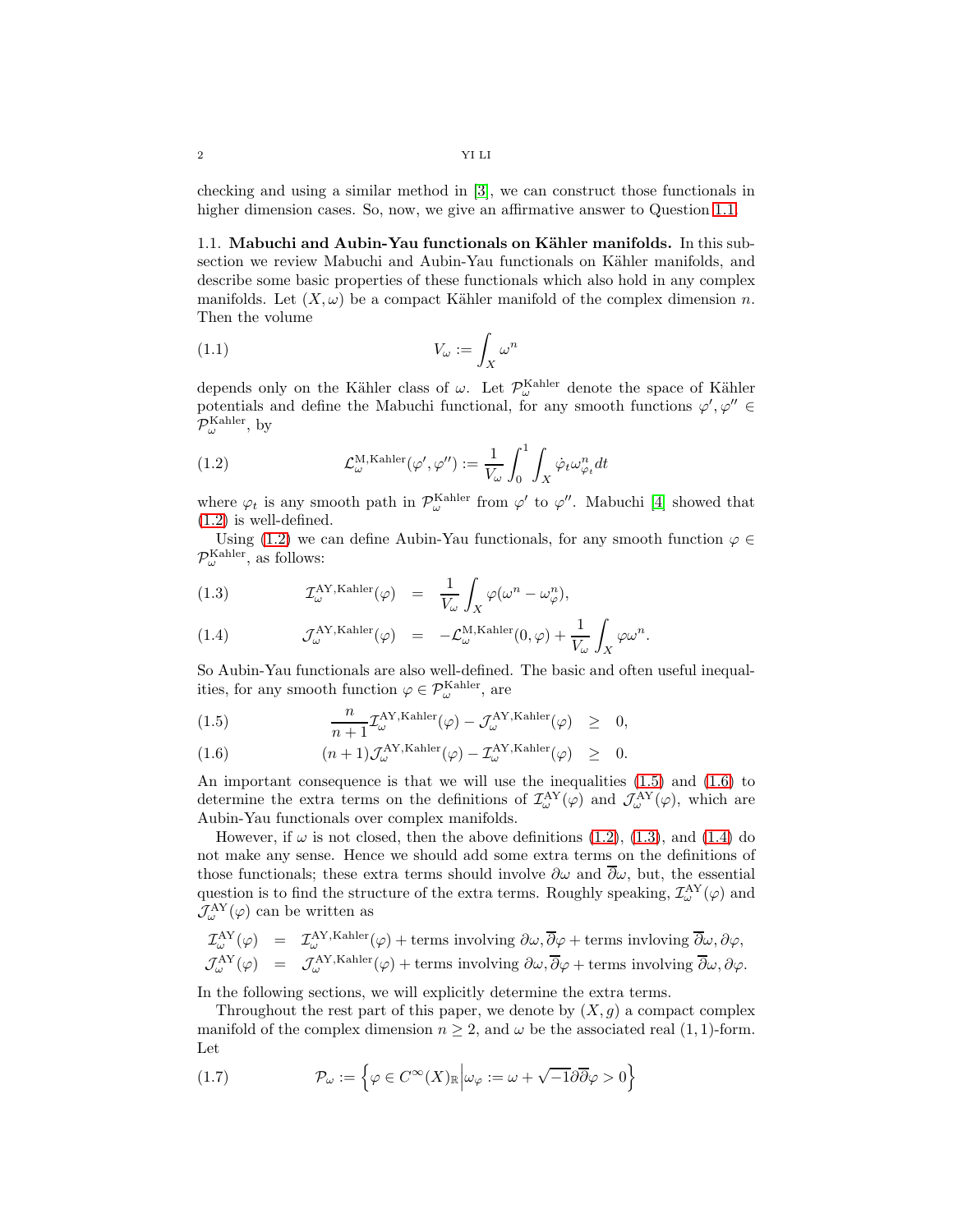be the space of all real-valued smooth functions on  $X$  whose associated real  $(1, 1)$ forms are positive.

<span id="page-2-0"></span>1.2. Mabuchi and Aubin-Yau functionals on complex surfaces. In this sub-section we recall the main result in [\[2\]](#page-46-0). Let  $(X, g)$  be a compact complex manifold of the complex dimension 2 and  $\omega$  be its associated real  $(1, 1)$ -form. For any  $\varphi', \varphi'' \in \mathcal{P}_\omega$ , we define

<span id="page-2-2"></span>(1.8) 
$$
\mathcal{L}^{\mathcal{M}}_{\omega}(\varphi', \varphi'') \quad := \quad \frac{1}{V_{\omega}} \int_{0}^{1} \int_{X} \dot{\varphi}_{t} \cdot \omega_{\varphi_{t}}^{2} dt \\ - \quad \frac{1}{V_{\omega}} \int_{0}^{1} \int_{X} \sqrt{-1} \partial \omega \wedge (\overline{\partial} \dot{\varphi}_{t} \cdot \varphi_{t}) dt \\ + \quad \frac{1}{V_{\omega}} \int_{0}^{1} \int_{X} \sqrt{-1} \overline{\partial} \omega \wedge (\partial \dot{\varphi}_{t} \cdot \varphi_{t}) dt,
$$

where  $\{\varphi_t\}_{0 \leq t \leq 1}$  is any smooth path in  $\mathcal{P}_{\omega}$  from  $\varphi'$  to  $\varphi''$ . Then in [\[2\]](#page-46-0) we showed that the functional [\(1.8\)](#page-2-2) is independent of the choice of the smooth path  $\{\varphi_t\}_{0 \leq t \leq 1}$ . If we set

$$
\mathcal{L}^M_\omega(\varphi):=\mathcal{L}^M_\omega(0,\varphi),
$$

then we have an explicit formula [\[2\]](#page-46-0) of  $\mathcal{L}^{\mathbf{M}}_{\omega}(\varphi)$ :

(1.9) 
$$
\mathcal{L}^{\mathcal{M}}_{\omega}(\varphi) = \frac{1}{3V_{\omega}} \int_{X} \varphi(\omega^{2} + \omega \wedge \omega_{\varphi} + \omega_{\varphi}^{2}) + \frac{1}{2V_{\omega}} \int_{X} \varphi(-\sqrt{-1}\partial \omega \wedge \overline{\partial}\varphi + \sqrt{-1}\partial \omega \wedge \partial \varphi)
$$

Now Aubin-Yau functionals are defined by

(1.10) 
$$
\mathcal{I}_{\omega}^{\text{AY}}(\varphi) := \frac{1}{V_{\omega}} \int_{X} \varphi(\omega^{2} - \omega_{\varphi}^{2})
$$

$$
- \frac{1}{V_{\omega}} \int_{X} \varphi \cdot \sqrt{-1} \partial \omega \wedge \overline{\partial} \varphi + \frac{1}{V_{\omega}} \int_{X} \varphi \cdot \sqrt{-1} \partial \omega \wedge \partial \varphi,
$$
  
(1.11) 
$$
\mathcal{J}_{\omega}^{\text{AY}}(\varphi) := -\mathcal{L}_{\omega}^{\text{M}}(\varphi) + \frac{1}{V_{\omega}} \int_{X} \varphi \omega^{2}
$$

$$
- \frac{1}{V_{\omega}} \int_{X} \varphi \cdot \sqrt{-1} \partial \omega \wedge \overline{\partial} \varphi + \frac{1}{V_{\omega}} \int_{X} \varphi \cdot \sqrt{-1} \partial \omega \wedge \partial \varphi.
$$

Moreover they also satisfy the inequalities  $(1.5)$  and  $(1.6)$ ; that is

(1.12) 
$$
\frac{2}{3} \mathcal{I}_{\omega}^{\text{AY}}(\varphi) - \mathcal{J}_{\omega}^{\text{AY}}(\varphi) \geq 0, 3\mathcal{J}_{\omega}^{\text{AY}} - \mathcal{I}_{\omega}^{\text{AY}}(\varphi) \geq 0.
$$

<span id="page-2-1"></span>1.3. Mabuchi and Aubin-Yau functionals on complex three-folds. The functionals over complex three-folds are very different with these over complex

.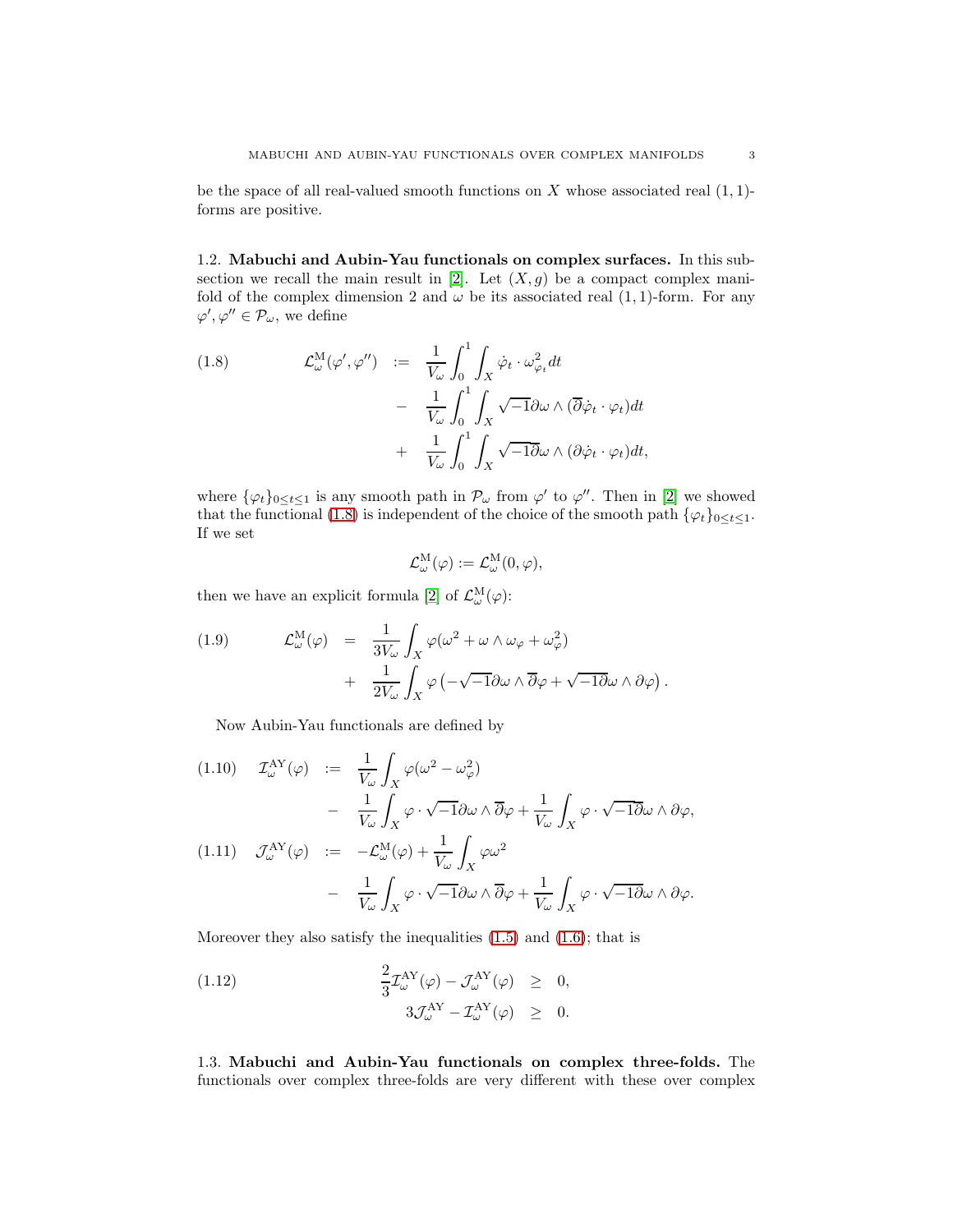surfaces. For any  $\varphi', \varphi'' \in \mathcal{P}_{\omega}$ , we define

<span id="page-3-0"></span>(1.13) 
$$
\mathcal{L}_{\omega}^{\mathcal{M}}(\varphi', \varphi'') := \frac{1}{V_{\omega}} \int_{0}^{1} \int_{X} \dot{\varphi}_{t} \omega_{\varphi_{t}}^{3} dt \n- \frac{3}{V_{\omega}} \int_{0}^{1} \int_{X} \sqrt{-1} \partial \omega \wedge \omega_{\varphi_{t}} \wedge (\overline{\partial} \dot{\varphi}_{t} \cdot \varphi_{t}) dt \n+ \frac{3}{V_{\omega}} \int_{0}^{1} \int_{X} \sqrt{-1} \partial \omega \wedge \omega_{\varphi_{t}} \wedge (\partial \dot{\varphi}_{t} \cdot \varphi_{t}) dt \n- \frac{1}{V_{\omega}} \int_{0}^{1} \int_{X} \partial \varphi_{t} \wedge \overline{\partial} \varphi_{t} \wedge \partial \omega \wedge \overline{\partial} \dot{\varphi}_{t} \n- \frac{1}{V_{\omega}} \int_{0}^{1} \int_{X} \overline{\partial} \varphi_{t} \wedge \partial \varphi_{t} \wedge \overline{\partial} \omega \wedge \partial \dot{\varphi}_{t},
$$

where  $\{\varphi_t\}_{0 \leq t \leq 1}$  is any smooth path in  $\mathcal{P}_{\omega}$  from  $\varphi'$  to  $\varphi''$ . In [\[3\]](#page-46-1), we proved that  $(1.13)$  is well-defined.

For any  $\varphi \in \mathcal{P}_{\omega}$  we also set  $\mathcal{L}_{\omega}^{\mathcal{M}}(\varphi) := \mathcal{L}_{\omega}^{\mathcal{M}}(0, \varphi)$ . If we chose  $\varphi_t = t \cdot \varphi$ , then we have an explicit formula [\[3\]](#page-46-1) of  $\mathcal{L}_{\omega}^{\mathbf{M}}(\varphi)$ :

(1.14)  
\n
$$
\mathcal{L}^{\mathcal{M}}_{\omega}(\varphi) = \frac{1}{4V_{\omega}} \sum_{i=0}^{3} \int_{X} \varphi \omega_{\varphi}^{i} \wedge \omega^{3-i}
$$
\n
$$
- \sum_{i=0}^{1} \frac{i+1}{2V_{\omega}} \int_{X} \varphi \omega_{\varphi}^{i} \wedge \omega^{1-i} \wedge \sqrt{-1} \partial \omega \wedge \overline{\partial} \varphi
$$
\n
$$
+ \sum_{i=0}^{1} \frac{i+1}{2V_{\omega}} \int_{X} \varphi \omega_{\varphi}^{i} \wedge \omega^{1-i} \wedge \sqrt{-1} \partial \omega \wedge \partial \varphi.
$$

Now we define Aubin-Yau functionals  $\mathcal{I}^{AY}_{\omega}$ ,  $\mathcal{J}^{AY}_{\omega}$  for any compact complex threefold  $(X, \omega)$ :

(1.15)  
\n
$$
\mathcal{I}_{\omega}^{\text{AY}}(\varphi) := \frac{1}{V_{\omega}} \int_{X} \varphi(\omega^{3} - \omega_{\varphi}^{3})
$$
\n
$$
- \frac{3}{2V_{\omega}} \int_{X} \varphi \omega_{\varphi} \wedge \sqrt{-1} \partial \omega \wedge \overline{\partial} \varphi - \frac{3}{2V_{\omega}} \int_{X} \varphi \omega \wedge \sqrt{-1} \partial \omega \wedge \overline{\partial} \varphi
$$
\n
$$
+ \frac{3}{2V_{\omega}} \int_{X} \varphi \omega_{\varphi} \wedge \sqrt{-1} \partial \omega \wedge \partial \varphi + \frac{3}{2V_{\omega}} \int_{X} \varphi \omega \wedge \sqrt{-1} \partial \omega \wedge \partial \varphi,
$$
\n(1.16)  
\n
$$
\mathcal{J}_{\omega}^{\text{AY}}(\varphi) := -\mathcal{L}_{\omega}^{\text{M}}(\varphi) + \frac{1}{V_{\omega}} \int_{X} \varphi \omega^{3}
$$
\n
$$
- \frac{3}{2V_{\omega}} \int_{X} \varphi \omega_{\varphi} \wedge \sqrt{-1} \partial \omega \wedge \overline{\partial} \varphi - \frac{3}{2V_{\omega}} \int_{X} \varphi \wedge \sqrt{-1} \partial \omega \wedge \overline{\partial} \varphi
$$
\n
$$
+ \frac{3}{2V_{\omega}} \int_{X} \varphi \omega_{\varphi} \wedge \sqrt{-1} \partial \omega \wedge \partial \varphi + \frac{3}{2V_{\omega}} \int_{X} \varphi \omega \wedge \sqrt{-1} \partial \omega \wedge \partial \varphi.
$$

Similarly, we have

(1.17) 
$$
\frac{3}{4} \mathcal{I}_{\omega}^{\text{AY}}(\varphi) - \mathcal{J}_{\omega}^{\text{AY}}(\varphi) \geq 0, \n4 \mathcal{J}_{\omega}^{\text{AY}}(\varphi) - \mathcal{I}_{\omega}^{\text{AY}}(\varphi) \geq 0.
$$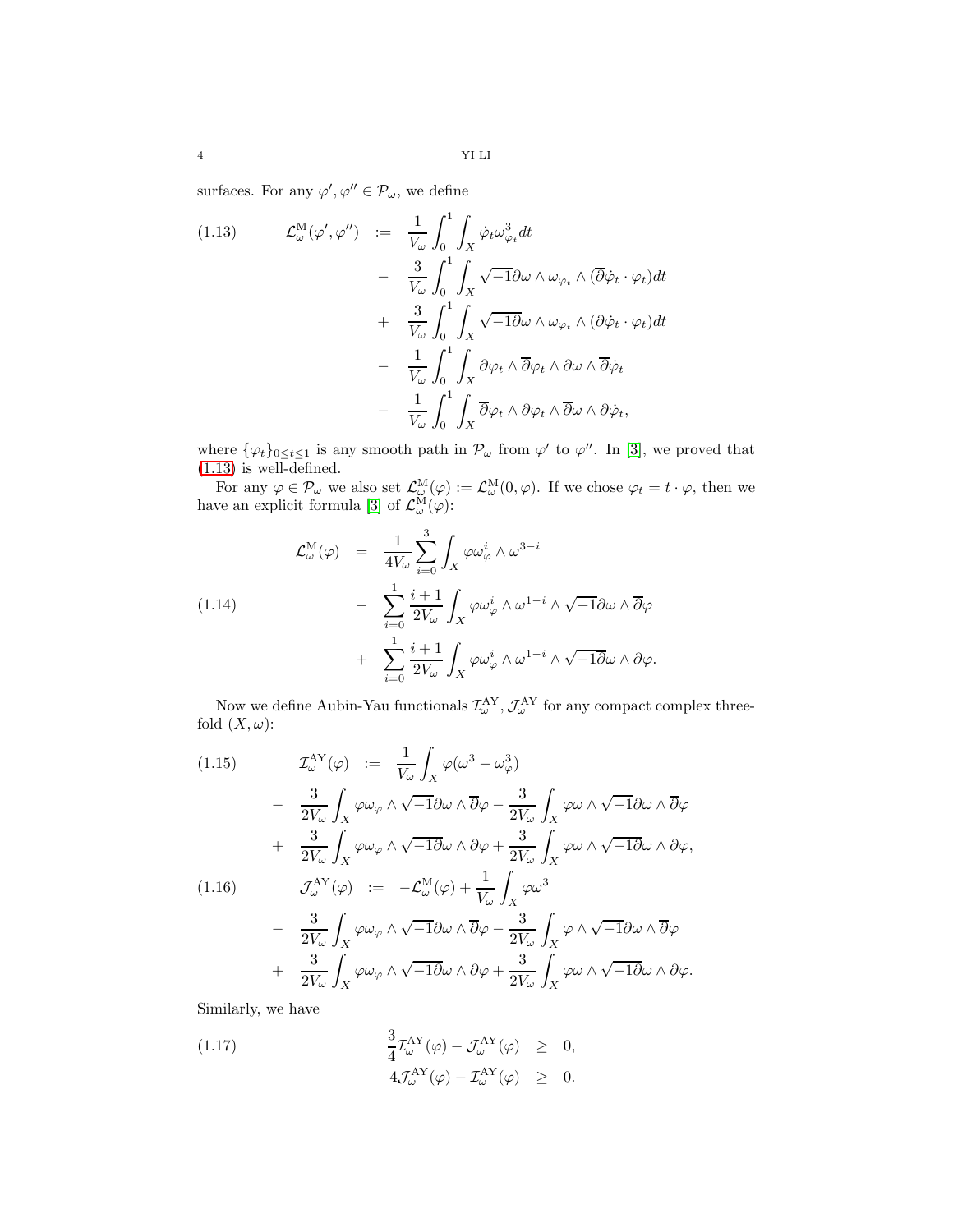<span id="page-4-0"></span>1.4. Mabuchi and Aubin-Yau functionals on complex manifolds. In this subsection we assume that the complex dimension  $n$  of the compact complex manifold  $(X, \omega)$  is bigger than or equal to 3. For  $\varphi', \varphi'' \in \mathcal{P}_{\omega}$ , define

<span id="page-4-1"></span>
$$
(1.18)\mathcal{L}_{\omega}^{\mathbf{M}}(\varphi', \varphi'') := \frac{1}{V_{\omega}} \int_{0}^{1} \int_{X} \dot{\varphi}_{t} \omega_{\varphi_{t}}^{n} dt - \frac{1}{V_{\omega}} \int_{0}^{1} \int_{X} \frac{n(n-1)\sqrt{-1}}{2} \partial \omega \wedge \omega_{\varphi_{t}}^{n-2} \wedge (\overline{\partial} \dot{\varphi}_{t} \cdot \varphi_{t}) dt + \frac{1}{V_{\omega}} \int_{0}^{1} \int_{X} \frac{n(n-1)\sqrt{-1}}{2} \overline{\partial} \omega \wedge \omega_{\varphi_{t}}^{n-2} \wedge (\partial \dot{\varphi}_{t} \cdot \varphi_{t}) dt + \sum_{i=1}^{n-2} \frac{1}{V_{\omega}} \int_{0}^{1} \int_{X} (-1)^{i} {n \choose i+2} \partial \varphi_{t} \wedge \partial \omega \wedge \overline{\partial} \dot{\varphi}_{t} \wedge \overline{\partial} \varphi_{t} \wedge \omega_{\varphi_{t}}^{n-i-2} \wedge (\sqrt{-1} \partial \overline{\partial} \varphi_{t})^{i-1} + \sum_{i=1}^{n-2} \frac{1}{V_{\omega}} \int_{0}^{1} \int_{X} (-1)^{i} {n \choose i+2} \overline{\partial} \varphi_{t} \wedge \overline{\partial} \omega \wedge \partial \dot{\varphi}_{t} \wedge \partial \varphi_{t} \wedge \omega_{\varphi_{t}}^{n-i-2} \wedge (\sqrt{-1} \partial \overline{\partial} \varphi_{t})^{i-1},
$$

where  $\{\varphi_t\}_{0\leq t\leq 1}$  is any smooth path in  $\mathcal{P}_\omega$  from  $\varphi'$  to  $\varphi''$ . In Section 2, we prove

<span id="page-4-2"></span>**Theorem 1.2.** For any  $n \geq 3$ , the functional [\(1.18\)](#page-4-1) is independent of the choice of the smooth path  $\{\varphi_t\}_{0 \leq t \leq 1}$  in  $\mathcal{P}_{\omega}$  from  $\varphi'$  to  $\varphi''$ .

As a consequence of Theorem [1.2,](#page-4-2) by taking  $\varphi_t = t \cdot \varphi$ , we have, for any  $\varphi \in \mathcal{P}_{\omega}$ ,

(1.19) 
$$
\mathcal{L}^{\mathcal{M}}_{\omega}(\varphi) := \mathcal{L}^{\mathcal{M}}_{\omega}(0,\varphi) = \frac{1}{V_{\omega}} \sum_{i=0}^{n} \int_{X} \frac{1}{n+1} \varphi \omega_{\varphi}^{i} \wedge \omega^{n-i} \\ - \sum_{i=0}^{n-2} \frac{i+1}{2V_{\omega}} \int_{X} \varphi \omega_{\varphi}^{i} \wedge \omega^{n-2-i} \wedge \sqrt{-1} \partial \omega \wedge \overline{\partial} \varphi \\ + \sum_{i=0}^{n-2} \frac{i+1}{2V_{\omega}} \int_{X} \varphi \omega_{\varphi}^{i} \wedge \omega^{n-2-i} \wedge \sqrt{-1} \partial \omega \wedge \partial \varphi.
$$

As before, we define Aubin-Yau functionals for any complex manifolds by

$$
\mathcal{I}_{\omega}^{\text{AY}}(\varphi) := \frac{1}{V_{\omega}} \int_{X} \varphi(\omega^{n} - \omega_{\varphi}^{n}) - \frac{n}{2V_{\omega}} \sum_{i=0}^{n-2} \int_{X} \varphi \omega_{\varphi}^{i} \wedge \omega^{n-2-i} \wedge \sqrt{-1} \partial \omega \wedge \overline{\partial} \varphi
$$
\n
$$
(1.20) + \frac{n}{2V_{\omega}} \sum_{i=0}^{n-2} \int_{X} \varphi \omega_{\varphi}^{i} \wedge \omega^{n-2-i} \wedge \sqrt{-1} \overline{\partial} \omega \wedge \partial \varphi
$$
\n
$$
= \frac{1}{V_{\omega}} \sum_{i=0}^{n-1} \int_{X} \sqrt{-1} \partial \varphi \wedge \overline{\partial} \varphi \wedge \omega_{\varphi}^{i} \wedge \omega^{n-1-i},
$$
\n
$$
\mathcal{J}_{\omega}^{\text{AY}}(\varphi) := -\mathcal{L}_{\omega}^{\text{M}}(\varphi) + \frac{1}{V_{\omega}} \int_{X} \varphi \omega^{n} - \frac{n}{2V_{\omega}} \sum_{i=0}^{n-2} \int_{X} \varphi \omega_{\varphi}^{i} \wedge \omega^{n-2-i} \wedge \sqrt{-1} \partial \omega \wedge \overline{\partial} \varphi
$$
\n
$$
(1.21) + \frac{n}{2} \sum_{i=0}^{n-2} \int_{X} \varphi \omega_{\varphi}^{i} \wedge \omega^{n-2-i} \wedge \sqrt{-1} \overline{\partial} \omega \wedge \partial \varphi
$$

$$
(1.21) \qquad + \qquad \frac{n}{2V_{\omega}} \sum_{i=0}^{n} \int_{X} \varphi \omega_{\varphi}^{i} \wedge \omega^{n-2-i} \wedge \sqrt{-1} \partial \omega \wedge \partial \varphi
$$
\n
$$
= \qquad \frac{1}{V_{\omega}} \sum_{i=0}^{n-1} \int_{X} \frac{n-i}{n+1} \sqrt{-1} \partial \varphi \wedge \overline{\partial} \varphi \wedge \omega_{\varphi}^{i} \wedge \omega^{n-1-i}.
$$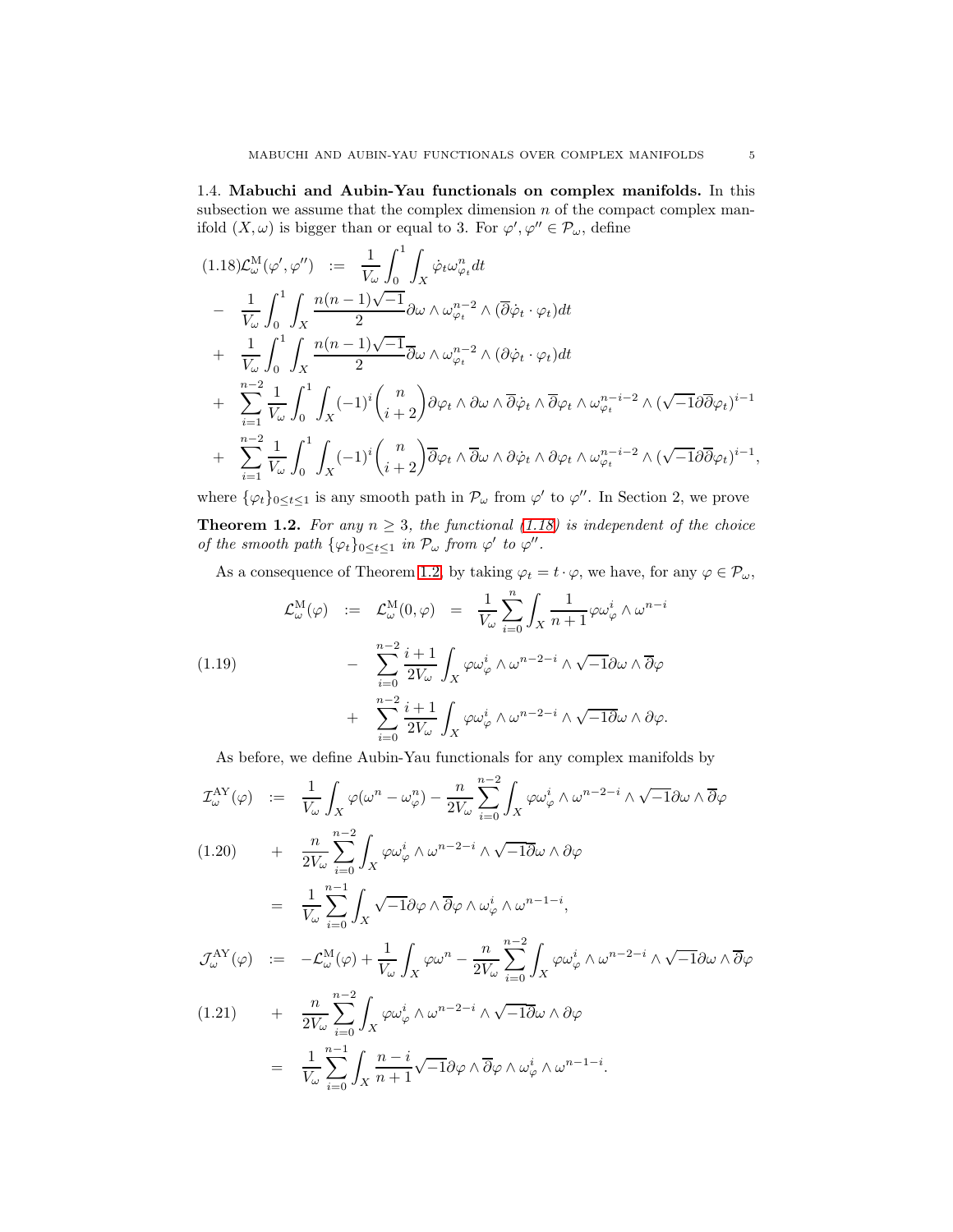6 YI LI

In Section 3, we shall show the following

**Theorem 1.3.** For any  $\varphi \in \mathcal{P}_{\omega}$ , one has

(1.22) 
$$
\frac{n}{n+1} \mathcal{I}^{\text{AY}}_{\omega}(\varphi) - \mathcal{J}^{\text{AY}}_{\omega}(\varphi) \geq 0,
$$

(1.23)  $(n+1)\mathcal{J}^{\text{AY}}_{\omega}(\varphi) - \mathcal{I}^{\text{AY}}_{\omega}(\varphi) \geq 0.$ 

In particular,  $\mathcal{I}^{\text{AY}}_{\omega}(\varphi), \mathcal{J}^{\text{AY}}_{\omega}(\varphi)$  are nonnegative, and

(1.24) 
$$
\frac{1}{n+1} \mathcal{I}_{\omega}^{\text{AY}}(\varphi) \leq \mathcal{J}_{\omega}^{\text{AY}}(\varphi) \leq \frac{n}{n+1} \mathcal{I}_{\omega}^{\text{AY}}(\varphi),
$$

(1.25) 
$$
\frac{n+1}{n} \mathcal{J}^{\text{AY}}_{\omega}(\varphi) \leq \mathcal{I}^{\text{AY}}_{\omega}(\varphi) \leq (n+1) \mathcal{J}^{\text{AY}}_{\omega}(\varphi),
$$

$$
(1.26) \frac{1}{n} \mathcal{J}_{\omega}^{\text{AY}}(\varphi) \leq \frac{1}{n+1} \mathcal{J}_{\omega}^{\text{AY}}(\varphi) \leq \mathcal{I}_{\omega}^{\text{AY}}(\varphi) - \mathcal{J}_{\omega}^{\text{AY}}(\varphi)
$$
  
\$\leq\$  $\frac{n}{n+1} \mathcal{I}_{\omega}^{\text{AY}}(\varphi) \leq n \mathcal{J}_{\omega}^{\text{AY}}(\varphi).$ 

<span id="page-5-0"></span>1.5. Further questions. Up to now we consider functionals over compact complex manifolds without boundary, and we hope that the similar constructions can be achieved for compact complex manifolds with boundary.

Question 1.4. Can we define Mabuchi and Aubin-Yau functionals over compact complex manifolds with boundary so that these functionals coincide with the original definitions and satisfy the same basic properties?

There are other functionals, for example, Mabuchi  $\mathcal{K}_{\omega}^{\text{M}}$  [\[4\]](#page-46-4) functional, Chen-Tian functionals [\[1\]](#page-46-5), etc. We can ask the following

**Question 1.5.** Can we define the analogy Mabuchi  $\mathcal{K}_{\omega}^{\text{M}}$  and Chen-Tian functionals over complex manifolds with(out) boundary?

In the future, we will study those two questions.

<span id="page-5-1"></span>Acknowledgements. The author would like to thank Valentino Tosatti who read this note and pointed out a serious mistake in the first version.

2. MABUCHI  $\mathcal{L}^{\text{M}}_{\omega}$  functional on complex manifolds

In this section we assume that  $(X, \omega)$  is a compact complex manifold of the complex dimension  $n \geq 3$ . For any two complex forms  $\alpha$  and  $\beta$ , we frequently use the following formulas: if  $|\alpha| + |\beta| = 2n - 1$ , then

<span id="page-5-2"></span>(2.1) 
$$
\int_X \alpha \wedge \partial \beta = (-1)^{|\beta|} \int_X \partial \alpha \wedge \beta = -(-1)^{|\alpha|} \int_X \partial \alpha \wedge \beta,
$$
  
(2.2) 
$$
\int_X \alpha \wedge \overline{\partial} \beta = (-1)^{|\beta|} \int_X \overline{\partial} \alpha \wedge \beta = -(-1)^{|\alpha|} \int_X \overline{\partial} \alpha \wedge \beta.
$$

Another useful formula is

<span id="page-5-3"></span>(2.3)  $\alpha \wedge \alpha = 0$ , if  $|\alpha|$  is odd.

By the definition of operators  $\partial$  and  $\overline{\partial}$ , one has

<span id="page-5-4"></span>
$$
\partial \partial + \partial \partial = 0.
$$

Hence the complex conjugate of the operator  $\sqrt{-1}\partial\overline{\partial}$  is itself.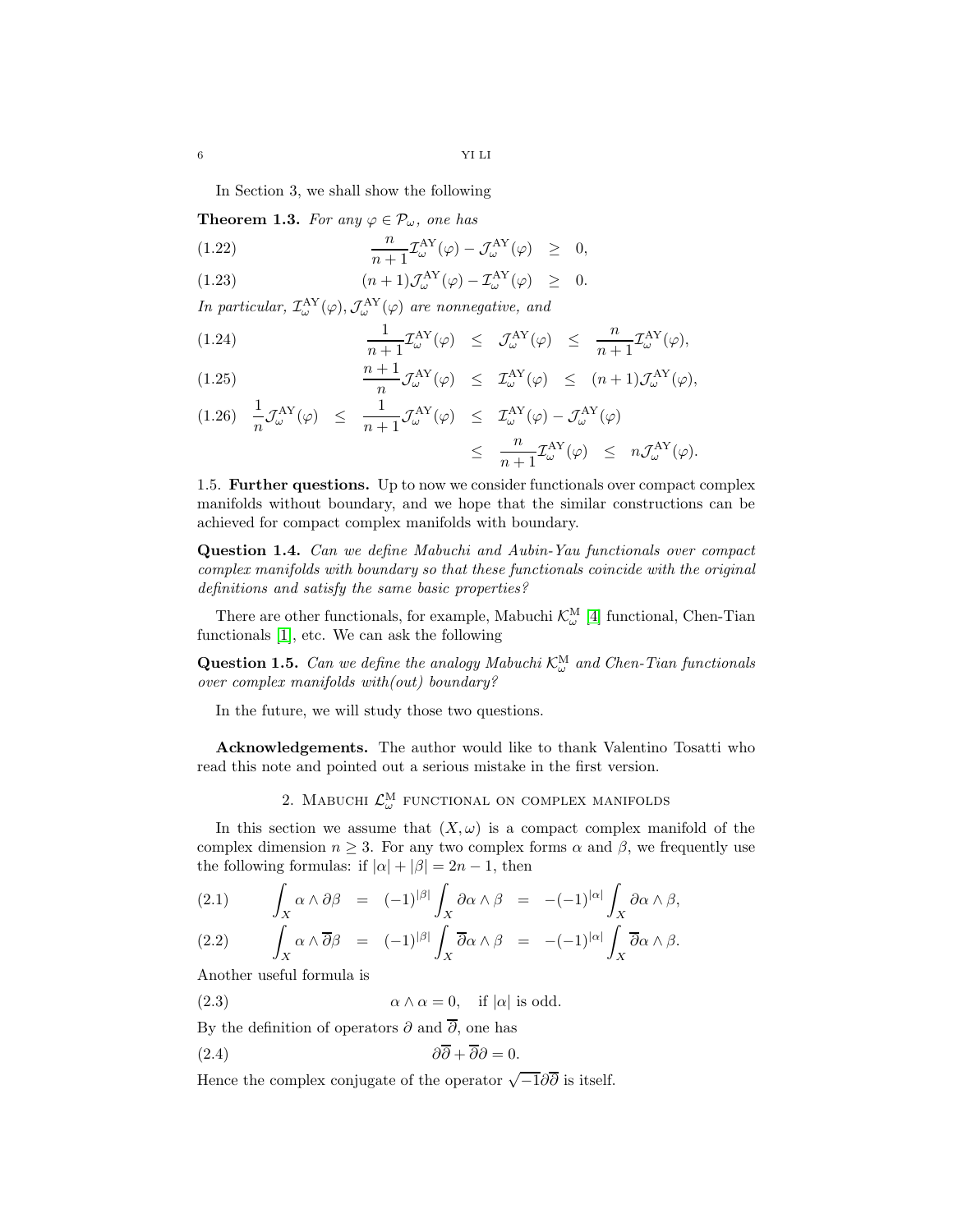<span id="page-6-0"></span>2.1. The main idea. Similarly in [\[3\]](#page-46-1), we consider  $\psi(s,t) = s \cdot \varphi_t$  and we can show that (see  $(2.49)$ )

<span id="page-6-3"></span>(2.5) 
$$
\frac{2I^0}{n(n-1)\sqrt{-1}} = \frac{I^1}{a_1} - \frac{I^2}{a_2} + c_1,
$$

(2.6) 
$$
\frac{I^3}{a_3} + \frac{I^4}{a_4} = \frac{3}{-(n-2)\sqrt{-1}}c_1 + c_2,
$$

where  $I^i$  are functionals which can be determined<sup>[1](#page-6-2)</sup>,  $c_j$  are also functionals but may not be determined, and  $a_k$  are nonzero constants which can be determined later. We can use equation  $(2.6)$  to eliminate the undetermined term  $c_1$ , but there arises another undetermined term  $c_2$ . Our strategy is to find a determined expression for c<sub>2</sub>. To achieve this we construct two sequences  $\{I^{2i+1}\}_{2\leq i\leq n-2}$ , which can be determined, and  ${c_i}_{2 \leq i \leq n-2}$ , which may not be determined, satisfying

(2.7) 
$$
\frac{I^{2i+1}}{a_{2i+1}} + \frac{I^{2i+2}}{a_{2i+2}} = \frac{i+2}{n-(i+1)}c_i + c_{i+1}, \quad 2 \le i \le n-2,
$$

where  $I^{2i+2} := \overline{I^{2i+1}}$ ,  $a_{2i+2} := \overline{a_{2i+1}}$  and  $a_{2i+1}$  can be determined later. By our construction we have  $c_{n-1} \equiv 0$  which gives us the determined and explicit formula for  $c_2$  in terms of  $I^{2i+1}$  and  $a_{2i+1}$ . More precisely, setting

(2.8) 
$$
J_i := \frac{I^{2i+1}}{a_{2i+1}} + \frac{I^{2i+2}}{a_{2i+2}},
$$

yields

(2.9) 
$$
c_{i+1} = -\frac{i+2}{n-(i+1)}c_i + J_i, \quad 2 \le i \le n-2.
$$

By induction on  $i$  we obtain

$$
(2.10) \quad c_i = (-1)^{i-2} \frac{(i+1)!(n-i-1)!}{3!(n-3)!} c_2 + \sum_{k=2}^{i-1} (-1)^{i-1-k} \frac{(i+1)!(n-i-1)!}{(k+2)!(n-k-2)!} J_k.
$$

Since  $c_{n-1} \equiv 0$  it follows that

<span id="page-6-4"></span>
$$
c_2 = (-1)^{n-3} \frac{3!(n-3)!}{n!} \left[ 0 - \sum_{k=2}^{n-2} (-1)^{n-2-k} \frac{n!}{(k+2)!(n-k-2)!} J_k \right]
$$
  
(2.11) 
$$
= \sum_{k=2}^{n-2} (-1)^k \frac{3!(n-3)!}{(k+2)!(n-k-2)!} J_k, \quad n \ge 4.
$$

When X is a three-fold, we knew that  $c_2 = 0$  [\[3\]](#page-46-1), but this can be seen from [\(2.11\)](#page-6-4) if we take  $n = 3$ . Hence the formula [\(2.11\)](#page-6-4) holds for any  $n \geq 3$ .

<span id="page-6-1"></span>2.2. The definitions of  $c_1$  and  $c_2$ . Firstly, we consider the "Kähler part" of Mabuchi functional. Let

(2.12) 
$$
\mathcal{L}^0_\omega(\varphi', \varphi'') := \frac{1}{V_\omega} \int_0^1 \int_X \dot{\varphi}_t \omega_{\varphi_t}^n dt.
$$

<span id="page-6-2"></span><sup>&</sup>lt;sup>1</sup>A functional *I* is said to be determined if  $d\Psi = \mathcal{I} \cdot dt \wedge ds$  for some 1-form  $\Psi$  on  $[0, 1] \times [0, 1]$ .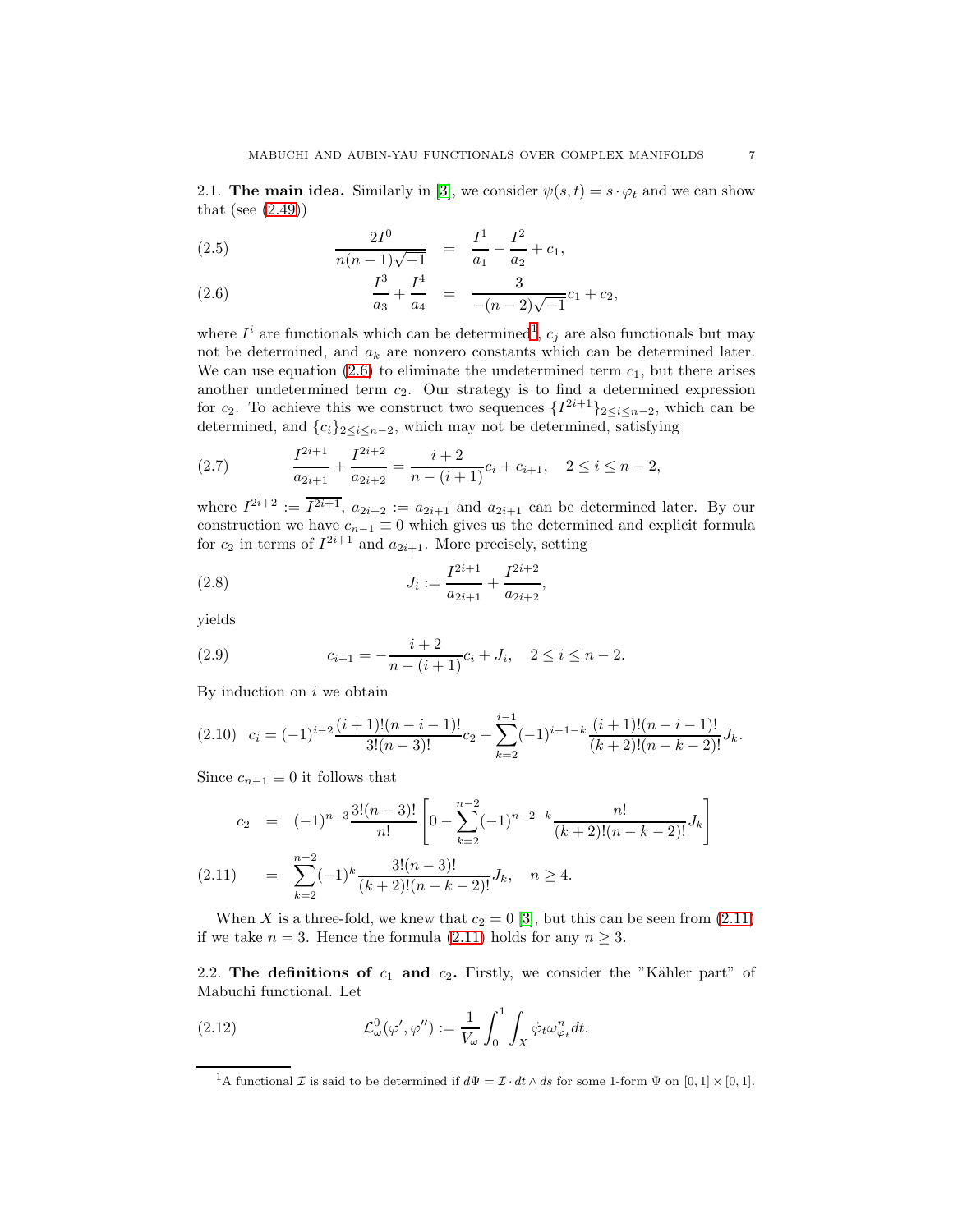As in [\[2,](#page-46-0) [3\]](#page-46-1), we set  $\psi(s,t) := s \cdot \varphi_t$ ,  $0 \le t, s \le 1$ , and consider the corresponding 1-form on  $[0,1] \times [0,1],$ 

(2.13) 
$$
\Psi^0 = \left(\int_X \frac{\partial \psi}{\partial s} \omega_{\psi}^n\right) ds + \left(\int_X \frac{\partial \psi}{\partial t} \omega_{\psi}^n\right) dt.
$$

Taking the differential on both sides implies

(2.14) 
$$
d\Psi^0 = I^0 \cdot dt \wedge ds
$$

where

(2.15) 
$$
I^{0} := \int_{X} \frac{\partial}{\partial t} \left( \frac{\partial \psi}{\partial s} \omega_{\psi}^{n} \right) - \int_{X} \frac{\partial}{\partial s} \left( \frac{\partial \psi}{\partial t} \omega_{\psi}^{n} \right).
$$

The explicit expression of  $I^0$  can be determined as follows:

$$
I^{0} = \int_{X} \left[ \frac{\partial \psi}{\partial s} n \omega_{\psi}^{n-1} \wedge \sqrt{-1} \partial \overline{\partial} \left( \frac{\partial \psi}{\partial t} \right) - \frac{\partial \psi}{\partial t} n \omega_{\psi}^{n-1} \wedge \sqrt{-1} \partial \overline{\partial} \left( \frac{\partial \psi}{\partial s} \right) \right]
$$
  
\n
$$
= \int_{X} n \frac{\partial \psi}{\partial s} \omega_{\psi}^{n-1} \wedge \sqrt{-1} \partial \overline{\partial} \left( \frac{\partial \psi}{\partial t} \right) - \int_{X} n \frac{\partial \psi}{\partial t} \omega_{\psi}^{n-1} \wedge \sqrt{-1} \partial \overline{\partial} \left( \frac{\partial \psi}{\partial s} \right)
$$
  
\n
$$
= \int_{X} n \frac{\partial \psi}{\partial s} \omega_{\psi}^{n-1} \wedge \sqrt{-1} \partial \overline{\partial} \left( \frac{\partial \psi}{\partial t} \right) + \int_{X} n \frac{\partial \psi}{\partial t} \omega_{\psi}^{n-1} \wedge \sqrt{-1} \partial \partial \left( \frac{\partial \psi}{\partial s} \right)
$$
  
\n
$$
= - \int_{X} n \frac{\partial \psi}{\partial s} \omega_{\psi}^{n-1} \wedge \sqrt{-1} \partial \partial \left( \frac{\partial \psi}{\partial t} \right) - \int_{X} n \frac{\partial \psi}{\partial t} \omega_{\psi}^{n-1} \wedge \sqrt{-1} \partial \overline{\partial} \left( \frac{\partial \psi}{\partial s} \right).
$$

Here we have two slightly different expressions of  $I^0$ , and in the following we will use those expressions to find  $c_1 = A_1 + B_1 - (A_1 + B_1)$ , where  $A_1, B_1, A_1$  and  $B_1$ are determined later. This technique will be frequently used in many places. Hence

$$
I^{0} = \int_{X} -n\sqrt{-1}\partial\left(\frac{\partial\psi}{\partial s}\omega_{\psi}^{n-1}\right) \wedge \overline{\partial}\left(\frac{\partial\psi}{\partial t}\right) + \int_{X} -n\sqrt{-1}\overline{\partial}\left(\frac{\partial\psi}{\partial t}\omega_{\psi}^{n-1}\right) \wedge \partial\left(\frac{\partial\psi}{\partial s}\right)
$$
  
\n
$$
= \int_{X} -n\sqrt{-1} \left[\partial\left(\frac{\partial\psi}{\partial s}\right) \wedge \omega_{\psi}^{n-1} + (n-1)\frac{\partial\psi}{\partial s}\omega_{\psi}^{n-2} \wedge \partial\omega\right] \wedge \overline{\partial}\left(\frac{\partial\psi}{\partial t}\right)
$$
  
\n
$$
+ \int_{X} -n\sqrt{-1} \left[\overline{\partial}\left(\frac{\partial\psi}{\partial t}\right) \wedge \omega_{\psi}^{n-1} + (n-1)\frac{\partial\psi}{\partial t}\omega_{\psi}^{n-2} \wedge \overline{\partial}\omega\right] \wedge \partial\left(\frac{\partial\psi}{\partial s}\right)
$$
  
\n
$$
= \int_{X} -n(n-1)\sqrt{-1} \frac{\partial\psi}{\partial s}\omega_{\psi}^{n-2} \wedge \partial\omega \wedge \overline{\partial}\left(\frac{\partial\psi}{\partial t}\right)
$$
  
\n
$$
+ \int_{X} -n(n-1)\sqrt{-1} \frac{\partial\psi}{\partial t}\omega_{\psi}^{n-2} \wedge \overline{\partial}\omega \wedge \partial\left(\frac{\partial\psi}{\partial s}\right).
$$

Thus

<span id="page-7-0"></span>(2.16) 
$$
I^{0} = \int_{X} -n(n-1)\sqrt{-1}\frac{\partial\psi}{\partial s}\omega_{\psi}^{n-2} \wedge \partial\omega \wedge \overline{\partial}\left(\frac{\partial\psi}{\partial t}\right) + \int_{X} -n(n-1)\sqrt{-1}\frac{\partial\psi}{\partial t}\omega_{\psi}^{n-2} \wedge \overline{\partial}\omega \wedge \partial\left(\frac{\partial\psi}{\partial s}\right).
$$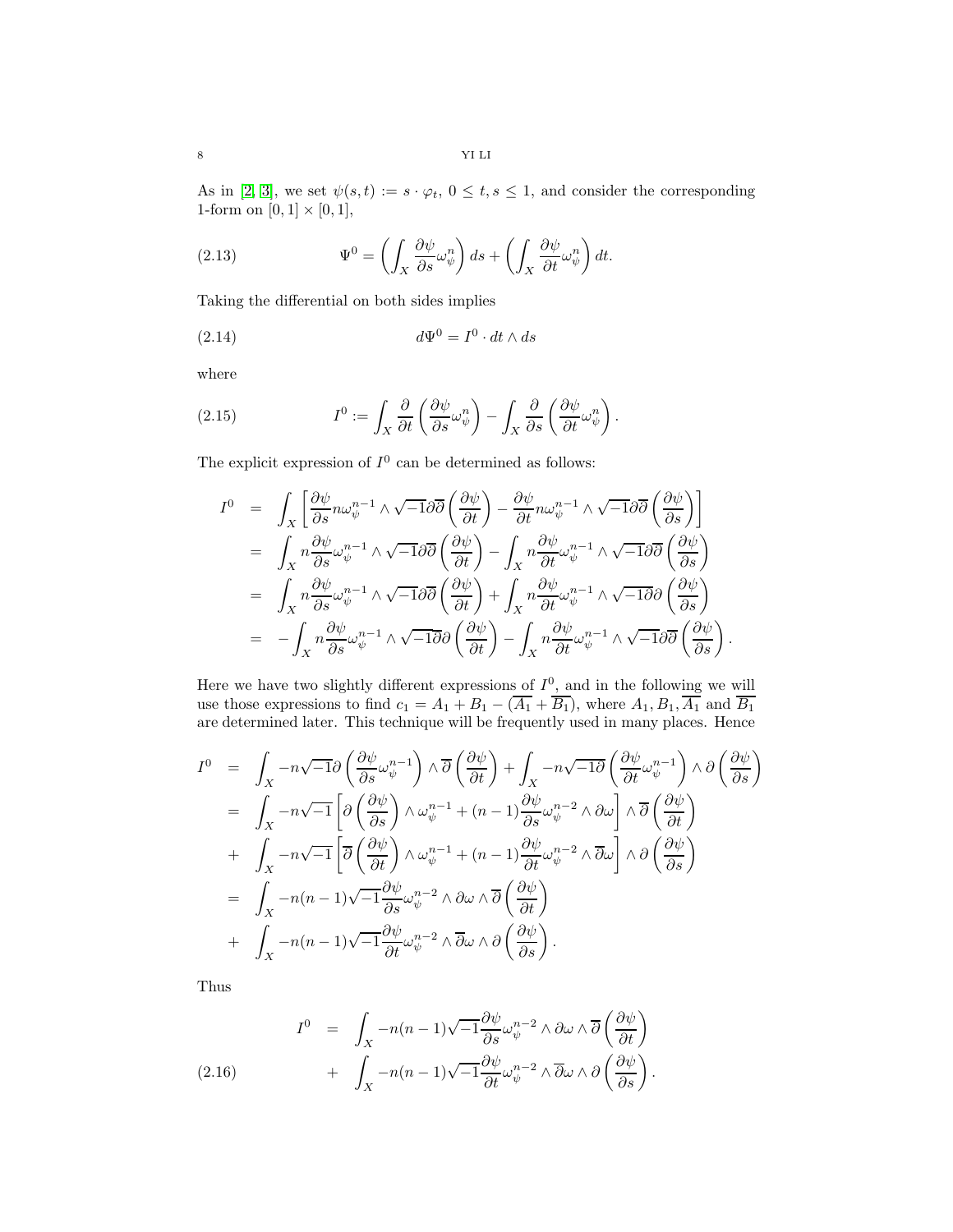Using another expression of  $I^0$ , or taking the complex conjugate on both sides of  $(2.16)$  since  $I^0$  is real, one has

<span id="page-8-0"></span>(2.17) 
$$
I^{0} = \int_{X} n(n-1)\sqrt{-1} \frac{\partial \psi}{\partial s} \omega_{\psi}^{n-2} \wedge \overline{\partial} \omega \wedge \partial \left(\frac{\partial \psi}{\partial t}\right) + \int_{X} n(n-1)\sqrt{-1} \frac{\partial \psi}{\partial t} \omega_{\psi}^{n-2} \wedge \partial \omega \wedge \overline{\partial} \left(\frac{\partial \psi}{\partial s}\right).
$$

Hence, adding [\(2.17\)](#page-8-0) to [\(2.16\)](#page-7-0) and dividing by  $n(n-1)\sqrt{-1}$  on both sides, we deduce

<span id="page-8-1"></span>
$$
\frac{2I^0}{n(n-1)\sqrt{-1}} = \int_X \overline{\partial} \left(\frac{\partial \psi}{\partial t}\right) \frac{\partial \psi}{\partial s} \wedge \omega_{\psi}^{n-2} \wedge \partial \omega + \int_X \partial \left(\frac{\partial \psi}{\partial s}\right) \frac{\partial \psi}{\partial t} \wedge \omega_{\psi}^{n-2} \wedge \overline{\partial} \omega
$$
\n
$$
(2.18) \qquad - \int_X \overline{\partial} \left(\frac{\partial \psi}{\partial s}\right) \frac{\partial \psi}{\partial t} \wedge \omega_{\psi}^{n-2} \wedge \partial \omega - \int_X \partial \left(\frac{\partial \psi}{\partial t}\right) \frac{\partial \psi}{\partial s} \wedge \omega_{\psi}^{n-2} \wedge \overline{\partial} \omega.
$$

According to the expression [\(2.18\)](#page-8-1), we introduce two functionals

(2.19) 
$$
\mathcal{L}^1_{\omega}(\varphi', \varphi'') \quad := \quad \frac{1}{V_{\omega}} \int_0^1 \int_X a_1 \partial \omega \wedge \omega_{\varphi_t}^{n-2} \wedge (\overline{\partial} \dot{\varphi}_t \cdot \varphi_t) dt,
$$

$$
(2.20) \t\t \mathcal{L}^2_{\omega}(\varphi', \varphi'') := \frac{1}{V_{\omega}} \int_0^1 \int_X a_2 \overline{\partial} \omega \wedge \omega_{\varphi_t}^{n-2} \wedge (\partial \varphi_t \cdot \varphi_t) dt.
$$

Here  $a_1, a_2$  are non-zero constants determined later and we require  $\overline{a_1} = a_2$ . Satisfying this condition,  $a_1$  and  $a_2$  have lots of solutions. In the following we will see that we take only two special cases:  $a_i$  are purely complex numbers;  $a_i$  are real numbers. Consider the corresponding two 1-forms on  $[0, 1] \times [0, 1]$ ,

(2.21) 
$$
\Psi^{1} = \left[ \int_{X} a_{1} \partial \omega \wedge \omega_{\psi}^{n-2} \wedge \left( \overline{\partial} \left( \frac{\partial \psi}{\partial s} \right) \cdot \psi \right) \right] ds + \left[ \int_{X} a_{1} \partial \omega \wedge \omega_{\psi}^{n-2} \wedge \left( \overline{\partial} \left( \frac{\partial \psi}{\partial t} \right) \cdot \psi \right) \right] dt, \n(2.22) 
$$
\Psi^{2} = \left[ \int_{X} a_{2} \overline{\partial} \omega \wedge \omega_{\psi}^{n-2} \wedge \left( \partial \left( \frac{\partial \psi}{\partial s} \right) \cdot \psi \right) \right] ds + \left[ \int_{X} a_{2} \overline{\partial} \omega \wedge \omega_{\psi}^{n-2} \wedge \left( \partial \left( \frac{\partial \psi}{\partial t} \right) \cdot \psi \right) \right] dt.
$$
$$

Firstly, we compute the differential of  $\Psi^1$ , and the differential  $d\Psi^2$  can be easily written down only by taking the complex conjugate on both sides. Calculate

(2.23) 
$$
d\Psi^1 = I^1 \cdot dt \wedge ds
$$

where

<span id="page-8-2"></span>(2.24) 
$$
I^{1} = \int_{X} a_{1} \frac{\partial}{\partial t} \left[ \partial \omega \wedge \omega_{\psi}^{n-2} \wedge \left( \overline{\partial} \left( \frac{\partial \psi}{\partial s} \right) \cdot \psi \right) \right] - \int_{X} a_{1} \frac{\partial}{\partial s} \left[ \partial \omega \wedge \omega_{\psi}^{n-2} \wedge \left( \overline{\partial} \left( \frac{\partial \psi}{\partial t} \right) \cdot \psi \right) \right].
$$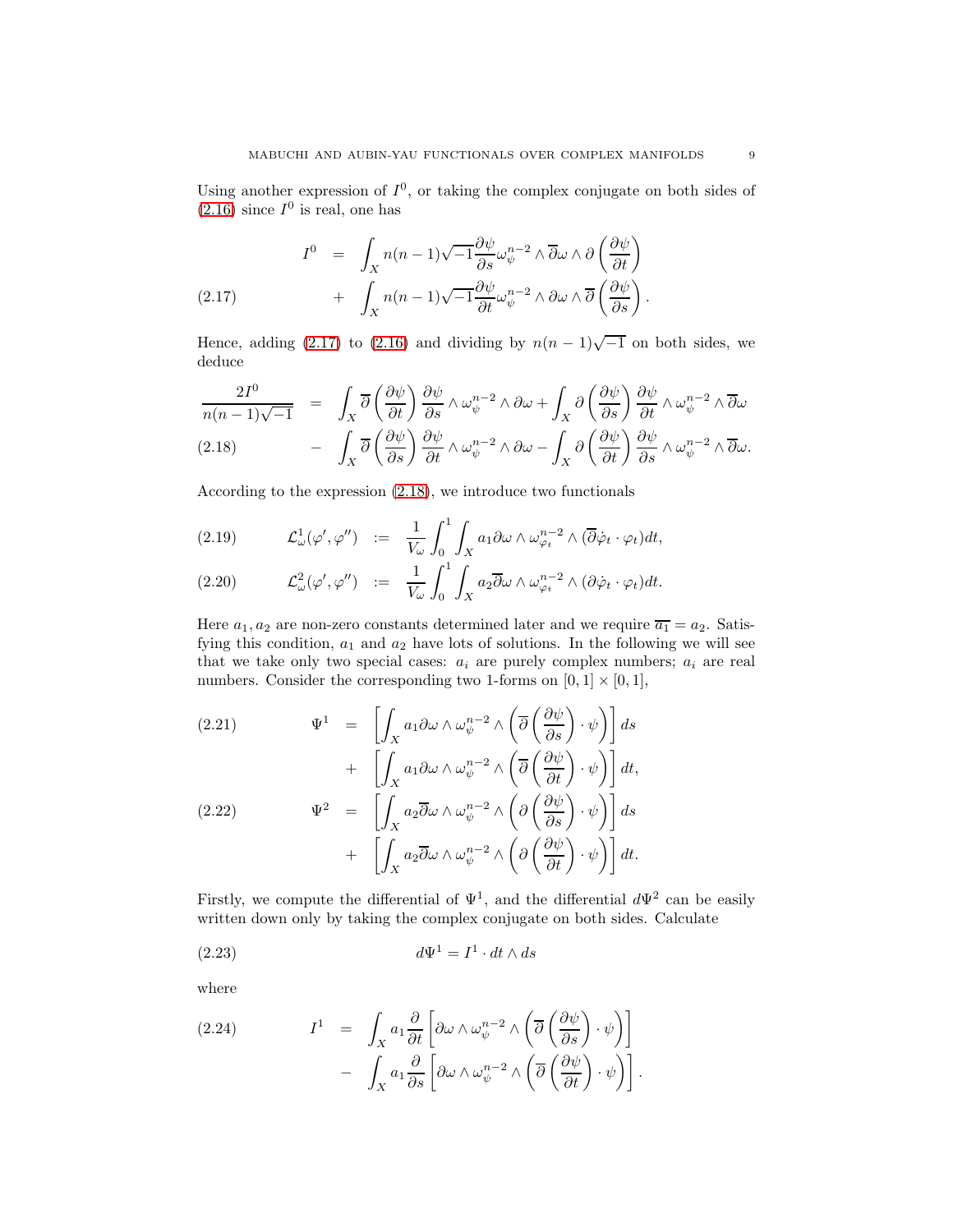$10 \hspace{7.7cm}$  YI LI

Dividing by  $a_1$  on both sides of  $(2.24)$ , we have

$$
\frac{I^1}{a_1} = \int_X -\frac{\partial}{\partial t} \left[ \left( \psi \cdot \overline{\partial} \left( \frac{\partial \psi}{\partial s} \right) \right) \wedge \omega_{\psi}^{n-2} \wedge \partial \omega \right] \n+ \int_X \frac{\partial}{\partial s} \left[ \left( \psi \cdot \overline{\partial} \left( \frac{\partial \psi}{\partial t} \right) \right) \wedge \omega_{\psi}^{n-2} \wedge \partial \omega \right] \n= \int_X - \left[ \frac{\partial \psi}{\partial t} \cdot \overline{\partial} \left( \frac{\partial \psi}{\partial s} \right) + \psi \cdot \overline{\partial} \left( \frac{\partial^2 \psi}{\partial t \partial s} \right) \right] \wedge \omega_{\psi}^{n-2} \wedge \partial \omega \n+ \int_X \left[ \frac{\partial \psi}{\partial s} \cdot \overline{\partial} \left( \frac{\partial \psi}{\partial t} \right) + \psi \cdot \overline{\partial} \left( \frac{\partial^2 \psi}{\partial s \partial t} \right) \right] \wedge \omega_{\psi}^{n-2} \wedge \partial \omega \n+ \int_X \psi \cdot \overline{\partial} \left( \frac{\partial \psi}{\partial s} \right) \wedge (n-2) \omega_{\psi}^{n-3} \wedge -\sqrt{-1} \partial \overline{\partial} \left( \frac{\partial \psi}{\partial t} \right) \wedge \partial \omega \n+ \int_X \psi \cdot \overline{\partial} \left( \frac{\partial \psi}{\partial t} \right) \wedge (n-2) \omega_{\psi}^{n-3} \wedge \sqrt{-1} \partial \overline{\partial} \left( \frac{\partial \psi}{\partial s} \right) \wedge \partial \omega \n= \int_X -\frac{\partial \psi}{\partial t} \cdot \overline{\partial} \left( \frac{\partial \psi}{\partial s} \right) \wedge \omega_{\psi}^{n-2} \wedge \partial \omega + \int_X \frac{\partial \psi}{\partial s} \cdot \overline{\partial} \left( \frac{\partial \psi}{\partial t} \right) \wedge \omega_{\psi}^{n-2} \wedge \partial \omega \n+ \int_X \psi \cdot \overline{\partial} \left( \frac{\partial \psi}{\partial s} \right) \wedge (n-2) \omega_{\psi}^{n-3} \wedge -\sqrt{-1} \partial \overline{\partial} \left
$$

To simplify the notation, we set

$$
(2.25) \quad A_1 \ := \ \int_X \psi(n-2)\overline{\partial}\left(\frac{\partial\psi}{\partial s}\right) \wedge \omega_{\psi}^{n-3} \wedge \partial\omega \wedge -\sqrt{-1}\partial\overline{\partial}\left(\frac{\partial\psi}{\partial t}\right),
$$
  

$$
(2.26) \quad B_1 \ := \ \int_X \psi(n-2)\overline{\partial}\left(\frac{\partial\psi}{\partial t}\right) \wedge \omega_{\psi}^{n-3} \wedge \partial\omega \wedge \sqrt{-1}\partial\overline{\partial}\left(\frac{\partial\psi}{\partial s}\right).
$$

Consequently,  $I^1/a_1$  can be written as

<span id="page-9-0"></span>
$$
\frac{I^1}{a_1} = \int_X -\frac{\partial \psi}{\partial t} \cdot \overline{\partial} \left( \frac{\partial \psi}{\partial s} \right) \wedge \omega_{\psi}^{n-2} \wedge \partial \omega + \int_X \frac{\partial \psi}{\partial s} \cdot \overline{\partial} \left( \frac{\partial \psi}{\partial t} \right) \wedge \omega_{\psi}^{n-2} \wedge \partial \omega
$$
\n(2.27) + A<sub>1</sub> + B<sub>1</sub>.

Similarly, we can define  $I^2$  by

(2.28) 
$$
d\Psi^2 = I^2 \cdot dt \wedge ds,
$$

where

<span id="page-9-1"></span>
$$
\frac{I^2}{a_2} := \int_X -\frac{\partial \psi}{\partial t} \cdot \partial \left(\frac{\partial \psi}{\partial s}\right) \wedge \omega_{\psi}^{n-2} \wedge \overline{\partial} \omega + \int_X \frac{\partial \psi}{\partial s} \cdot \partial \left(\frac{\partial \psi}{\partial t}\right) \wedge \omega_{\psi}^{n-2} \wedge \overline{\partial} \omega
$$
\n(2.29) +  $\overline{A_1} + \overline{B_1}$ .

Consequently, from [\(2.18\)](#page-8-1), [\(2.27\)](#page-9-0) and [\(2.29\)](#page-9-1),

(2.30) 
$$
\frac{2I^0}{n(n-1)\sqrt{-1}} = \frac{I^1}{a_1} - \frac{I^2}{a_2} + (A_1 + B_1) - (\overline{A_1} + \overline{B_1}).
$$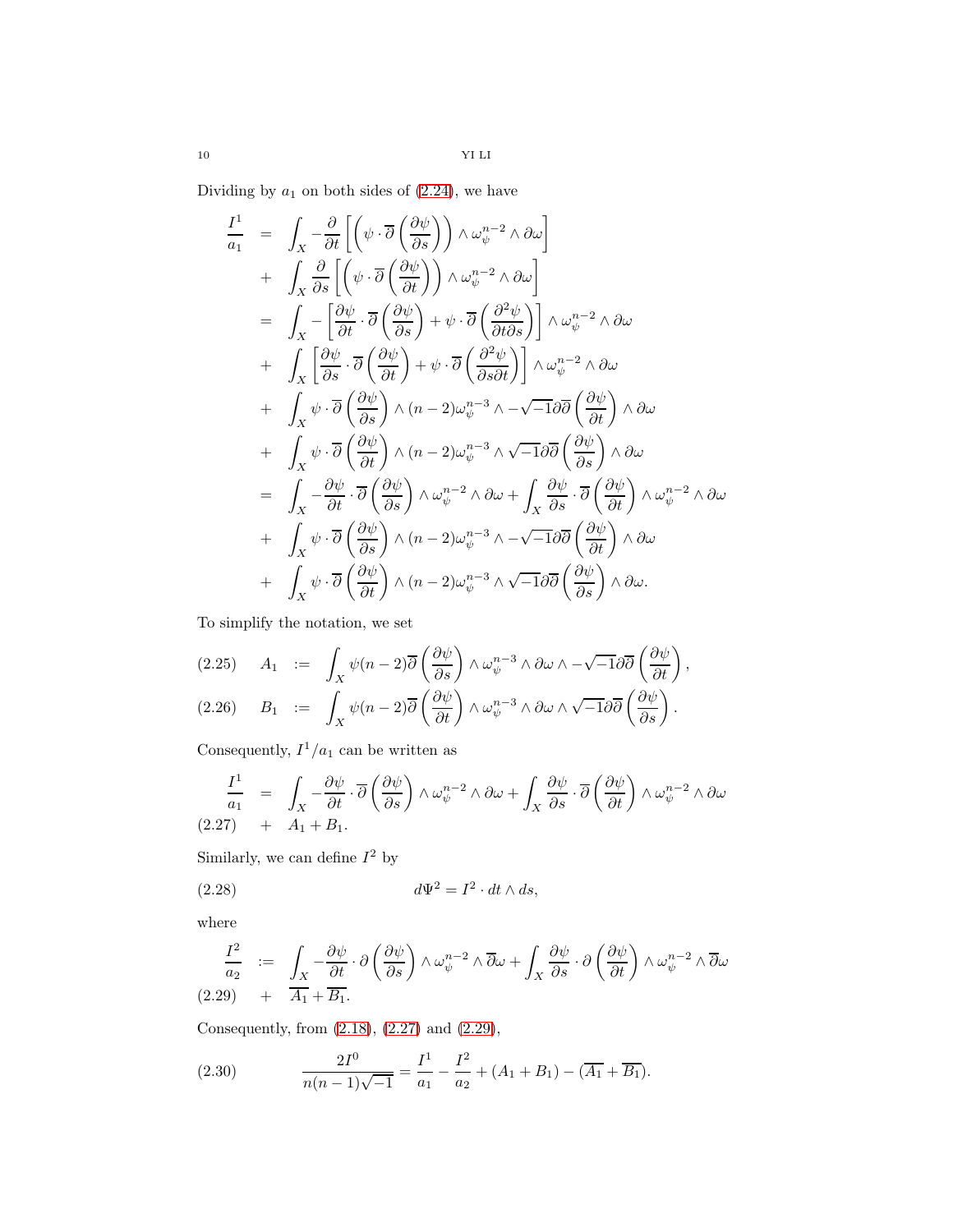By a direct computation and using [\(2.1\)](#page-5-2) and [\(2.3\)](#page-5-3), one can show that the sum  ${\cal A}_1 + {\cal B}_1$  has a nice form:

$$
A_1 = \int_X \sqrt{-1}\partial \left[ (n-2)\psi \cdot \overline{\partial} \left( \frac{\partial \psi}{\partial s} \right) \wedge \omega_{\psi}^{n-3} \wedge \partial \omega \right] \wedge \overline{\partial} \left( \frac{\partial \psi}{\partial t} \right)
$$
  
\n
$$
= \int_X \sqrt{-1}(n-2) \left[ \partial \left( \psi \cdot \overline{\partial} \left( \frac{\partial \psi}{\partial s} \right) \right) \wedge \omega_{\psi}^{n-3} \wedge \partial \omega \right] \wedge \overline{\partial} \left( \frac{\partial \psi}{\partial t} \right)
$$
  
\n
$$
= \int_X \sqrt{-1}(n-2) \left[ \partial \psi \wedge \overline{\partial} \left( \frac{\partial \psi}{\partial s} \right) + \psi \cdot \partial \overline{\partial} \left( \frac{\partial \psi}{\partial s} \right) \right] \wedge \omega_{\psi}^{n-3} \wedge \partial \omega \wedge \overline{\partial} \left( \frac{\partial \psi}{\partial t} \right)
$$
  
\n
$$
= \int_X (n-2)\psi \cdot \sqrt{-1} \partial \overline{\partial} \left( \frac{\partial \psi}{\partial s} \right) \wedge \omega_{\psi}^{n-3} \wedge \partial \omega \wedge \overline{\partial} \left( \frac{\partial \psi}{\partial t} \right)
$$
  
\n
$$
+ \int_X (n-2)\sqrt{-1} \partial \psi \wedge \overline{\partial} \left( \frac{\partial \psi}{\partial s} \right) \wedge \omega_{\psi}^{n-3} \wedge \partial \omega \wedge \overline{\partial} \left( \frac{\partial \psi}{\partial t} \right)
$$
  
\n
$$
= \int_X - (n-2)\psi \cdot \overline{\partial} \left( \frac{\partial \psi}{\partial t} \right) \wedge \omega_{\psi}^{n-3} \wedge \partial \omega \wedge \sqrt{-1} \partial \overline{\partial} \left( \frac{\partial \psi}{\partial s} \right)
$$
  
\n
$$
+ \int_X - (n-2)\sqrt{-1} \partial \psi \wedge \partial \omega \wedge \overline{\partial} \left( \frac{\partial \psi}{\partial s} \right) \wedge \overline{\partial} \left( \frac{\partial \psi}{\partial t} \right) \wedge \omega_{\psi}^{n-3}
$$
  
\n<math display="</math>

Adding the term  $B_1$  on both sides gives

$$
(2.31) \qquad A_1 + B_1 = \int_X - (n-2)\sqrt{-1}\partial\psi \wedge \partial\omega \wedge \overline{\partial}\left(\frac{\partial\psi}{\partial s}\right) \wedge \overline{\partial}\left(\frac{\partial\psi}{\partial t}\right) \wedge \omega_{\psi}^{n-3}.
$$

<span id="page-10-0"></span>According to [\(2.31\)](#page-10-0), we define

$$
(2.32) \qquad \mathcal{L}^3_{\omega}(\varphi', \varphi'') \quad := \quad \frac{1}{V_{\omega}} \int_0^1 \int_X a_3 \partial \varphi_t \wedge \partial \omega \wedge \overline{\partial} \dot{\varphi}_t \wedge \overline{\partial} \varphi_t \wedge \omega_{\varphi_t}^{n-3},
$$

$$
(2.33) \qquad \mathcal{L}^4_{\omega}(\varphi', \varphi'') \quad := \quad \frac{1}{V_{\omega}} \int_0^1 \int_X a_4 \overline{\partial} \varphi_t \wedge \overline{\partial} \omega \wedge \partial \dot{\varphi}_t \wedge \partial \varphi_t \wedge \omega_{\varphi_t}^{n-3},
$$

where  $a_3, a_4$  are nonzero constants determined later and we require  $\overline{a_3} = a_4$ . Consider

(2.34) 
$$
\Psi^3 = \left[ \int_X a_3 \partial \psi \wedge \partial \omega \wedge \overline{\partial} \left( \frac{\partial \psi}{\partial s} \right) \wedge \overline{\partial} \psi \wedge \omega_{\psi}^{n-3} \right] ds + \left[ \int_X a_3 \partial \psi \wedge \partial \omega \wedge \overline{\partial} \left( \frac{\partial \psi}{\partial t} \right) \wedge \overline{\partial} \psi \wedge \omega_{\psi}^{n-3} \right] dt, (2.35) 
$$
\Psi^4 = \left[ \int_X a_4 \overline{\partial} \psi \wedge \overline{\partial} \omega \wedge \partial \left( \frac{\partial \psi}{\partial s} \right) \wedge \partial \psi \wedge \omega_{\psi}^{n-3} \right] ds + \left[ \int_X a_4 \overline{\partial} \psi \wedge \overline{\partial} \omega \wedge \partial \left( \frac{\partial \psi}{\partial t} \right) \wedge \partial \psi \wedge \omega_{\psi}^{n-3} \right] dt.
$$
$$

Calculate

(2.36) 
$$
d\Psi^3 = I^3 \cdot dt \wedge ds,
$$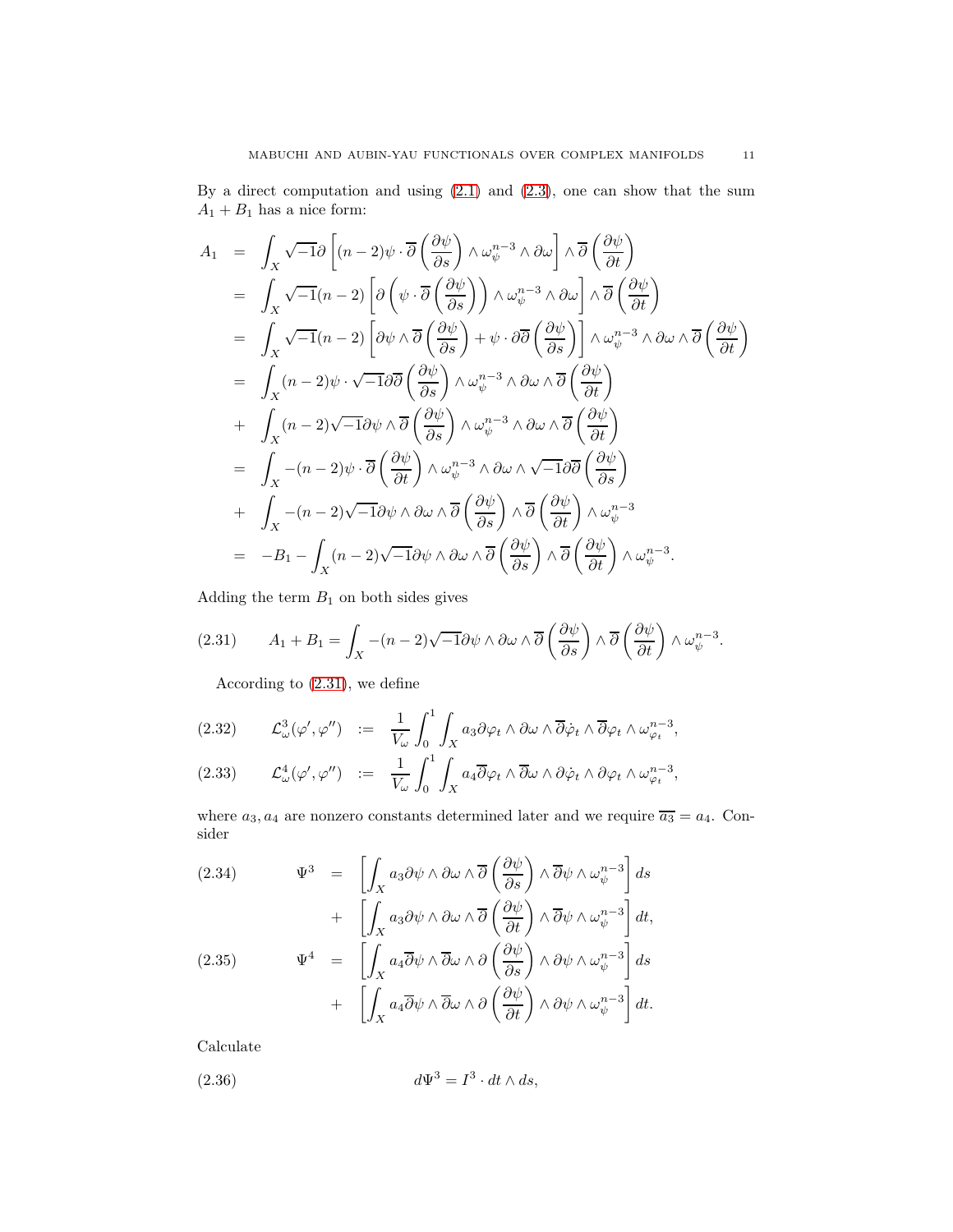where

(2.37) 
$$
I^3 := \int_X a_3 \frac{\partial}{\partial t} \left[ \partial \psi \wedge \partial \omega \wedge \overline{\partial} \left( \frac{\partial \psi}{\partial s} \right) \wedge \overline{\partial} \psi \wedge \omega_{\psi}^{n-3} \right] - \int_X a_3 \frac{\partial}{\partial s} \left[ \partial \psi \wedge \partial \omega \wedge \overline{\partial} \left( \frac{\partial \psi}{\partial t} \right) \wedge \overline{\partial} \psi \wedge \omega_{\psi}^{n-3} \right].
$$

Also, we can calculate

(2.38) 
$$
d\Psi^4 = I^4 \cdot dt \wedge ds,
$$

where

(2.39) 
$$
I^4 := \int_X a_4 \frac{\partial}{\partial t} \left[ \overline{\partial} \psi \wedge \overline{\partial} \omega \wedge \partial \left( \frac{\partial \psi}{\partial s} \right) \wedge \partial \psi \wedge \omega_{\psi}^{n-3} \right] - \int_X a_4 \frac{\partial}{\partial s} \left[ \overline{\partial} \psi \wedge \overline{\partial} \omega \wedge \partial \left( \frac{\partial \psi}{\partial t} \right) \wedge \partial \psi \wedge \omega_{\psi}^{n-3} \right].
$$

Hence

$$
\frac{I^3}{a_3} = \int_X \left[ \partial \left( \frac{\partial \psi}{\partial t} \right) \wedge \partial \omega \wedge \overline{\partial} \left( \frac{\partial \psi}{\partial s} \right) \wedge \overline{\partial} \psi \wedge \omega_{\psi}^{n-3} \right. \\
\left. + \partial \psi \wedge \partial \omega \wedge \overline{\partial} \left( \frac{\partial^2 \psi}{\partial t \partial s} \right) \wedge \overline{\partial} \psi \wedge \omega_{\psi}^{n-3} + \partial \psi \wedge \partial \omega \wedge \overline{\partial} \left( \frac{\partial \psi}{\partial s} \right) \wedge \overline{\partial} \left( \frac{\partial \psi}{\partial t} \right) \wedge \omega_{\psi}^{n-3} \right. \\
\left. + \partial \psi \wedge \partial \omega \wedge \overline{\partial} \left( \frac{\partial \psi}{\partial s} \right) \wedge \overline{\partial} \psi \wedge (n-3) \omega_{\psi}^{n-4} \wedge \sqrt{-1} \partial \overline{\partial} \left( \frac{\partial \psi}{\partial t} \right) \right]
$$
\n
$$
- \int_X \left[ \partial \left( \frac{\partial \psi}{\partial s} \right) \wedge \partial \omega \wedge \overline{\partial} \left( \frac{\partial \psi}{\partial t} \right) \wedge \overline{\partial} \psi \wedge \omega_{\psi}^{n-3} \right. \\
\left. + \partial \psi \wedge \partial \omega \wedge \overline{\partial} \left( \frac{\partial^2 \psi}{\partial s \partial t} \right) \wedge \overline{\partial} \psi \wedge \omega_{\psi}^{n-3} + \partial \psi \wedge \partial \omega \wedge \overline{\partial} \left( \frac{\partial \psi}{\partial t} \right) \wedge \overline{\partial} \left( \frac{\partial \psi}{\partial s} \right) \wedge \omega_{\psi}^{n-3} \right. \\
\left. + \partial \psi \wedge \partial \omega \wedge \overline{\partial} \left( \frac{\partial \psi}{\partial t} \right) \wedge \overline{\partial} \psi \wedge (n-3) \omega_{\psi}^{n-4} \wedge \sqrt{-1} \partial \overline{\partial} \left( \frac{\partial \psi}{\partial s} \right) \right].
$$

The second term and the sixth term cancel with each other, and the third term and the seventh term are the same, so we have

$$
\frac{I^3}{a_3} = \int_X -\partial \left(\frac{\partial \psi}{\partial t}\right) \wedge \overline{\partial} \left(\frac{\partial \psi}{\partial s}\right) \wedge \partial \omega \wedge \overline{\partial} \psi \wedge \omega_{\psi}^{n-3} \n+ \int_X \partial \left(\frac{\partial \psi}{\partial s}\right) \wedge \overline{\partial} \left(\frac{\partial \psi}{\partial t}\right) \wedge \partial \omega \wedge \overline{\partial} \psi \wedge \omega_{\psi}^{n-3} \n+ 2 \int_X \partial \psi \wedge \partial \omega \wedge \overline{\partial} \left(\frac{\partial \psi}{\partial s}\right) \wedge \overline{\partial} \left(\frac{\partial \psi}{\partial t}\right) \wedge \omega_{\psi}^{n-3} \n+ \int_X (n-3) \partial \psi \wedge \overline{\partial} \psi \wedge \partial \omega \wedge \overline{\partial} \left(\frac{\partial \psi}{\partial s}\right) \wedge \omega_{\psi}^{n-4} \wedge \sqrt{-1} \partial \overline{\partial} \left(\frac{\partial \psi}{\partial t}\right) \n- \int_X (n-3) \partial \psi \wedge \overline{\partial} \psi \wedge \partial \omega \wedge \overline{\partial} \left(\frac{\partial \psi}{\partial t}\right) \wedge \omega_{\psi}^{n-4} \wedge \sqrt{-1} \partial \overline{\partial} \left(\frac{\partial \psi}{\partial s}\right) \n= H_1 + \frac{2}{-(n-2)\sqrt{-1}} (A_1 + B_1) + A_2 + B_2,
$$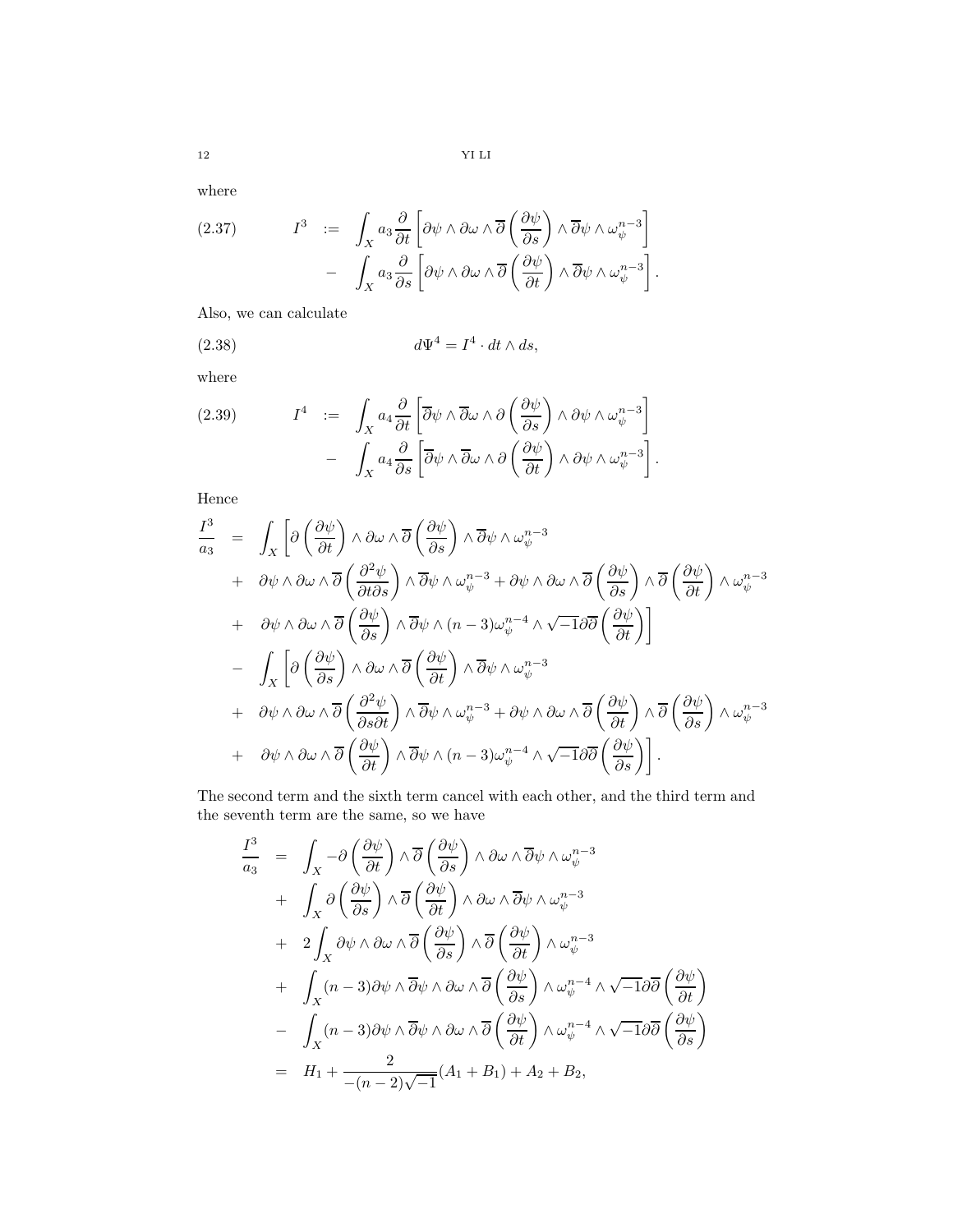where

<span id="page-12-0"></span>(2.40) 
$$
H_1 := \int_X -\partial \left(\frac{\partial \psi}{\partial t}\right) \wedge \overline{\partial} \left(\frac{\partial \psi}{\partial s}\right) \wedge \partial \omega \wedge \overline{\partial} \psi \wedge \omega_{\psi}^{n-3} + \int_X \partial \left(\frac{\partial \psi}{\partial s}\right) \wedge \overline{\partial} \left(\frac{\partial \psi}{\partial t}\right) \wedge \partial \omega \wedge \overline{\partial} \psi \wedge \omega_{\psi}^{n-3}
$$

(2.41) 
$$
A_2 := \int_X (n-3)\partial\psi \wedge \overline{\partial}\psi \wedge \partial\omega \wedge \overline{\partial}\left(\frac{\partial\psi}{\partial s}\right)
$$

$$
\wedge \omega_{\psi}^{n-4} \wedge \sqrt{-1}\partial\overline{\partial}\left(\frac{\partial\psi}{\partial t}\right)
$$

(2.42) 
$$
B_2 := -\int_X (n-3)\partial \psi \wedge \overline{\partial} \psi \wedge \partial \omega \wedge \overline{\partial} \left(\frac{\partial \psi}{\partial t}\right)
$$

$$
\wedge \omega_{\psi}^{n-4} \wedge \sqrt{-1} \partial \overline{\partial} \left(\frac{\partial \psi}{\partial s}\right).
$$

Similarly,

(2.43) 
$$
\frac{I^4}{a_4} = \overline{H_1} + \frac{2}{(n-2)\sqrt{-1}}(\overline{A_1} + \overline{B_1}) + \overline{A_2} + \overline{B_2}.
$$

The hard part is to find some suitable expression of  $H_1$ . In the following we will see that  $H_1 + H_1$  has a nice form which contains only  $A_1, B_1, A_1$ , and  $B_1$ .

Now we compute  $H_1$ , using  $(2.3)$  and  $(2.4)$ :

$$
H_{1} = \int_{X} \partial \left[ \overline{\partial} \left( \frac{\partial \psi}{\partial s} \right) \wedge \partial \omega \wedge \overline{\partial} \psi \wedge \omega_{\psi}^{n-3} \right] \frac{\partial \psi}{\partial t} + \int_{X} \overline{\partial} \left[ \partial \left( \frac{\partial \psi}{\partial s} \right) \wedge \partial \omega \wedge \overline{\partial} \psi \wedge \omega_{\psi}^{n-3} \right] \frac{\partial \psi}{\partial t} = \int_{X} \frac{\partial \psi}{\partial t} \left[ \partial \overline{\partial} \left( \frac{\partial \psi}{\partial s} \right) \wedge \partial \omega \wedge \overline{\partial} \psi \wedge \omega_{\psi}^{n-3} - \overline{\partial} \left( \frac{\partial \psi}{\partial s} \right) \wedge \partial \left( \partial \omega \wedge \overline{\partial} \psi \wedge \omega_{\psi}^{n-3} \right) \right] + \int_{X} \frac{\partial \psi}{\partial t} \left[ \overline{\partial} \partial \left( \frac{\partial \psi}{\partial s} \right) \wedge \partial \omega \wedge \overline{\partial} \psi \wedge \omega_{\psi}^{n-3} - \partial \left( \frac{\partial \psi}{\partial s} \right) \wedge \overline{\partial} \left( \partial \omega \wedge \overline{\partial} \psi \wedge \omega_{\psi}^{n-3} \right) \right] = \int_{X} \frac{\partial \psi}{\partial t} \cdot \overline{\partial} \left( \frac{\partial \psi}{\partial s} \right) \wedge \partial \omega \wedge \left( \partial \overline{\partial} \psi \wedge \omega_{\psi}^{n-3} - \overline{\partial} \psi \wedge (n-3) \omega_{\psi}^{n-4} \wedge \partial \omega \right) + \int_{X} - \frac{\partial \psi}{\partial t} \cdot \partial \left( \frac{\partial \psi}{\partial s} \right) \wedge \overline{\partial} \partial \omega \wedge \overline{\partial} \psi \wedge \omega_{\psi}^{n-3} + \int_{X} - \frac{\partial \psi}{\partial t} \cdot \partial \left( \frac{\partial \psi}{\partial s} \right) \wedge \partial \omega \wedge \overline{\partial} \psi \wedge (n-3) \omega_{\psi}^{n-4} \wedge \overline{\partial} \omega \right) = \int_{X} \overline
$$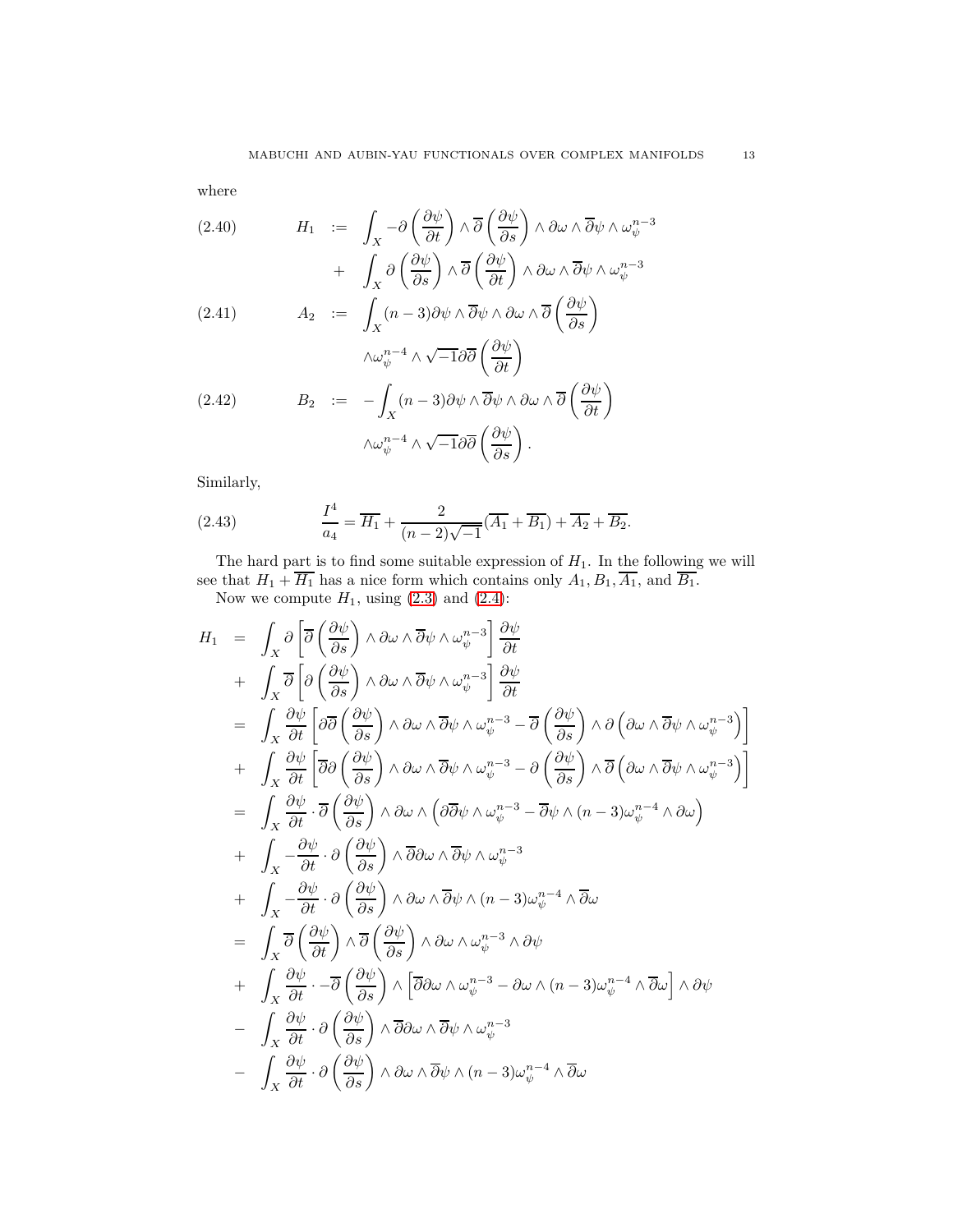14 YI LI

Therefore we obtain

<span id="page-13-3"></span>
$$
(2.44) \tH_1 = \int_X \partial \psi \wedge \partial \omega \wedge \overline{\partial} \left( \frac{\partial \psi}{\partial s} \right) \wedge \overline{\partial} \left( \frac{\partial \psi}{\partial t} \right) \wedge \omega_{\psi}^{n-3}
$$
  

$$
- \int_X \frac{\partial \psi}{\partial t} \cdot \overline{\partial} \left( \frac{\partial \psi}{\partial s} \right) \wedge \overline{\partial} \partial \omega \wedge \partial \psi \wedge \omega_{\psi}^{n-3}
$$
  

$$
+ \int_X \frac{\partial \psi}{\partial t} \cdot \overline{\partial} \left( \frac{\partial \psi}{\partial s} \right) \wedge \partial \omega \wedge (n-3) \omega_{\psi}^{n-4} \wedge \overline{\partial} \omega \wedge \partial \psi
$$
  

$$
- \int_X \frac{\partial \psi}{\partial t} \cdot \partial \left( \frac{\partial \psi}{\partial s} \right) \wedge \overline{\partial} \partial \omega \wedge \overline{\partial} \psi \wedge \omega_{\psi}^{n-3}
$$
  

$$
+ \int_X \frac{\partial \psi}{\partial t} \cdot \partial \left( \frac{\partial \psi}{\partial s} \right) \wedge \partial \omega \wedge (n-3) \omega_{\psi}^{n-4} \wedge \overline{\partial} \omega \wedge \overline{\partial} \psi,
$$

and, taking the complex conjugate yields, using [\(2.3\)](#page-5-3) and [\(2.4\)](#page-5-4)

<span id="page-13-2"></span>
$$
(2.45) \qquad \overline{H}_1 = \int_X \overline{\partial} \psi \wedge \overline{\partial} \omega \wedge \partial \left(\frac{\partial \psi}{\partial s}\right) \wedge \partial \left(\frac{\partial \psi}{\partial t}\right) \wedge \omega_{\psi}^{n-3} - \int_X \frac{\partial \psi}{\partial t} \cdot \partial \left(\frac{\partial \psi}{\partial s}\right) \wedge \partial \overline{\partial} \omega \wedge \overline{\partial} \psi \wedge \omega_{\psi}^{n-3} - \int_X \frac{\partial \psi}{\partial t} \cdot \overline{\partial} \left(\frac{\partial \psi}{\partial s}\right) \wedge \partial \overline{\partial} \omega \wedge \partial \psi \wedge \omega_{\psi}^{n-3} + \int_X \frac{\partial \psi}{\partial t} \cdot \partial \left(\frac{\partial \psi}{\partial s}\right) \wedge \overline{\partial} \omega \wedge (n-3) \omega_{\psi}^{n-4} \wedge \partial \omega \wedge \overline{\partial} \psi + \int_X \frac{\partial \psi}{\partial t} \cdot \overline{\partial} \left(\frac{\partial \psi}{\partial s}\right) \wedge \overline{\partial} \omega \wedge (n-3) \omega_{\psi}^{n-4} \wedge \partial \omega \wedge \partial \psi.
$$

Adding [\(2.45\)](#page-13-2) to [\(2.45\)](#page-13-2), it follows that

(2.46) 
$$
H_1 + \overline{H_1} = \frac{A_1 + B_1}{-(n-2)\sqrt{-1}} + \frac{A_1 + B_1}{(n-2)\sqrt{-1}}.
$$

and, hence,

$$
\frac{I^3}{a_3} + \frac{I^4}{a_4} = H_1 + \overline{H_1} + \frac{2}{-(n-2)\sqrt{-1}}[(A_1 + B_1) - (\overline{A_1} + \overline{B_1})]
$$
  
+  $A_2 + B_2 + \overline{A_2} + \overline{B_2}$   
(2.47) =  $\frac{3}{-(n-2)\sqrt{-1}}[(A_1 + B_1) - (\overline{A_1} + \overline{B_1})] + (A_2 + B_2) + (\overline{A_2} + \overline{B_2}).$ 

Set

(2.48) 
$$
c_1 := A_1 + B_1 - (\overline{A_1} + \overline{B_1}), \quad c_2 := A_2 + B_2 + \overline{A_2} + \overline{B_2}.
$$

we deduce

<span id="page-13-1"></span>
$$
(2.49) \qquad \frac{2I^0}{n(n-1)\sqrt{-1}} = \frac{I^1}{a_1} - \frac{I^2}{a_2} + c_1, \quad \frac{I^3}{a_3} + \frac{I^4}{a_4} = \frac{3}{-(n-2)\sqrt{-1}}c_1 + c_2.
$$

<span id="page-13-0"></span>2.3. The constructions of  $I^5$  and  $I^6$ . To give the general construction of  $I^{2i+1}$ and  $I^{2i+2}$ , we firstly consider some special cases. In this subsection we give the construction of  $I^5$  and  $I^6$ , and in the next subsection the construction of  $I^7$  and  $I^8$ . Finally, we give the general construction.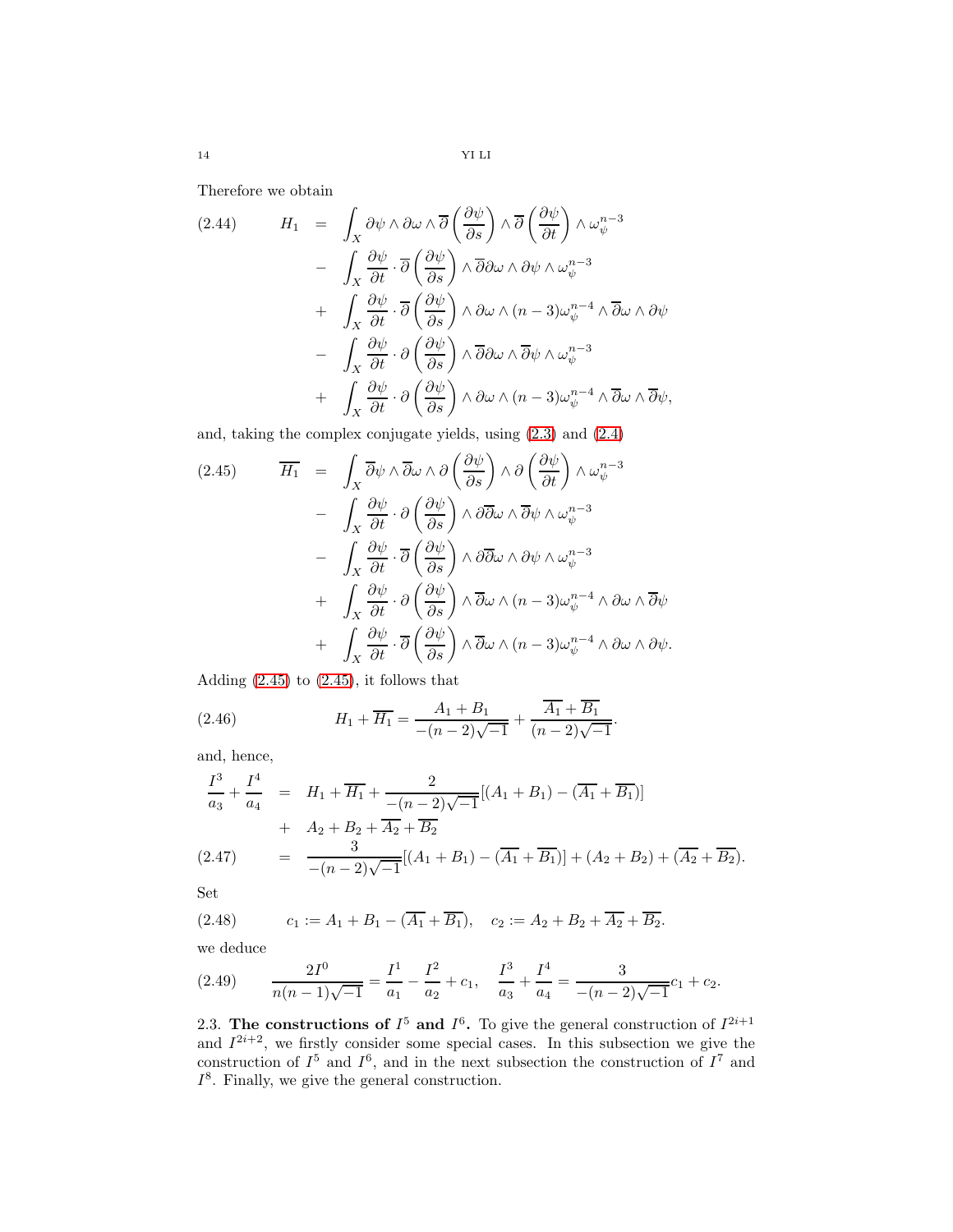From [\(2.41\)](#page-12-0), it follows that

$$
A_2 = \int_X (n-3)\partial\psi \wedge \overline{\partial}\psi \wedge \overline{\partial}\left(\frac{\partial\psi}{\partial s}\right) \wedge \omega_{\psi}^{n-4} \wedge \partial\omega \wedge -\sqrt{-1}\partial\overline{\partial}\left(\frac{\partial\psi}{\partial t}\right)
$$
  
\n
$$
= \int_X \sqrt{-1}\partial\left[(n-3)\partial\psi \wedge \overline{\partial}\psi \wedge \overline{\partial}\left(\frac{\partial\psi}{\partial s}\right) \wedge \omega_{\psi}^{n-4} \wedge \partial\omega\right] \wedge \overline{\partial}\left(\frac{\partial\psi}{\partial t}\right)
$$
  
\n
$$
= \int_X \sqrt{-1}(n-3)\left[\partial\left(\partial\psi \wedge \overline{\partial}\psi \wedge \overline{\partial}\left(\frac{\partial\psi}{\partial s}\right)\right) \wedge \omega_{\psi}^{n-4} \wedge \partial\omega\right] \wedge \overline{\partial}\left(\frac{\partial\psi}{\partial t}\right)
$$
  
\n
$$
= \int_X -\sqrt{-1}(n-3)\left[\partial\psi \wedge \left(\partial\overline{\partial}\psi \wedge \overline{\partial}\left(\frac{\partial\psi}{\partial s}\right) - \overline{\partial}\psi \wedge \partial\overline{\partial}\left(\frac{\partial\psi}{\partial s}\right)\right)\right]
$$
  
\n
$$
\wedge \omega_{\psi}^{n-4} \wedge \partial\omega \wedge \overline{\partial}\left(\frac{\partial\psi}{\partial t}\right)
$$
  
\n
$$
= \int_X (n-3)\partial\psi \wedge -\sqrt{-1}\partial\overline{\partial}\psi \wedge \overline{\partial}\left(\frac{\partial\psi}{\partial s}\right) \wedge \omega_{\psi}^{n-4} \wedge \partial\omega \wedge \overline{\partial}\left(\frac{\partial\psi}{\partial t}\right)
$$
  
\n
$$
+ \int_X (n-3)\partial\psi \wedge \overline{\partial}\psi \wedge \sqrt{-1}\partial\overline{\partial}\left(\frac{\partial\psi}{\partial s}\right) \wedge \omega_{\psi}^{n-4} \wedge \partial\omega \wedge \overline{\partial}\left(\frac{\partial\psi}{\partial t}\right)
$$
  
\n
$$
= \int_X (n-3)\partial\psi \wedge \partial\omega \wedge \overline{\partial}\left(\frac{\partial\psi}{\partial s}\right) \wedge \overline{\partial}\left
$$

hence, by the definition [\(2.42\)](#page-12-0), we have

<span id="page-14-0"></span>
$$
(2.50) \quad A_2 + B_2 = \int_X (n-3)\partial\psi \wedge \partial\omega \wedge \overline{\partial} \left(\frac{\partial\psi}{\partial s}\right) \wedge \overline{\partial} \left(\frac{\partial\psi}{\partial t}\right) \wedge \omega_{\psi}^{n-4} \wedge \sqrt{-1}\partial\overline{\partial}\psi.
$$

Motivated by [\(2.50\)](#page-14-0), we set

$$
(2.51) \qquad \mathcal{L}_{\omega}^{5}(\varphi', \varphi'') := \frac{1}{V_{\omega}} \int_{0}^{1} \int_{X} a_{5} \partial \varphi_{t} \wedge \partial \omega \wedge \overline{\partial} \dot{\varphi}_{t} \wedge \overline{\partial} \varphi_{t} \wedge \omega_{\varphi_{t}}^{n-4} \wedge \sqrt{-1} \partial \overline{\partial} \varphi_{t},
$$

$$
(2.52) \qquad \mathcal{L}^6_{\omega}(\varphi', \varphi'') := \frac{1}{V_{\omega}} \int_0^1 \int_X a_6 \overline{\partial} \varphi_t \wedge \overline{\partial} \omega \wedge \partial \dot{\varphi}_t \wedge \partial \varphi_t \wedge \omega_{\varphi_t}^{n-4} \wedge \sqrt{-1} \partial \overline{\partial} \varphi_t.
$$

Consider again the 1-forms

$$
\Psi^5 = \left[ \int_X a_5 \partial \psi \wedge \partial \omega \wedge \overline{\partial} \left( \frac{\partial \psi}{\partial s} \right) \wedge \overline{\partial} \psi \wedge \omega_{\psi}^{n-4} \wedge \sqrt{-1} \partial \overline{\partial} \psi \right] ds
$$
  
(2.53) 
$$
+ \left[ \int_X a_5 \partial \psi \wedge \partial \omega \wedge \overline{\partial} \left( \frac{\partial \psi}{\partial t} \right) \wedge \overline{\partial} \psi \wedge \omega_{\psi}^{n-4} \wedge \sqrt{-1} \partial \overline{\partial} \psi \right] dt,
$$

$$
\Psi^{6} = \left[ \int_{X} a_{6} \overline{\partial} \psi \wedge \overline{\partial} \omega \wedge \partial \left( \frac{\partial \psi}{\partial s} \right) \wedge \partial \psi \wedge \omega_{\psi}^{n-4} \wedge \sqrt{-1} \partial \overline{\partial} \psi \right] ds
$$
  
(2.54) 
$$
+ \left[ \int_{X} a_{6} \overline{\partial} \psi \wedge \overline{\partial} \omega \wedge \partial \left( \frac{\partial \psi}{\partial t} \right) \wedge \partial \psi \wedge \omega_{\psi}^{n-4} \wedge \sqrt{-1} \partial \overline{\partial} \psi \right] dt.
$$

The differential of  $\Psi^5$  is given by

(2.55) 
$$
d\Psi^5 = I^5 \cdot dt \wedge ds,
$$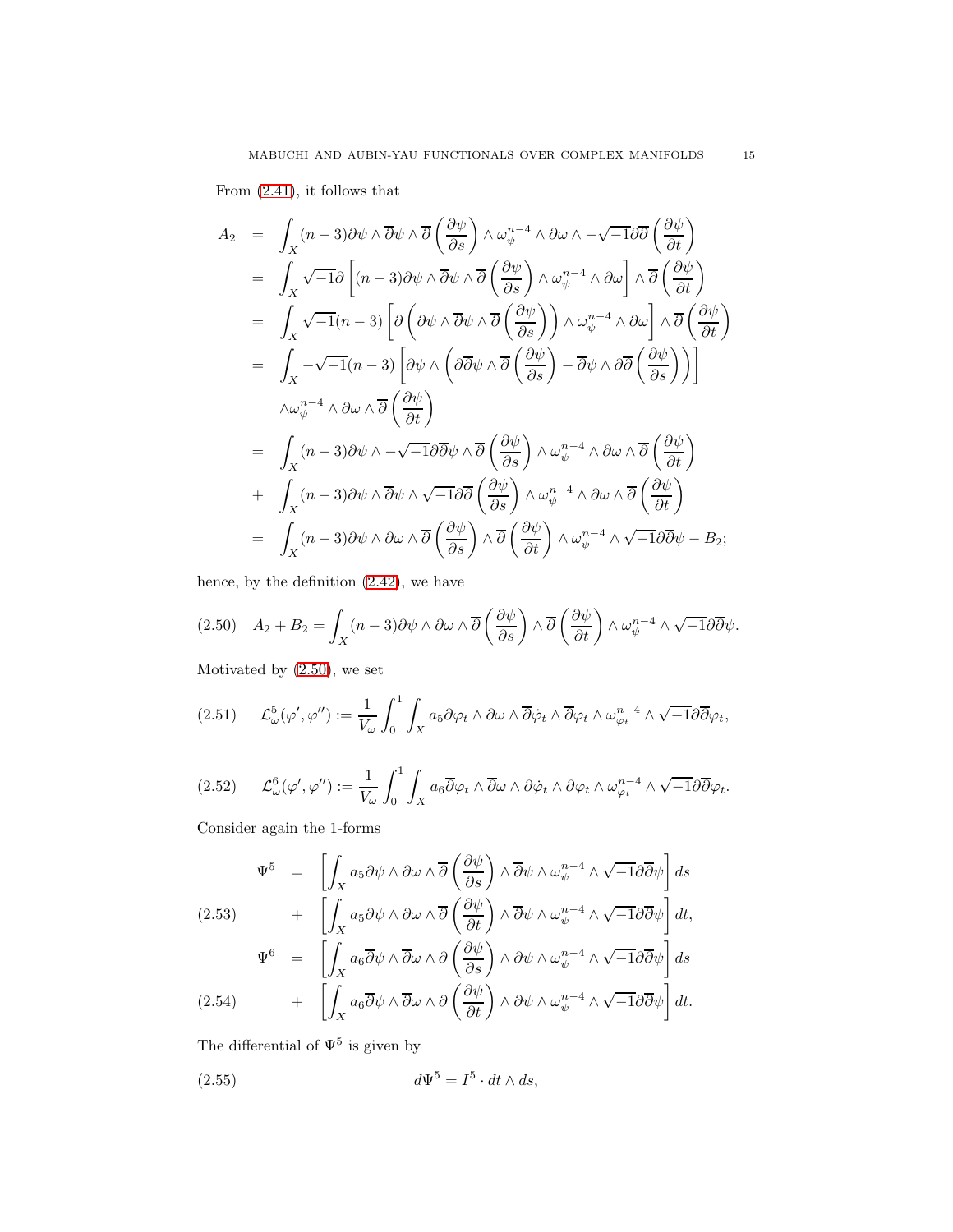16 YI LI

where

$$
\frac{I^5}{a_5} := \int_X \frac{\partial}{\partial t} \left[ \partial \psi \wedge \partial \omega \wedge \overline{\partial} \left( \frac{\partial \psi}{\partial s} \right) \wedge \overline{\partial} \psi \wedge \omega_{\psi}^{n-4} \wedge \sqrt{-1} \partial \overline{\partial} \psi \right]
$$
  
(2.56) 
$$
- \int_X \frac{\partial}{\partial s} \left[ \partial \psi \wedge \partial \omega \wedge \overline{\partial} \left( \frac{\partial \psi}{\partial t} \right) \wedge \overline{\partial} \psi \wedge \omega_{\psi}^{n-4} \wedge \sqrt{-1} \partial \overline{\partial} \psi \right].
$$

Hence, using [\(2.50\)](#page-14-0),

$$
\frac{I^5}{a_5} = \int_X \left[ \partial \left( \frac{\partial \psi}{\partial t} \right) \wedge \partial \omega \wedge \overline{\partial} \left( \frac{\partial \psi}{\partial s} \right) \wedge \overline{\partial} \psi \wedge \omega_{\psi}^{n-4} \wedge \sqrt{-1} \partial \overline{\partial} \psi \right. \\
\left. + \partial \psi \wedge \partial \omega \wedge \overline{\partial} \left( \frac{\partial^2 \psi}{\partial ts} \right) \wedge \overline{\partial} \psi \wedge \omega_{\psi}^{n-4} \wedge \sqrt{-1} \partial \overline{\partial} \psi \right. \\
\left. + \partial \psi \wedge \partial \omega \wedge \overline{\partial} \left( \frac{\partial \psi}{\partial s} \right) \wedge \overline{\partial} \left( \frac{\partial \psi}{\partial t} \right) \wedge \omega_{\psi}^{n-4} \wedge \sqrt{-1} \partial \overline{\partial} \psi \right. \\
\left. + \partial \psi \wedge \partial \omega \wedge \overline{\partial} \left( \frac{\partial \psi}{\partial s} \right) \wedge \overline{\partial} \psi \wedge (n-4) \omega_{\psi}^{n-5} \wedge \sqrt{-1} \partial \overline{\partial} \left( \frac{\partial \psi}{\partial t} \right) \wedge \sqrt{-1} \partial \overline{\partial} \psi \right. \\
\left. + \partial \psi \wedge \partial \omega \wedge \overline{\partial} \left( \frac{\partial \psi}{\partial s} \right) \wedge \overline{\partial} \psi \wedge \omega_{\psi}^{n-4} \wedge \sqrt{-1} \partial \overline{\partial} \left( \frac{\partial \psi}{\partial t} \right) \right] \\
- \int_X \left[ \partial \left( \frac{\partial \psi}{\partial s} \right) \wedge \partial \omega \wedge \overline{\partial} \left( \frac{\partial \psi}{\partial t} \right) \wedge \overline{\partial} \psi \wedge \omega_{\psi}^{n-4} \wedge \sqrt{-1} \partial \overline{\partial} \psi \right. \\
\left. + \partial \psi \wedge \partial \omega \wedge \overline{\partial} \left( \frac{\partial \psi}{\partial s} \right) \wedge \overline{\partial} \psi \wedge \omega_{\psi}^{n-4} \wedge \sqrt{-1} \partial \overline{\partial} \psi \right. \\
\left. + \partial \psi \wedge \partial \omega \wedge \overline{\partial} \left(
$$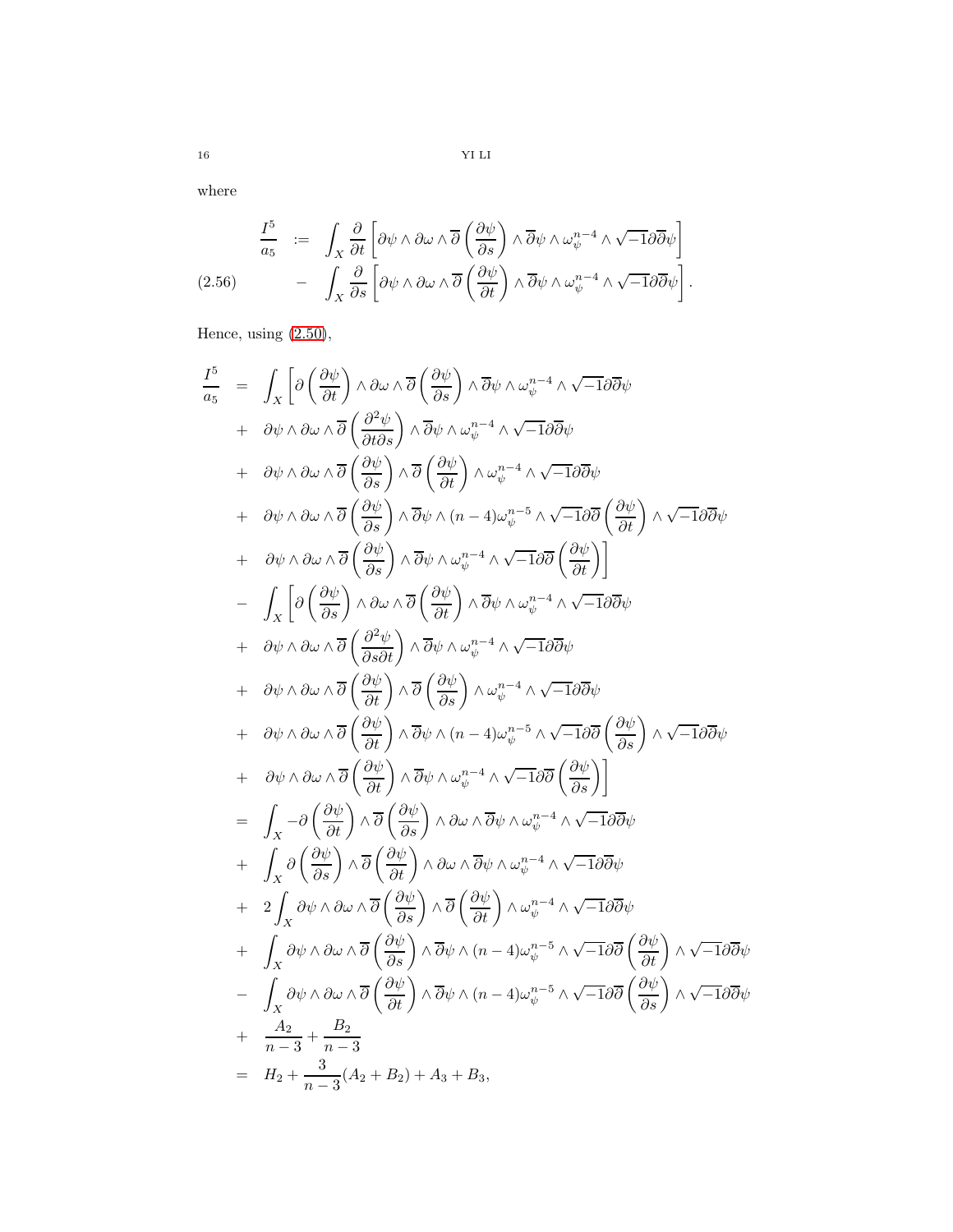where

$$
H_2 := \int_X -\partial \left(\frac{\partial \psi}{\partial t}\right) \wedge \overline{\partial} \left(\frac{\partial \psi}{\partial s}\right) \wedge \partial \omega \wedge \overline{\partial} \psi \wedge \omega_{\psi}^{n-4} \wedge \sqrt{-1} \partial \overline{\partial} \psi
$$
  
(2.57) 
$$
+ \int_X \partial \left(\frac{\partial \psi}{\partial s}\right) \wedge \overline{\partial} \left(\frac{\partial \psi}{\partial t}\right) \wedge \partial \omega \wedge \overline{\partial} \psi \wedge \omega_{\psi}^{n-4} \wedge \sqrt{-1} \partial \overline{\partial} \psi,
$$

$$
A_3 := \int_X (n-4) \partial \psi \wedge \overline{\partial} \psi \wedge \partial \omega \wedge \overline{\partial} \left(\frac{\partial \psi}{\partial s}\right) \wedge \omega_{\psi}^{n-5} \wedge \sqrt{-1} \partial \overline{\partial} \left(\frac{\partial \psi}{\partial t}\right)
$$
  
(2.58) 
$$
\wedge \sqrt{-1} \partial \overline{\partial} \psi,
$$

$$
B_3 := \int_X (n-4) \partial \psi \wedge \overline{\partial} \psi \wedge \partial \omega \wedge \overline{\partial} \left(\frac{\partial \psi}{\partial t}\right) \wedge \omega_{\psi}^{n-5} \wedge -\sqrt{-1} \partial \overline{\partial} \left(\frac{\partial \psi}{\partial s}\right)
$$
  
(2.59) 
$$
\wedge \sqrt{-1} \partial \overline{\partial} \psi.
$$

Similarly, for

(2.60) 
$$
d\Psi^6 =: I^6 \cdot dt \wedge ds,
$$

we have

(2.61) 
$$
\frac{I^6}{a_6} = \overline{H_2} + \frac{3}{n-3}(\overline{A_2} + \overline{B_2}) + \overline{A_3} + \overline{B_3}.
$$

As  $(2.44)$ , the hard part  $H_2$  is calculated as follows:

$$
H_2 = \int_X \partial \left[ \overline{\partial} \left( \frac{\partial \psi}{\partial s} \right) \wedge \partial \omega \wedge \overline{\partial} \psi \wedge \omega_{\psi}^{n-4} \wedge \sqrt{-1} \partial \overline{\partial} \psi \right] \frac{\partial \psi}{\partial t} + \int_X \overline{\partial} \left[ \partial \left( \frac{\partial \psi}{\partial s} \right) \wedge \partial \omega \wedge \overline{\partial} \psi \wedge \omega_{\psi}^{n-4} \wedge \sqrt{-1} \partial \overline{\partial} \psi \right] \frac{\partial \psi}{\partial t} = \int_X \frac{\partial \psi}{\partial t} \left[ \partial \overline{\partial} \left( \frac{\partial \psi}{\partial s} \right) \wedge \partial \omega \wedge \overline{\partial} \psi \wedge \omega_{\psi}^{n-4} \wedge \sqrt{-1} \partial \overline{\partial} \psi \right] - \overline{\partial} \left( \frac{\partial \psi}{\partial s} \right) \wedge \partial \left( \partial \omega \wedge \overline{\partial} \psi \wedge \omega_{\psi}^{n-4} \wedge \sqrt{-1} \partial \overline{\partial} \psi \right) + \int_X \frac{\partial \psi}{\partial t} \left[ \overline{\partial} \partial \left( \frac{\partial \psi}{\partial s} \right) \wedge \partial \omega \wedge \overline{\partial} \psi \wedge \omega_{\psi}^{n-4} \wedge \sqrt{-1} \partial \overline{\partial} \psi \right) - \partial \left( \frac{\partial \psi}{\partial s} \right) \wedge \overline{\partial} \left( \partial \omega \wedge \overline{\partial} \psi \wedge \omega_{\psi}^{n-4} \wedge \sqrt{-1} \partial \overline{\partial} \psi \right) = \int_X \frac{\partial \psi}{\partial t} \cdot \overline{\partial} \left( \frac{\partial \psi}{\partial s} \right) \wedge \partial \omega \wedge \partial \overline{\partial} \psi \wedge \omega_{\psi}^{n-4} \wedge \sqrt{-1} \partial \overline{\partial} \psi - \int_X \frac{\partial \psi}{\partial t} \cdot \partial \left( \frac{\partial \psi}{\partial s} \right) \wedge \overline{\partial} \omega \wedge \overline{\partial} \psi \wedge \omega_{\psi}^{n-4} \wedge \sqrt{-1} \partial \overline{\partial} \psi - \int_X \frac{\partial \psi
$$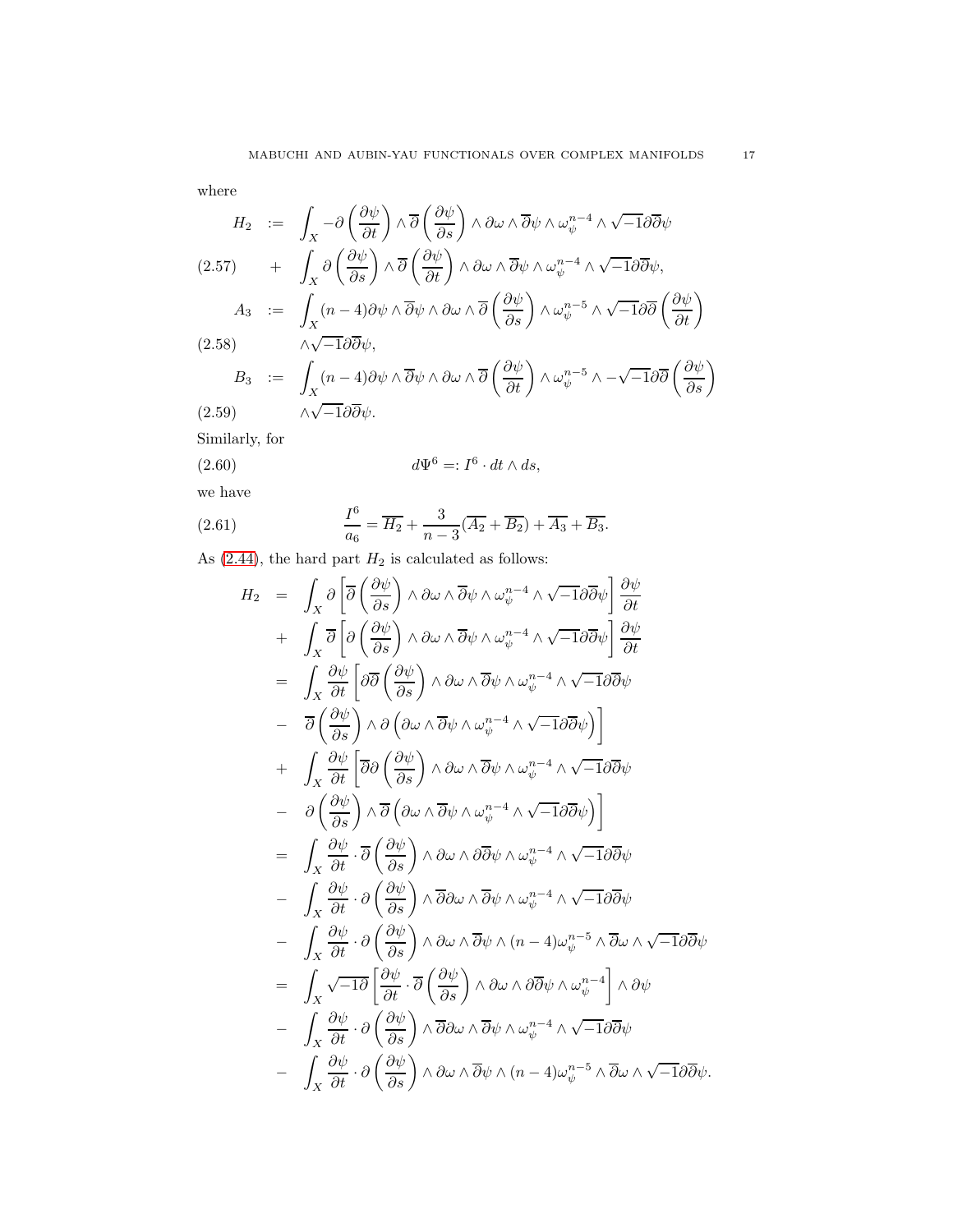Hence

$$
(2.62) \ H_2 = \int_X \overline{\partial} \left( \frac{\partial \psi}{\partial s} \right) \wedge \overline{\partial} \left( \frac{\partial \psi}{\partial t} \right) \wedge \partial \psi \wedge \partial \omega \wedge \omega_{\psi}^{n-4} \wedge \sqrt{-1} \partial \overline{\partial} \psi
$$
  

$$
- \int_X \frac{\partial \psi}{\partial t} \cdot \overline{\partial} \left( \frac{\partial \psi}{\partial s} \right) \wedge \partial \psi \wedge \overline{\partial} \partial \omega \wedge \omega_{\psi}^{n-4} \wedge \sqrt{-1} \partial \overline{\partial} \psi
$$
  

$$
+ \int_X \frac{\partial \psi}{\partial t} \cdot \overline{\partial} \left( \frac{\partial \psi}{\partial s} \right) \wedge \partial \omega \wedge \overline{\partial} \omega \wedge (n-4) \omega_{\psi}^{n-5} \wedge \sqrt{-1} \partial \overline{\partial} \psi \wedge \partial \psi
$$
  

$$
- \int_X \frac{\partial \psi}{\partial t} \cdot \partial \left( \frac{\partial \psi}{\partial s} \right) \wedge \overline{\partial} \psi \wedge \overline{\partial} \partial \omega \wedge \omega_{\psi}^{n-4} \wedge \sqrt{-1} \partial \overline{\partial} \psi
$$
  

$$
+ \int_X \frac{\partial \psi}{\partial t} \cdot \partial \left( \frac{\partial \psi}{\partial s} \right) \wedge \partial \omega \wedge \overline{\partial} \omega \wedge (n-4) \omega_{\psi}^{n-5} \wedge \sqrt{-1} \partial \overline{\partial} \psi \wedge \overline{\partial} \psi
$$

and, consequently, after taking the complex conjugate on both sides,

$$
(2.63) \overline{H_2} = \int_X \partial \left(\frac{\partial \psi}{\partial s}\right) \wedge \partial \left(\frac{\partial \psi}{\partial t}\right) \wedge \overline{\partial} \psi \wedge \overline{\partial} \omega \wedge \omega_{\psi}^{n-4} \wedge \sqrt{-1} \partial \overline{\partial} \psi
$$
  

$$
- \int_X \frac{\partial \psi}{\partial t} \cdot \partial \left(\frac{\partial \psi}{\partial s}\right) \wedge \overline{\partial} \psi \wedge \partial \overline{\partial} \omega \wedge \omega_{\psi}^{n-4} \wedge \sqrt{-1} \partial \overline{\partial} \psi
$$
  

$$
+ \int_X \frac{\partial \psi}{\partial t} \cdot \partial \left(\frac{\partial \psi}{\partial s}\right) \wedge \overline{\partial} \omega \wedge \partial \omega \wedge (n-4) \omega_{\psi}^{n-5} \wedge \sqrt{-1} \partial \overline{\partial} \psi \wedge \overline{\partial} \psi
$$
  

$$
- \int_X \frac{\partial \psi}{\partial t} \cdot \overline{\partial} \left(\frac{\partial \psi}{\partial s}\right) \wedge \partial \psi \wedge \partial \overline{\partial} \omega \wedge \omega_{\psi}^{n-4} \wedge \sqrt{-1} \partial \overline{\partial} \psi
$$
  

$$
+ \int_X \frac{\partial \psi}{\partial t} \cdot \overline{\partial} \left(\frac{\partial \psi}{\partial s}\right) \wedge \overline{\partial} \omega \wedge \partial \omega \wedge (n-4) \omega_{\psi}^{n-5} \wedge \sqrt{-1} \partial \overline{\partial} \psi \wedge \partial \psi.
$$

Therefore

<span id="page-17-1"></span>
$$
(2.64) \quad H_2 + \overline{H_2} = \frac{A_2 + B_2}{n - 3} + \frac{\overline{A_2} + \overline{B_2}}{n - 3},
$$
\n
$$
(2.65) \quad \frac{I^5}{a_5} + \frac{I^6}{a_6} = \frac{4}{n - 3}(A_2 + B_2 + \overline{A_2} + \overline{B_2}) + (A_3 + B_3 + \overline{A_3} + \overline{B_3}).
$$

If we set

(2.66) 
$$
c_3 := A_3 + B_3 + \overline{A_3} + \overline{B_3}
$$

we can rewrite [\(2.64\)](#page-17-1) and [\(2.65\)](#page-17-1) as

(2.67) 
$$
H_2 + \overline{H_2} = \frac{c_2}{n-3}, \quad \frac{I^5}{a_5} + \frac{I^6}{a_6} = \frac{4}{n-3}c_2 + c_3.
$$

<span id="page-17-0"></span>2.4. The constructions of  $I^7$  and  $I^8$ . Recall

$$
A_3 = \int_X \left[ (n-4) \partial \psi \wedge \overline{\partial} \psi \wedge \partial \omega \wedge \overline{\partial} \left( \frac{\partial \psi}{\partial s} \right) \wedge \omega_{\psi}^{n-5} \wedge \sqrt{-1} \partial \overline{\partial} \psi \right] \wedge \sqrt{-1} \partial \overline{\partial} \left( \frac{\partial \psi}{\partial t} \right).
$$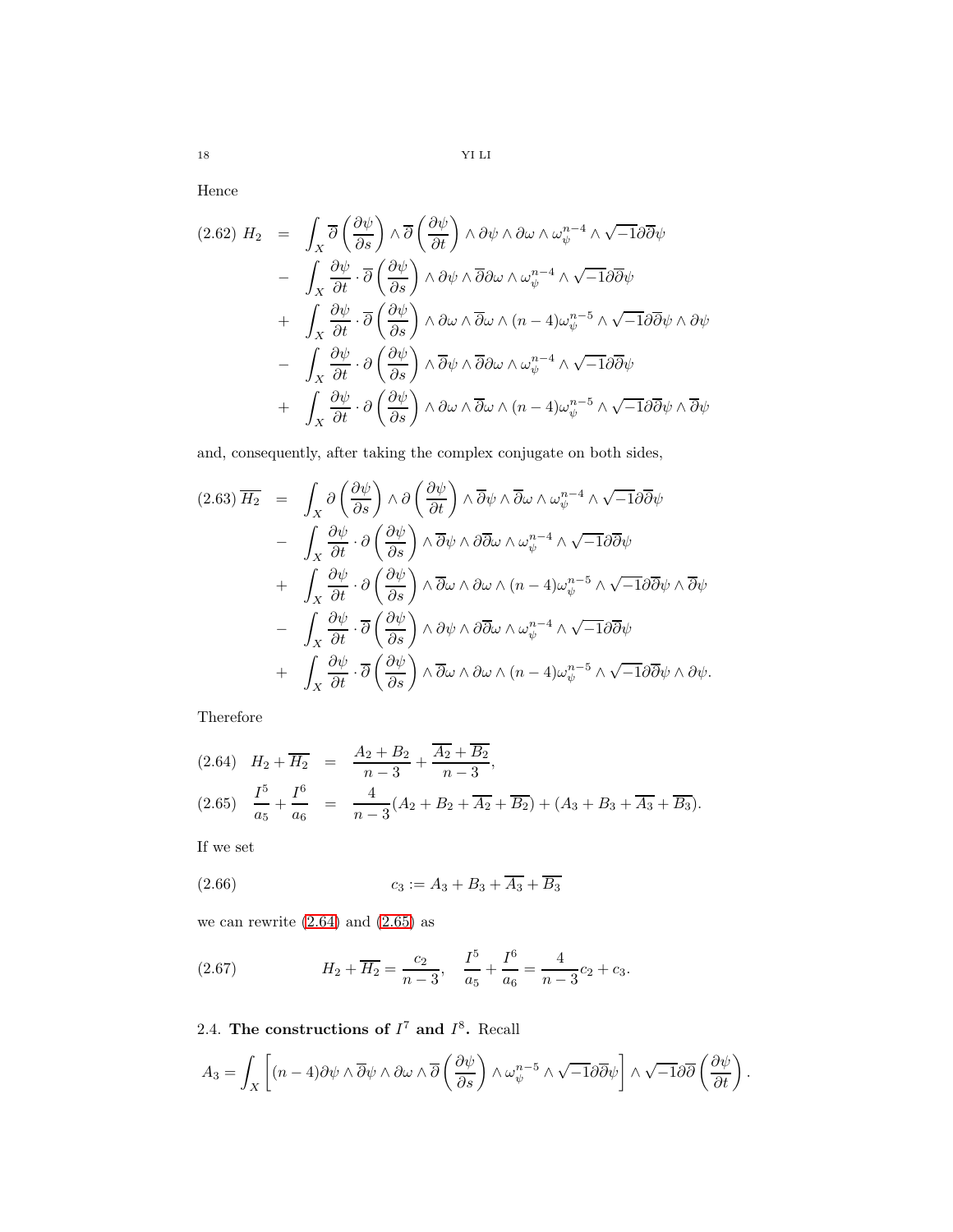By a direct computation, one deduces that

$$
A_3 = \int_X -\sqrt{-1}\partial \left[ (n-4)\partial \psi \wedge \overline{\partial} \psi \wedge \partial \omega \wedge \overline{\partial} \left( \frac{\partial \psi}{\partial s} \right) \wedge \omega_{\psi}^{n-5} \wedge \sqrt{-1}\partial \overline{\partial} \psi \right]
$$
  
\n
$$
\wedge \overline{\partial} \left( \frac{\partial \psi}{\partial t} \right)
$$
  
\n
$$
= \int_X \sqrt{-1}(n-4)\partial \psi \wedge \partial \left( \overline{\partial} \psi \wedge \partial \omega \wedge \overline{\partial} \left( \frac{\partial \psi}{\partial s} \right) \wedge \omega_{\psi}^{n-5} \wedge \sqrt{-1}\partial \overline{\partial} \psi \right)
$$
  
\n
$$
\wedge \overline{\partial} \left( \frac{\partial \psi}{\partial t} \right)
$$
  
\n
$$
= \int_X \sqrt{-1}(n-4)\partial \psi \wedge \left[ \partial \overline{\partial} \psi \wedge \partial \omega \wedge \overline{\partial} \left( \frac{\partial \psi}{\partial s} \right) \wedge \omega_{\psi}^{n-5} \wedge \sqrt{-1}\partial \overline{\partial} \psi \right)
$$
  
\n
$$
+ \overline{\partial} \psi \wedge \partial \omega \wedge \partial \left( \overline{\partial} \left( \frac{\partial \psi}{\partial s} \right) \wedge \omega_{\psi}^{n-5} \wedge \sqrt{-1}\partial \overline{\partial} \psi \right) \right] \wedge \overline{\partial} \left( \frac{\partial \psi}{\partial t} \right)
$$
  
\n
$$
= \int_X \sqrt{-1}(n-4)\partial \psi \wedge \left[ \partial \overline{\partial} \psi \wedge \partial \omega \wedge \overline{\partial} \left( \frac{\partial \psi}{\partial s} \right) \wedge \omega_{\psi}^{n-5} \wedge \sqrt{-1}\partial \overline{\partial} \psi \right)
$$
  
\n
$$
+ \overline{\partial} \psi \wedge \partial \omega \wedge \left( \partial \overline{\partial} \left( \frac{\partial \psi}{\partial s} \right) \wedge \omega_{\psi}^{n-5} \wedge \sqrt{-1}\partial \overline{\partial} \psi \right)
$$
  
\n
$$
= \int_X (n-4)\partial \psi \wedge \partial \omega \wedge \overline{\partial} \left
$$

Consequently, it follows that

$$
(2.68)\ \ A_3 + B_3 = \int_X (n-4)\partial\psi \wedge \partial\omega \wedge \overline{\partial}\left(\frac{\partial\psi}{\partial s}\right) \wedge \overline{\partial}\left(\frac{\partial\psi}{\partial t}\right) \wedge \omega_{\psi}^{n-5} \wedge (\sqrt{-1}\partial\overline{\partial}\psi)^2.
$$

Now we introduce the corresponding functionals

$$
(2.69)\quad \mathcal{L}_{\omega}^7(\varphi',\varphi'') := \frac{1}{V_{\omega}} \int_0^1 \int_X a_7 \partial \varphi_t \wedge \partial \omega \wedge \overline{\partial} \dot{\varphi}_t \wedge \overline{\partial} \varphi_t \wedge \omega_{\varphi_t}^{n-5} \wedge (\sqrt{-1} \partial \overline{\partial} \varphi_t)^2,
$$

$$
(2.70)\quad \mathcal{L}^{8}_{\omega}(\varphi', \varphi'') := \frac{1}{V_{\omega}} \int_{0}^{1} \int_{X} a_{8} \overline{\partial} \varphi_{t} \wedge \overline{\partial} \omega \wedge \partial \dot{\varphi}_{t} \wedge \partial \varphi_{t} \wedge \omega_{\varphi_{t}}^{n-5} \wedge (\sqrt{-1} \partial \overline{\partial} \varphi_{t})^{2}
$$

and consider the 1-forms

$$
\Psi^7 = \left[ \int_X a_7 \partial \psi \wedge \partial \omega \wedge \overline{\partial} \left( \frac{\partial \psi}{\partial s} \right) \wedge \overline{\partial} \psi \wedge \omega_{\psi}^{n-5} \wedge (\sqrt{-1} \partial \overline{\partial} \psi)^2 \right] ds
$$
  
(2.71) 
$$
+ \left[ \int_X a_7 \partial \psi \wedge \partial \omega \wedge \overline{\partial} \left( \frac{\partial \psi}{\partial t} \right) \wedge \overline{\partial} \psi \wedge \omega_{\psi}^{n-5} \wedge (\sqrt{-1} \partial \overline{\partial} \psi)^2 \right] dt,
$$

$$
\Psi^8 = \left[ \int_X a_8 \overline{\partial} \psi \wedge \overline{\partial} \omega \wedge \partial \left( \frac{\partial \psi}{\partial s} \right) \wedge \partial \psi \wedge \omega_{\psi}^{n-5} \wedge (\sqrt{-1} \partial \overline{\partial} \psi)^2 \right] ds
$$
  
(2.72) 
$$
+ \left[ \int_X a_8 \overline{\partial} \psi \wedge \overline{\partial} \omega \wedge \partial \left( \frac{\partial \psi}{\partial t} \right) \wedge \partial \psi \wedge \omega_{\psi}^{n-5} \wedge (\sqrt{-1} \partial \overline{\partial} \psi)^2 \right] dt.
$$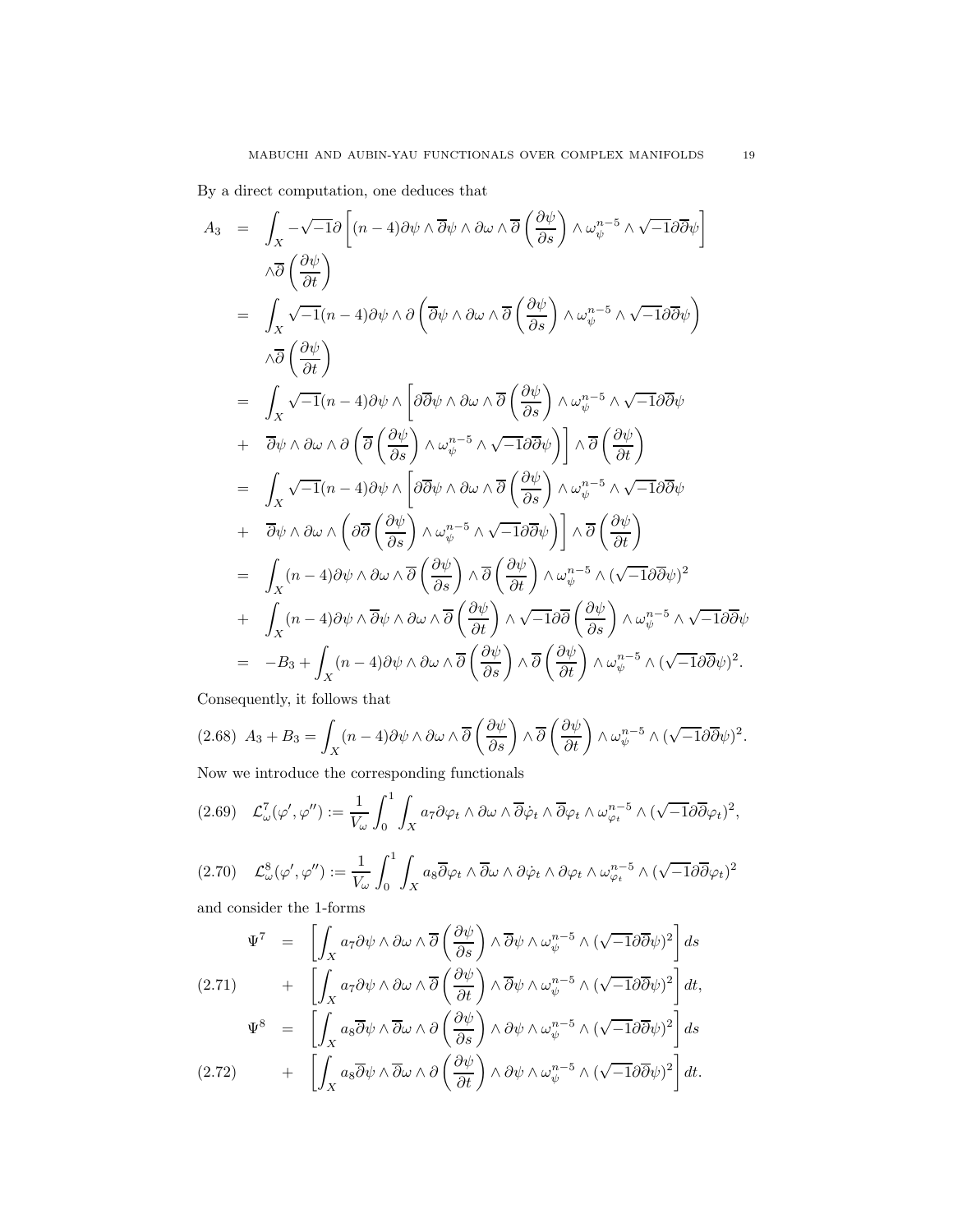So, we have the expression,

(2.73) 
$$
d\Psi^7 = I^7 \cdot dt \wedge ds, \quad d\Psi^8 = I^8 \cdot dt \wedge ds,
$$

where

$$
\frac{I^{7}}{a_{7}} := \int_{X} \frac{\partial}{\partial t} \left[ \partial \psi \wedge \partial \omega \wedge \overline{\partial} \left( \frac{\partial \psi}{\partial s} \right) \wedge \overline{\partial} \psi \wedge \omega_{\psi}^{n-5} \wedge (\sqrt{-1} \partial \overline{\partial} \psi)^{2} \right] \n- \int_{X} \frac{\partial}{\partial s} \left[ \partial \psi \wedge \partial \omega \wedge \overline{\partial} \left( \frac{\partial \psi}{\partial t} \right) \wedge \overline{\partial} \psi \wedge \omega_{\psi}^{n-5} \wedge (\sqrt{-1} \partial \overline{\partial} \psi)^{2} \right] \n= \int_{X} \left[ \partial \left( \frac{\partial \psi}{\partial t} \right) \wedge \partial \omega \wedge \overline{\partial} \left( \frac{\partial \psi}{\partial s} \right) \wedge \overline{\partial} \psi \wedge \omega_{\psi}^{n-5} \wedge (\sqrt{-1} \partial \overline{\partial} \psi)^{2} \right] \n+ \partial \psi \wedge \partial \omega \wedge \overline{\partial} \left( \frac{\partial \psi}{\partial t} \right) \wedge \overline{\partial} \psi \wedge \omega_{\psi}^{n-5} \wedge (\sqrt{-1} \partial \overline{\partial} \psi)^{2} \n+ \partial \psi \wedge \partial \omega \wedge \overline{\partial} \left( \frac{\partial \psi}{\partial s} \right) \wedge \overline{\partial} \psi \wedge \omega_{\psi}^{n-5} \wedge (\sqrt{-1} \partial \overline{\partial} \psi)^{2} \n+ \partial \psi \wedge \partial \omega \wedge \overline{\partial} \left( \frac{\partial \psi}{\partial s} \right) \wedge \overline{\partial} \psi \wedge (n-5) \omega_{\psi}^{n-6} \wedge \sqrt{-1} \partial \overline{\partial} \left( \frac{\partial \psi}{\partial t} \right) \wedge (\sqrt{-1} \partial \overline{\partial} \psi)^{2} \n+ \partial \psi \wedge \partial \omega \wedge \overline{\partial} \left( \frac{\partial \psi}{\partial s} \right) \wedge \overline{\partial} \psi \wedge \omega_{\psi}^{n-5} \wedge 2 \sqrt{-1} \partial \overline{\partial} \psi \wedge \sqrt{-1} \partial \overline{\partial} \left( \frac{\partial \psi}{\
$$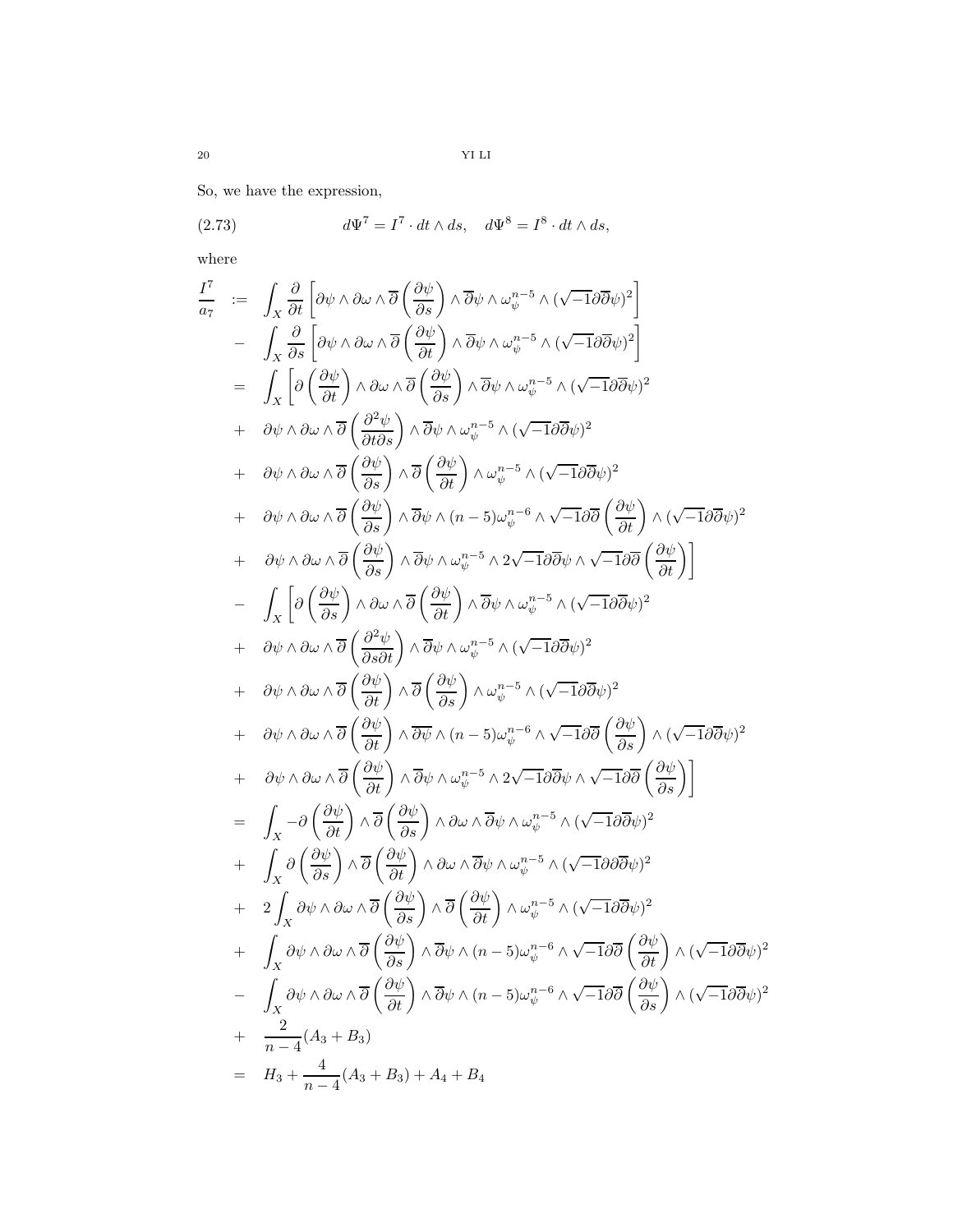where

$$
H_3 := \int_X -\partial \left(\frac{\partial \psi}{\partial t}\right) \wedge \overline{\partial} \left(\frac{\partial \psi}{\partial s}\right) \wedge \partial \omega \wedge \overline{\partial} \psi \wedge \omega_{\psi}^{n-5} \wedge (\sqrt{-1}\partial \overline{\partial} \psi)^2 + \int_X \partial \left(\frac{\partial \psi}{\partial s}\right) \wedge \overline{\partial} \left(\frac{\partial \psi}{\partial t}\right) \wedge \partial \omega \wedge \overline{\partial} \psi \wedge \omega^{n-5} \wedge (\sqrt{-1}\partial \overline{\partial} \psi)^2
$$

and

(2.75) 
$$
A_4 := \int_X (n-5)\partial\psi \wedge \overline{\partial}\psi \wedge \partial\omega \wedge \overline{\partial}\left(\frac{\partial\psi}{\partial s}\right) \wedge \omega_{\psi}^{n-6}
$$

$$
\wedge \sqrt{-1}\partial\overline{\partial}\left(\frac{\partial\psi}{\partial t}\right) \wedge (\sqrt{-1}\partial\overline{\partial}\psi)^2,
$$

$$
B_4 := \int_X (n-5)\partial\psi \wedge \overline{\partial}\psi \wedge \partial\omega \wedge \overline{\partial}\left(\frac{\partial\psi}{\partial t}\right) \wedge \omega_{\psi}^{n-6}
$$

$$
\wedge -\sqrt{-1}\partial\overline{\partial}\left(\frac{\partial\psi}{\partial s}\right) \wedge (\sqrt{-1}\partial\overline{\partial}\psi)^2.
$$

Hence

 $(2.76)$ 

(2.77) 
$$
\frac{I^7}{a_7} = H_3 + \frac{4}{n-4}(A_3 + B_3) + A_4 + B_4.
$$

Similarly

(2.78) 
$$
\frac{I^8}{a_8} = \overline{H_3} + \frac{4}{n-4}(\overline{A_3} + \overline{B_3}) + \overline{A_4} + \overline{B_4}.
$$

Calculate

$$
H_3 = \int_X \partial \left[ \overline{\partial} \left( \frac{\partial \psi}{\partial s} \right) \wedge \partial \omega \wedge \overline{\partial} \psi \wedge \omega_{\psi}^{n-5} \wedge (\sqrt{-1} \partial \overline{\partial} \psi)^2 \right] \frac{\partial \psi}{\partial t} + \int_X \overline{\partial} \left[ \partial \left( \frac{\partial \psi}{\partial s} \right) \wedge \partial \omega \wedge \overline{\partial} \psi \wedge \omega_{\psi}^{n-5} \wedge (\sqrt{-1} \partial \overline{\partial} \psi)^2 \right] \frac{\partial \psi}{\partial t} = \int_X \frac{\partial \psi}{\partial t} \left[ \partial \overline{\partial} \left( \frac{\partial \psi}{\partial s} \right) \wedge \partial \omega \wedge \overline{\partial} \psi \wedge \omega_{\psi}^{n-5} \wedge (\sqrt{-1} \partial \overline{\partial} \psi)^2 \right] - \overline{\partial} \left( \frac{\partial \psi}{\partial s} \right) \wedge \partial \left( \partial \omega \wedge \overline{\partial} \psi \wedge \omega_{\psi}^{n-5} \wedge (\sqrt{-1} \partial \overline{\partial} \psi)^2 \right) + \int_X \frac{\partial \psi}{\partial t} \left[ \overline{\partial} \partial \left( \frac{\partial \psi}{\partial s} \right) \wedge \partial \omega \wedge \overline{\partial} \psi \wedge \omega_{\psi}^{n-5} \wedge (\sqrt{-1} \partial \overline{\partial} \psi)^2 \right] - \partial \left( \frac{\partial \psi}{\partial s} \right) \wedge \overline{\partial} \left( \partial \omega \wedge \overline{\partial} \psi \wedge \omega_{\psi}^{n-5} \wedge (\sqrt{-1} \partial \overline{\partial} \psi)^2 \right) = \int_X \frac{\partial \psi}{\partial t} \cdot \overline{\partial} \left( \frac{\partial \psi}{\partial s} \right) \wedge \partial \omega \wedge \partial \overline{\partial} \psi \wedge \omega_{\psi}^{n-5} \wedge (\sqrt{-1} \partial \overline{\partial} \psi)^2 - \int_X \frac{\partial \psi}{\partial t} \cdot \partial \left( \frac{\partial \psi}{\partial s} \right) \wedge \overline{\partial} \omega \wedge \overline{\partial} \psi \wedge \omega_{\psi}^{n-5} \wedge (\sqrt{-1} \partial \overline{\partial}
$$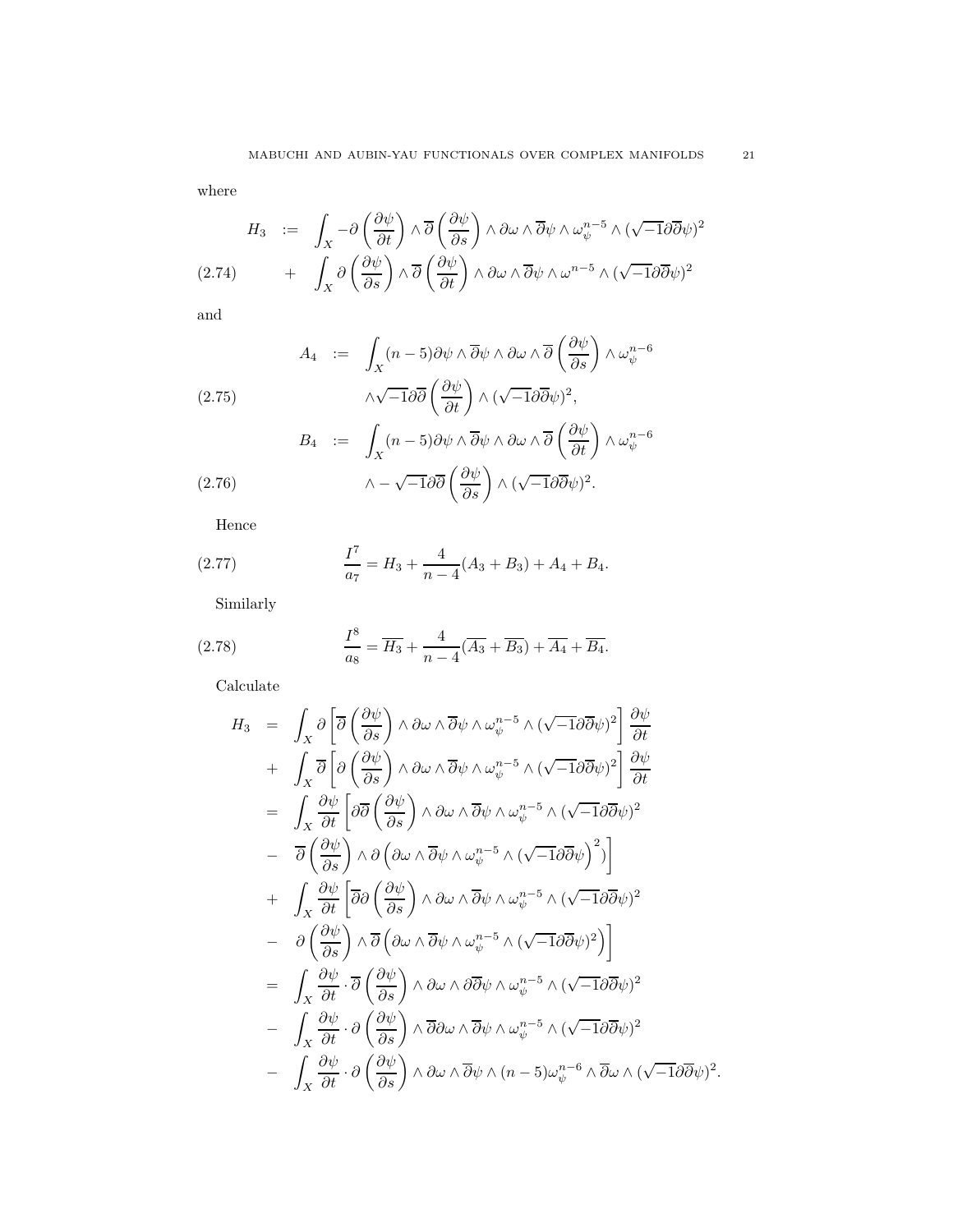Since

$$
(2.79) \qquad \int_X \frac{\partial \psi}{\partial t} \cdot \overline{\partial} \left( \frac{\partial \psi}{\partial s} \right) \wedge \partial \omega \wedge \overline{\partial} \psi \wedge \omega_{\psi}^{n-5} \wedge (\sqrt{-1} \partial \overline{\partial} \psi)^2
$$
  
\n
$$
= \int_X \left[ \frac{\partial \psi}{\partial t} \cdot \overline{\partial} \left( \frac{\partial \psi}{\partial s} \right) \wedge \partial \omega \wedge \partial \overline{\partial} \psi \wedge \omega_{\psi}^{n-5} \wedge \sqrt{-1} \partial \overline{\partial} \psi \right] \wedge -\sqrt{-1} \partial \partial \psi
$$
  
\n
$$
= \int_X \sqrt{-1} \overline{\partial} \left( \frac{\partial \psi}{\partial t} \right) \wedge \overline{\partial} \left( \frac{\partial \psi}{\partial s} \right) \wedge \partial \omega \wedge \partial \overline{\partial} \psi \wedge \omega_{\psi}^{n-5} \wedge \sqrt{-1} \partial \overline{\partial} \psi \wedge \partial \psi
$$
  
\n
$$
- \int_X \sqrt{-1} \frac{\partial \psi}{\partial t} \cdot \overline{\partial} \left( \frac{\partial \psi}{\partial s} \right) \wedge \left( \overline{\partial} \partial \omega \wedge \partial \overline{\partial} \psi \wedge \omega_{\psi}^{n-5} \wedge \sqrt{-1} \partial \overline{\partial} \psi \right)
$$
  
\n
$$
- \partial \omega \wedge \partial \overline{\partial} \psi \wedge (n-5) \omega_{\psi}^{n-6} \wedge \overline{\partial} \omega \wedge \sqrt{-1} \partial \overline{\partial} \psi \right) \wedge \partial \psi,
$$

it follows that

$$
H_3 = \int_X \overline{\partial} \left( \frac{\partial \psi}{\partial s} \right) \wedge \overline{\partial} \left( \frac{\partial \psi}{\partial t} \right) \wedge \partial \psi \wedge \partial \omega \wedge \omega_{\psi}^{n-5} \wedge (\sqrt{-1} \partial \overline{\partial} \psi)^2
$$
  
(2.80) 
$$
- \int_X \frac{\partial \psi}{\partial t} \cdot \overline{\partial} \left( \frac{\partial \psi}{\partial s} \right) \wedge \partial \psi \wedge \overline{\partial} \partial \omega \wedge \omega_{\psi}^{n-5} \wedge (\sqrt{-1} \partial \overline{\partial} \psi)^2
$$

$$
+ \int_X \frac{\partial \psi}{\partial t} \cdot \overline{\partial} \left( \frac{\partial \psi}{\partial s} \right) \wedge \partial \omega \wedge \overline{\partial} \omega \wedge (n-5) \omega_{\psi}^{n-6} \wedge (\sqrt{-1} \partial \overline{\partial} \psi)^2 \wedge \partial \psi
$$

$$
- \int_X \frac{\partial \psi}{\partial t} \cdot \partial \left( \frac{\partial \psi}{\partial s} \right) \wedge \overline{\partial} \psi \wedge \overline{\partial} \partial \omega \wedge \omega_{\psi}^{n-5} \wedge (\sqrt{-1} \partial \overline{\partial} \psi)^2
$$

$$
+ \int_X \frac{\partial \psi}{\partial t} \cdot \partial \left( \frac{\partial \psi}{\partial s} \right) \wedge \partial \omega \wedge \overline{\partial} \omega \wedge (n-5) \omega_{\psi}^{n-6} \wedge (\sqrt{-1} \partial \overline{\partial} \psi)^2 \wedge \overline{\partial} \psi.
$$

Hence

(2.81) 
$$
H_3 + \overline{H_3} = \frac{A_3 + B_3}{n - 4} + \frac{\overline{A_3} + \overline{B_3}}{n - 4},
$$
  
\n(2.82)  $\frac{I^7}{a_7} + \frac{I^8}{a_8} = \frac{5}{n - 4}(A_3 + B_3 + \overline{A_3} + \overline{B_3}) + (A_4 + B_4 + \overline{A_4} + \overline{B_4}).$   
\nSet  
\n(2.83)  $c_4 := A_4 + B_4 + \overline{A_4} + \overline{B_4}.$ 

Then

(2.84) 
$$
\frac{I^7}{a_7} + \frac{I^8}{a_8} = \frac{5}{n-4}c_3 + c_4.
$$

<span id="page-21-0"></span>2.5. Recursion formula. Suppose now  $n \geq 4$ . we define, for  $2 \leq i \leq n-2$ ,

$$
A_i := \int_X \left[ (n - i - 1) \partial \psi \wedge \overline{\partial} \psi \wedge \partial \omega \wedge \overline{\partial} \left( \frac{\partial \psi}{\partial s} \right) \wedge \omega_{\psi}^{n - i - 2} \wedge (\sqrt{-1} \partial \overline{\partial} \psi)^{i - 2} \right]
$$
  
(2.85)  

$$
\wedge \sqrt{-1} \partial \overline{\partial} \left( \frac{\partial \psi}{\partial t} \right),
$$
  

$$
B_i := \int_X \left[ (n - i - 1) \partial \psi \wedge \overline{\partial} \psi \wedge \partial \omega \wedge \overline{\partial} \left( \frac{\partial \psi}{\partial t} \right) \wedge \omega_{\psi}^{n - i - 2} \wedge (\sqrt{-1} \partial \overline{\partial} \psi)^{i - 2} \right]
$$
  
(2.86)  

$$
\wedge - \sqrt{-1} \partial \overline{\partial} \left( \frac{\partial \psi}{\partial s} \right).
$$
  
So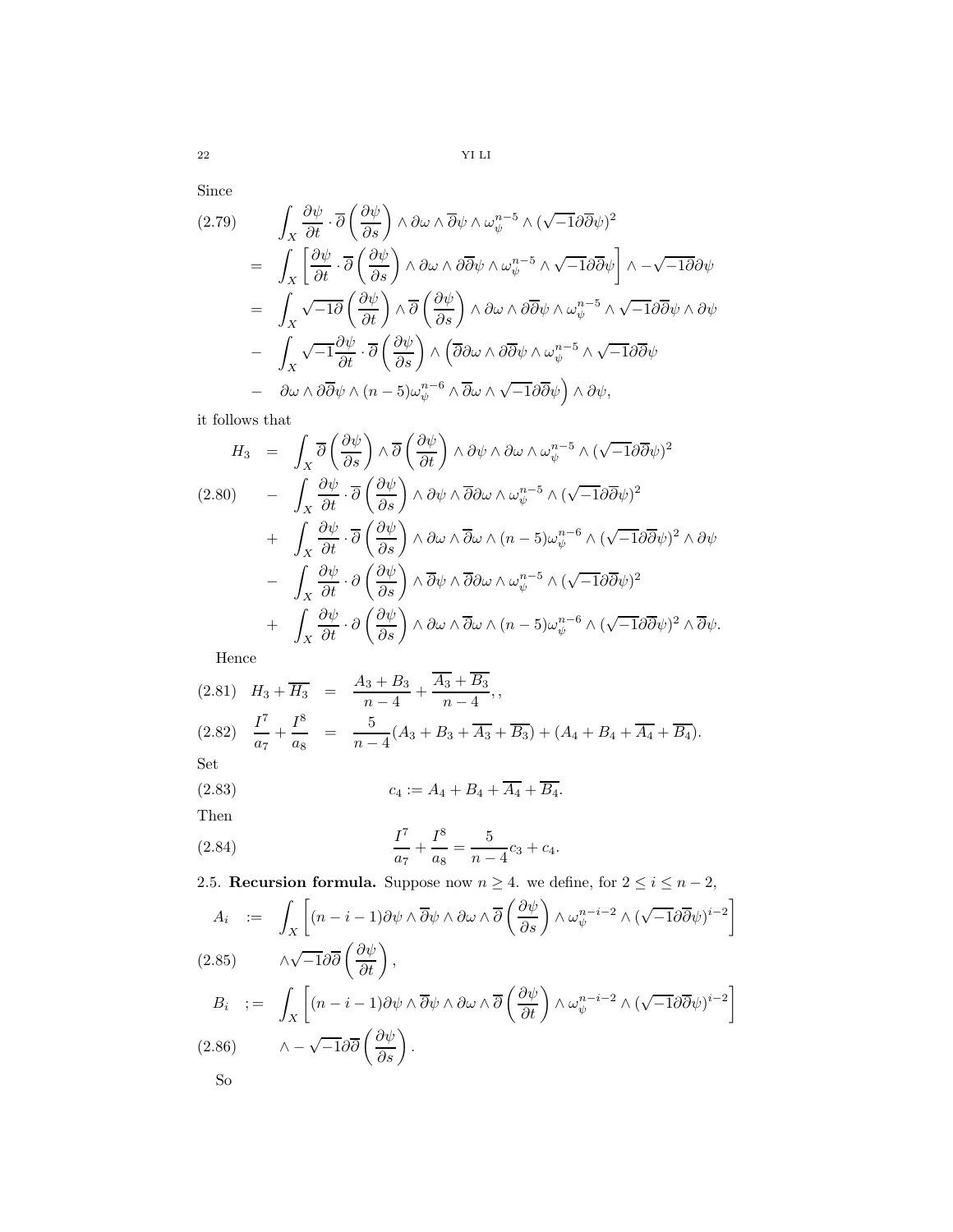$$
A_{i} = \int_{X} \left[ (n - i - 1) \partial \psi \wedge \overline{\partial} \psi \wedge \partial \omega \wedge \overline{\partial} \left( \frac{\partial \psi}{\partial s} \right) \wedge \omega_{\psi}^{n-i-2} \wedge (\sqrt{-1} \partial \overline{\partial} \psi)^{i-2} \right]
$$
  
\n
$$
\wedge \sqrt{-1} \partial \overline{\partial} \left( \frac{\partial \psi}{\partial t} \right)
$$
  
\n
$$
= \int_{X} -\sqrt{-1} \partial \left[ (n - i - 1) \partial \psi \wedge \overline{\partial} \psi \wedge \partial \omega \wedge \overline{\partial} \left( \frac{\partial \psi}{\partial s} \right) \wedge \omega_{\psi}^{n-i-2} \wedge (\sqrt{-1} \partial \overline{\partial} \psi)^{i-2} \right]
$$
  
\n
$$
\wedge \overline{\partial} \left( \frac{\partial \psi}{\partial t} \right)
$$
  
\n
$$
= \int_{X} \sqrt{-1} (n - i - 1) \partial \psi \wedge \left[ \partial \overline{\partial} \psi \wedge \partial \omega \wedge \overline{\partial} \left( \frac{\partial \psi}{\partial s} \right) \wedge \omega_{\psi}^{n-i-2} \wedge (\sqrt{-1} \partial \overline{\partial} \psi)^{i-2} \right]
$$
  
\n
$$
- \overline{\partial} \psi \wedge \partial \left( \partial \omega \wedge \overline{\partial} \left( \frac{\partial \psi}{\partial s} \right) \wedge \omega_{\psi}^{n-i-2} \wedge (\sqrt{-1} \partial \overline{\partial} \psi)^{i-2} \right) \wedge \overline{\partial} \left( \frac{\partial \psi}{\partial t} \right)
$$
  
\n
$$
= \int_{X} \sqrt{-1} (n - i - 1) \partial \psi \wedge \partial \overline{\partial} \psi \wedge \partial \omega \wedge \overline{\partial} \left( \frac{\partial \psi}{\partial s} \right) \wedge \omega_{\psi}^{n-i-2} \wedge (\sqrt{-1} \partial \overline{\partial} \psi)^{i-2}
$$
  
\n
$$
\wedge \overline{\partial} \left( \frac{\partial \psi}{\partial t} \right)
$$
  
\n
$$
+ \int_{X} \sqrt{-1} (n - i - 1) \partial \psi \wedge
$$

thus

$$
(2.87)\ \ A_i + B_i = \int_X (n-i-1)\partial\psi \wedge \partial\omega \wedge \overline{\partial} \left(\frac{\partial\psi}{\partial s}\right) \wedge \overline{\partial} \left(\frac{\partial\psi}{\partial t}\right) \wedge \omega_{\psi}^{n-i-2} \wedge (\sqrt{-1}\partial\overline{\partial}\psi)^{i-1}.
$$

Define, where  $a_{2i+1}$  and  $a_{2i+2}$  are nonzero constants and we require  $\overline{a_{2i+1}} = a_{2i+2}$ ,

$$
\mathcal{L}_{\omega}^{2i+1}(\varphi', \varphi'') \quad := \quad \frac{1}{V_{\omega}} \int_{0}^{1} \int_{X} a_{2i+1} \partial \varphi_{t} \wedge \partial \omega \wedge \overline{\partial} \dot{\varphi}_{t} \wedge \overline{\partial} \varphi_{t} \wedge \omega_{\varphi_{t}}^{n-i-2} \wedge (\sqrt{-1} \partial \overline{\partial} \varphi_{t})^{i-1},
$$
\n
$$
\mathcal{L}_{\omega}^{2i+2}(\varphi', \varphi'') \quad := \quad \frac{1}{V_{\omega}} \int_{0}^{1} \int_{X} a_{2i+2} \overline{\partial} \varphi_{t} \wedge \overline{\partial} \omega \wedge \partial \dot{\varphi}_{t} \wedge \partial \varphi_{t} \wedge \omega_{\varphi_{t}}^{n-i-2}
$$
\n
$$
(2.88) \qquad \qquad \wedge (\sqrt{-1} \partial \overline{\partial} \varphi_{t})^{i-1}.
$$

Consider

$$
\Psi^{2i+1} = \left[ \int_X a_{2i+1} \partial \psi \wedge \partial \omega \wedge \overline{\partial} \left( \frac{\partial \psi}{\partial s} \right) \wedge \overline{\partial} \psi \wedge \omega_{\psi}^{n-i-2} \wedge (\sqrt{-1} \partial \overline{\partial} \psi)^{i-1} \right] ds
$$
  
(2.89) 
$$
+ \left[ \int_X a_{2i+1} \partial \psi \wedge \partial \omega \wedge \overline{\partial} \left( \frac{\partial \psi}{\partial t} \right) \wedge \overline{\partial} \psi \wedge \omega_{\psi}^{n-i-2} \wedge (\sqrt{-1} \partial \overline{\partial} \psi)^{i-1} \right] dt,
$$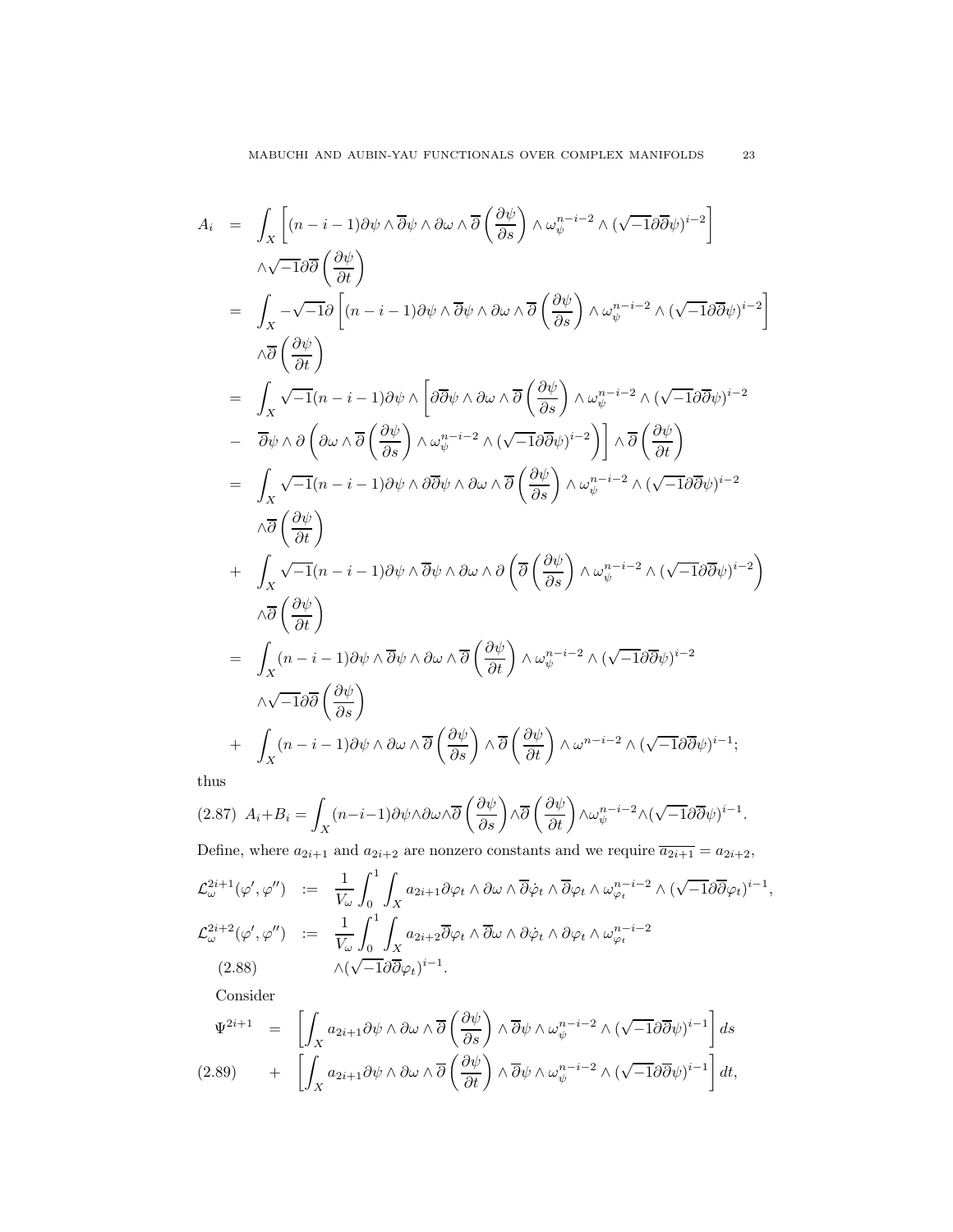and

$$
\Psi^{2i+2} = \left[ \int_X a_{2i+2} \overline{\partial} \psi \wedge \overline{\partial} \omega \wedge \partial \left( \frac{\partial \psi}{\partial s} \right) \wedge \partial \psi \wedge \omega_{\psi}^{n-i-2} \wedge (\sqrt{-1} \partial \overline{\partial} \psi)^{i-1} \right] ds
$$
  
(2.90) 
$$
+ \left[ \int_X a_{2i+2} \overline{\partial} \psi \wedge \overline{\partial} \omega \wedge \partial \left( \frac{\partial \psi}{\partial t} \right) \wedge \partial \psi \wedge \omega_{\psi}^{n-i-2} \wedge (\sqrt{-1} \partial \overline{\partial} \psi)^{i-1} \right] dt.
$$

So

(2.91) 
$$
d\Psi^{2i+1} = I^{2i+1} \cdot dt \wedge ds, \quad d\Psi^{2i+2} = I^{2i+2} \cdot dt \wedge ds,
$$

where

$$
\frac{I^{2i+1}}{a_{2i+1}} := \int_{X} \frac{\partial}{\partial t} \left[ \partial \psi \wedge \partial \omega \wedge \overline{\partial} \left( \frac{\partial \psi}{\partial s} \right) \wedge \overline{\partial} \psi \wedge \omega_v^{n-i-2} \wedge (\sqrt{-1} \partial \overline{\partial} \psi)^{i-1} \right] \n- \int_{X} \frac{\partial}{\partial s} \left[ \partial \psi \wedge \partial \omega \wedge \overline{\partial} \left( \frac{\partial \psi}{\partial t} \right) \wedge \overline{\partial} \psi \wedge \omega_v^{n-i-2} \wedge (\sqrt{-1} \partial \overline{\partial} \psi)^{i-1} \right] \n= \int_{X} \left[ \partial \left( \frac{\partial \psi}{\partial t} \right) \wedge \partial \omega \wedge \overline{\partial} \left( \frac{\partial \psi}{\partial s} \right) \wedge \overline{\partial} \psi \wedge \omega_v^{n-i-2} \wedge (\sqrt{-1} \partial \overline{\partial} \psi)^{i-1} \right] \n+ \partial \psi \wedge \partial \omega \wedge \overline{\partial} \left( \frac{\partial^2 \psi}{\partial t \partial s} \right) \wedge \overline{\partial} \psi \wedge \omega_v^{n-i-2} \wedge (\sqrt{-1} \partial \overline{\partial} \psi)^{i-1} \n+ \partial \psi \wedge \partial \omega \wedge \overline{\partial} \left( \frac{\partial \psi}{\partial s} \right) \wedge \overline{\partial} \psi \wedge \omega_v^{n-i-2} \wedge (\sqrt{-1} \partial \overline{\partial} \psi)^{i-1} \n+ \partial \psi \wedge \partial \omega \wedge \overline{\partial} \left( \frac{\partial \psi}{\partial s} \right) \wedge \overline{\partial} \psi \wedge (n-i-2) \omega_v^{n-i-3} \wedge \sqrt{-1} \partial \overline{\partial} \left( \frac{\partial \psi}{\partial t} \right) \wedge (\sqrt{-1} \partial \overline{\partial} \psi)^{i-1} \n+ \partial \psi \wedge \partial \omega \wedge \overline{\partial} \left( \frac{\partial \psi}{\partial s} \right) \wedge \overline{\partial} \psi \wedge \omega_v^{n-i-2} \wedge (i-1) (\sqrt{-1} \partial \overline{\partial} \psi)^{i-2} \n+ \
$$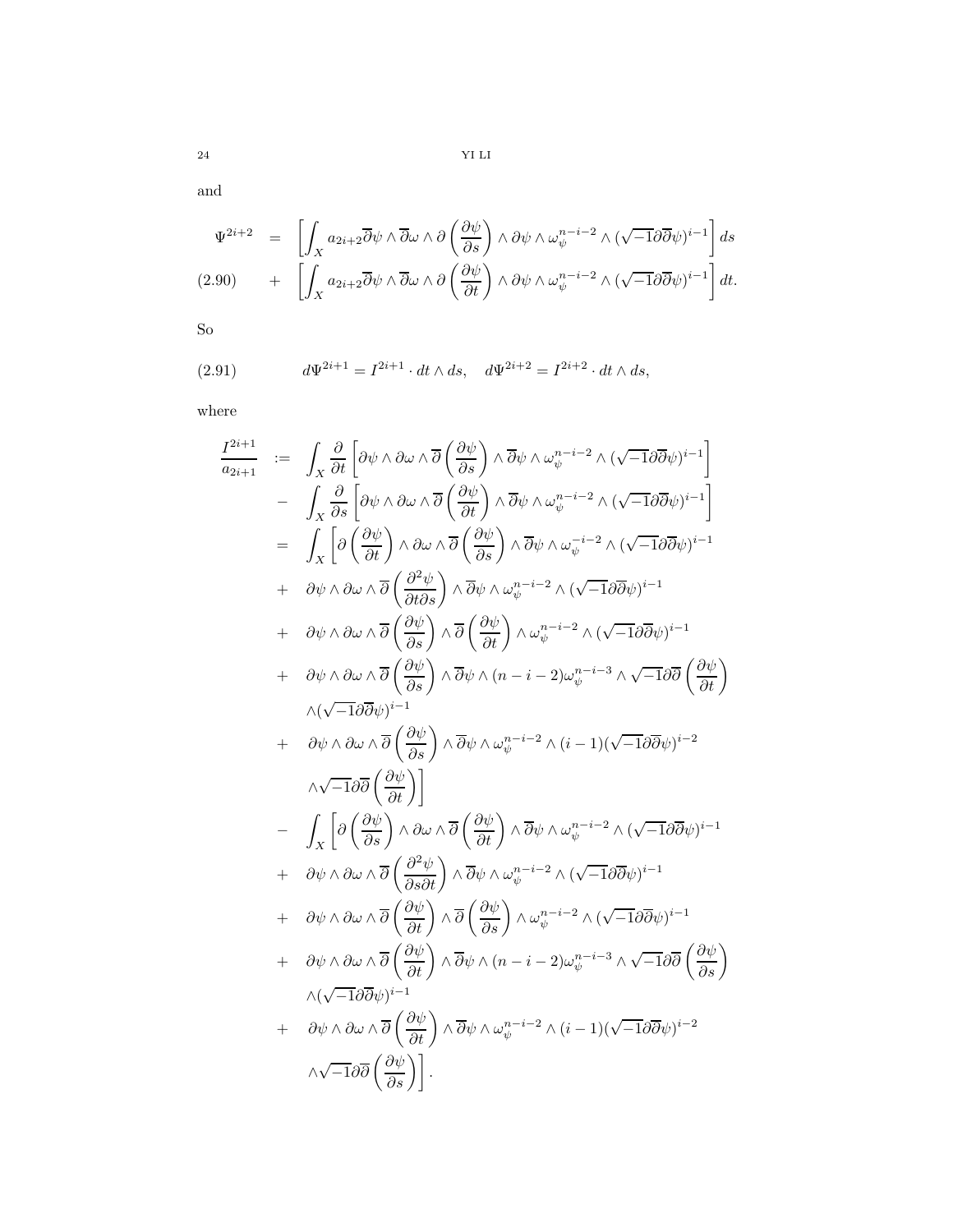Therefore

$$
\frac{I^{2i+1}}{a_{2i+1}} = \int_X -\partial \left(\frac{\partial \psi}{\partial t}\right) \wedge \overline{\partial} \left(\frac{\partial \psi}{\partial s}\right) \wedge \partial \omega \wedge \overline{\partial} \psi \wedge \omega_{\psi}^{n-i-2} \wedge (\sqrt{-1}\partial \overline{\partial} \psi)^{i-1} \n+ \int_X \partial \left(\frac{\partial \psi}{\partial s}\right) \wedge \overline{\partial} \left(\frac{\partial \psi}{\partial t}\right) \wedge \partial \omega \wedge \overline{\partial} \psi \wedge \omega_{\psi}^{n-i-2} \wedge (\sqrt{-1}\partial \overline{\partial} \psi)^{i-1} \n+ 2 \int_X \partial \psi \wedge \partial \omega \wedge \overline{\partial} \left(\frac{\partial \psi}{\partial s}\right) \wedge \overline{\partial} \left(\frac{\partial \psi}{\partial t}\right) \wedge \omega_{\psi}^{n-i-2} \wedge (\sqrt{-1}\partial \overline{\partial} \psi)^{i-1} \n+ \int_X \partial \psi \wedge \partial \omega \wedge \overline{\partial} \left(\frac{\partial \psi}{\partial s}\right) \wedge \overline{\partial} \psi \wedge (n-i-2) \omega_{\psi}^{n-i-3} \wedge \sqrt{-1}\partial \overline{\partial} \left(\frac{\partial \psi}{\partial t}\right) \n\wedge (\sqrt{-1}\partial \overline{\partial} \psi)^{i-1} \n- \int_X \partial \psi \wedge \partial \omega \wedge \overline{\partial} \left(\frac{\partial \psi}{\partial t}\right) \wedge \overline{\partial} \psi \wedge (n-i-2) \omega_{\psi}^{n-i-3} \wedge \sqrt{-1}\partial \overline{\partial} \left(\frac{\partial \psi}{\partial s}\right) \n\wedge (\sqrt{-1}\partial \overline{\partial} \psi)^{i-1} + (i-1)(A_i + B_i)/(n-i-1) \n(2.92) = H_i + \frac{i+1}{n-(i+1)} (A_i + B_i) + A_{i+1} + B_{i+1}.
$$

Here

$$
H_i := \int_X -\partial \left(\frac{\partial \psi}{\partial t}\right) \wedge \overline{\partial} \left(\frac{\partial \psi}{\partial s}\right) \wedge \partial \omega \wedge \overline{\partial} \psi \wedge \omega_{\psi}^{n-i-2} \wedge (\sqrt{-1}\partial \overline{\partial} \psi)^{i-1}
$$
  
(2.93) 
$$
+ \int_X \partial \left(\frac{\partial \psi}{\partial s}\right) \wedge \overline{\partial} \left(\frac{\partial \psi}{\partial t}\right) \wedge \partial \omega \wedge \overline{\partial} \psi \wedge \omega_{\psi}^{n-i-2} \wedge (\sqrt{-1}\partial \overline{\partial} \psi)^{i-1}.
$$

Similarly

(2.94) 
$$
\frac{I^{2i+2}}{a_{2i+2}} = \overline{H_i} + \frac{i+1}{n-(i+1)}(\overline{A_i} + \overline{B_i}) + \overline{A_{i+1}} + \overline{B_{i+1}}.
$$

Calculate

$$
H_{i} = \int_{X} \partial \left[ \overline{\partial} \left( \frac{\partial \psi}{\partial s} \right) \wedge \partial \omega \wedge \overline{\partial} \psi \wedge \omega_{\psi}^{n-i-2} \wedge (\sqrt{-1} \partial \overline{\partial} \psi)^{i-1} \right] \frac{\partial \psi}{\partial t} + \int_{X} \overline{\partial} \left[ \partial \left( \frac{\partial \psi}{\partial s} \right) \wedge \partial \omega \wedge \overline{\partial} \psi \wedge \omega_{\psi}^{n-i-2} \wedge (\sqrt{-1} \partial \overline{\partial} \psi)^{i-1} \right] \frac{\partial \psi}{\partial t} = \int_{X} \frac{\partial \psi}{\partial t} \left[ \partial \overline{\partial} \left( \frac{\partial \psi}{\partial s} \right) \wedge \partial \omega \wedge \overline{\partial} \psi \wedge \omega_{\psi}^{n-i-2} \wedge (\sqrt{-1} \partial \overline{\partial} \psi)^{i-1} \right. - \overline{\partial} \left( \frac{\partial \psi}{\partial s} \right) \wedge \partial \left( \partial \omega \wedge \overline{\partial} \psi \wedge \omega_{\psi}^{n-i-2} \wedge (\sqrt{-1} \partial \overline{\partial} \psi)^{i-1} \right) + \int_{X} \frac{\partial \psi}{\partial t} \left[ \overline{\partial} \partial \left( \frac{\partial \psi}{\partial s} \right) \wedge \partial \omega \wedge \overline{\partial} \psi \wedge \omega_{\psi}^{n-i-2} \wedge (\sqrt{-1} \partial \overline{\partial} \psi)^{i-1} \right. - \partial \left( \frac{\partial \psi}{\partial s} \right) \wedge \overline{\partial} \left( \partial \omega \wedge \overline{\partial} \psi \wedge \omega_{\psi}^{n-i-2} \wedge (\sqrt{-1} \partial \overline{\partial} \psi)^{i-1} \right) = \int_{X} \frac{\partial \psi}{\partial t} \cdot \overline{\partial} \left( \frac{\partial \psi}{\partial s} \right) \wedge \partial \omega \wedge \partial \overline{\partial} \psi \wedge \omega_{\psi}^{n-i-2} \wedge (\sqrt{-1} \partial \overline{\partial} \psi)^{i-1} - \int_{X} \frac{\partial \psi}{\partial t} \cdot \partial \left( \frac{\partial \psi}{\partial s} \right) \wedge \
$$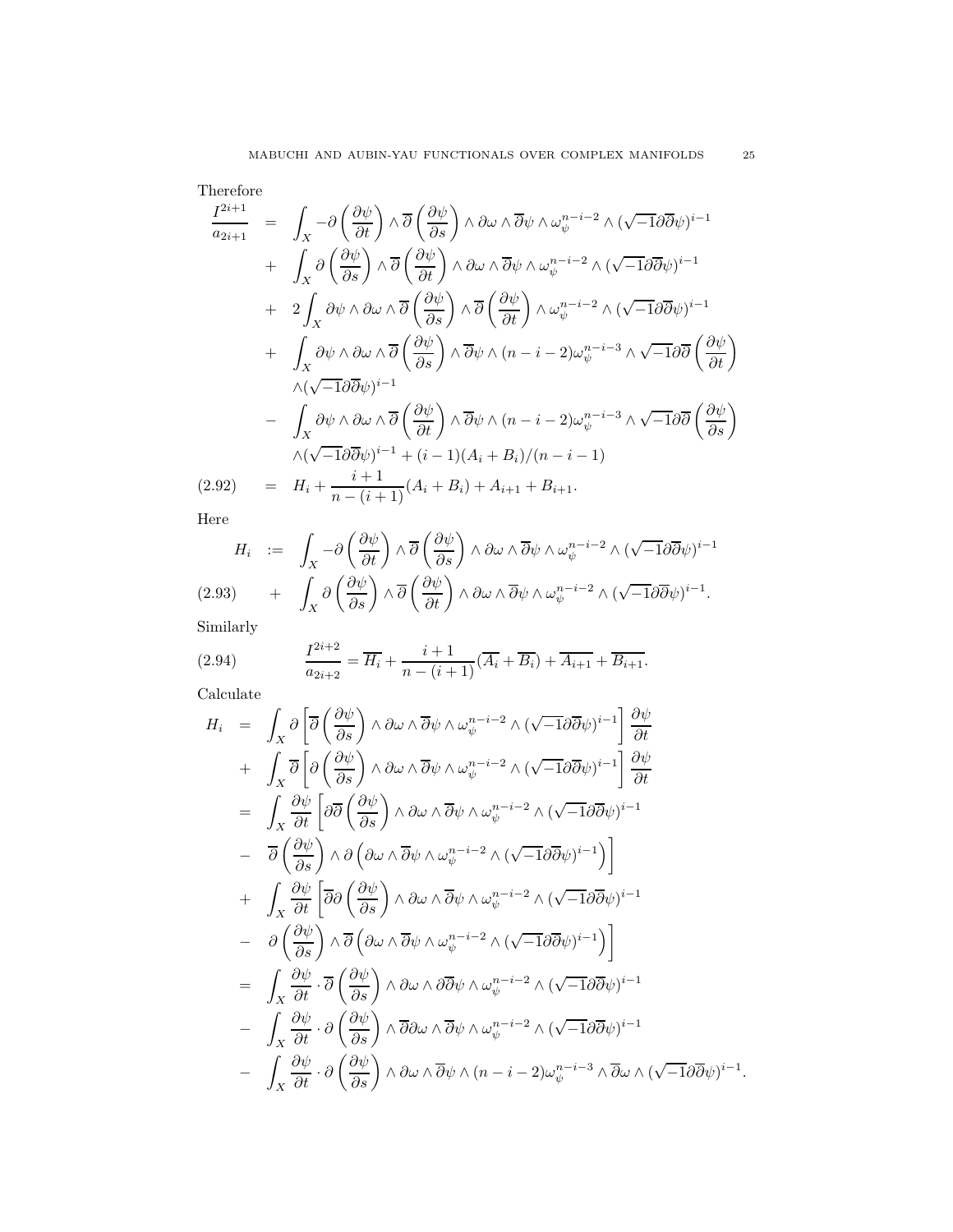Since

$$
\int_{X} \frac{\partial \psi}{\partial t} \cdot \overline{\partial} \left( \frac{\partial \psi}{\partial s} \right) \wedge \partial \omega \wedge \partial \overline{\partial} \psi \wedge \omega_{\psi}^{n-i-2} \wedge (\sqrt{-1} \partial \overline{\partial} \psi)^{i-1} \n= \int_{X} \left[ \frac{\partial \psi}{\partial t} \cdot \overline{\partial} \left( \frac{\partial \psi}{\partial s} \right) \wedge \partial \omega \wedge \partial \overline{\partial} \psi \wedge \omega_{\psi}^{n-i-2} \wedge (\sqrt{-1} \partial \overline{\partial} \psi)^{i-2} \right] \wedge (-\sqrt{-1} \partial \partial \psi) \n= \int_{X} \sqrt{-1} \overline{\partial} \left[ \frac{\partial \psi}{\partial t} \cdot \overline{\partial} \left( \frac{\partial \psi}{\partial s} \right) \wedge \partial \omega \wedge \partial \overline{\partial} \psi \wedge \omega_{\psi}^{n-i-2} \wedge (\sqrt{-1} \partial \overline{\partial} \psi)^{i-2} \right] \wedge \partial \psi \n= \int_{X} \sqrt{-1} \left[ \overline{\partial} \left( \frac{\partial \psi}{\partial t} \right) \wedge \overline{\partial} \left( \frac{\partial \psi}{\partial s} \right) \wedge \partial \omega \wedge \partial \overline{\partial} \psi \wedge \omega_{\psi}^{n-i-2} \wedge (\sqrt{-1} \partial \overline{\partial} \psi)^{i-2} \right] \wedge \partial \psi \n= \frac{\partial \psi}{\partial t} \cdot \overline{\partial} \left( \frac{\partial \psi}{\partial s} \right) \wedge \overline{\partial} \left( \partial \omega \wedge \partial \overline{\partial} \psi \wedge \omega_{\psi}^{n-i-2} \wedge (\sqrt{-1} \partial \overline{\partial} \psi)^{i-2} \right) \right] \wedge \partial \psi \n= \int_{X} \sqrt{-1} \overline{\partial} \left( \frac{\partial \psi}{\partial t} \right) \wedge \overline{\partial} \left( \frac{\partial \psi}{\partial s} \right) \wedge \partial \omega \wedge \partial \overline{\partial} \psi \wedge \omega_{\psi}^{n-i-2} \wedge (\sqrt{-1} \partial \overline{\partial} \psi)^{i-2} \wedge \partial \psi \n- \int_{X} \sqrt{-1} \
$$

it follows that

$$
H_{i} = \int_{X} \overline{\partial} \left( \frac{\partial \psi}{\partial s} \right) \wedge \overline{\partial} \left( \frac{\partial \psi}{\partial t} \right) \wedge \partial \psi \wedge \partial \omega \wedge \omega_{\psi}^{n-i-2} \wedge (\sqrt{-1} \partial \overline{\partial} \psi)^{i-1}
$$
  
\n
$$
(2.95) - \int_{X} \frac{\partial \psi}{\partial t} \cdot \overline{\partial} \left( \frac{\partial \psi}{\partial s} \right) \wedge \partial \psi \wedge \overline{\partial} \partial \omega \wedge \omega_{\psi}^{n-i-2} \wedge (\sqrt{-1} \partial \overline{\partial} \psi)^{i-1}
$$
  
\n
$$
+ \int_{X} \frac{\partial \psi}{\partial t} \cdot \overline{\partial} \left( \frac{\partial \psi}{\partial s} \right) \wedge \partial \omega \wedge \overline{\partial} \omega \wedge (n-i-2) \omega_{\psi}^{n-i-3} \wedge (\sqrt{-1} \partial \overline{\partial} \psi)^{i-1} \wedge \partial \psi
$$
  
\n
$$
- \int_{X} \frac{\partial \psi}{\partial t} \cdot \partial \left( \frac{\partial \psi}{\partial s} \right) \wedge \overline{\partial} \partial \omega \wedge \overline{\partial} \psi \wedge \omega_{\psi}^{n-i-2} \wedge (\sqrt{-1} \partial \overline{\partial} \psi)^{i-1}
$$
  
\n
$$
+ \int_{X} \frac{\partial \psi}{\partial t} \cdot \partial \left( \frac{\partial \psi}{\partial s} \right) \wedge \partial \omega \wedge \overline{\partial} \omega \wedge (n-i-2) \omega_{\psi}^{n-i-3} \wedge (\sqrt{-1} \partial \overline{\partial} \psi)^{i-1} \wedge \overline{\partial} \psi,
$$

and, similarly,

$$
\overline{H_i} = \int_X \partial \left(\frac{\partial \psi}{\partial s}\right) \wedge \partial \left(\frac{\partial \psi}{\partial t}\right) \wedge \overline{\partial} \psi \wedge \overline{\partial} \omega \wedge \omega_{\psi}^{n-i-2} \wedge (\sqrt{-1} \partial \overline{\partial} \psi)^{i-1}
$$
\n
$$
(2.96) - \int_X \frac{\partial \psi}{\partial t} \cdot \partial \left(\frac{\partial \psi}{\partial s}\right) \wedge \overline{\partial} \psi \wedge \partial \overline{\partial} \omega \wedge \omega_{\psi}^{n-i-2} \wedge (\sqrt{-1} \partial \overline{\partial} \psi)^{i-1}
$$
\n
$$
+ \int_X \frac{\partial \psi}{\partial t} \cdot \partial \left(\frac{\partial \psi}{\partial s}\right) \wedge \overline{\partial} \omega \wedge \partial \omega \wedge (n-i-2) \omega_{\psi}^{n-i-3} \wedge (\sqrt{-1} \partial \overline{\partial} \psi)^{i-1} \wedge \overline{\partial} \psi
$$
\n
$$
- \int_X \frac{\partial \psi}{\partial t} \cdot \overline{\partial} \left(\frac{\partial \psi}{\partial s}\right) \wedge \partial \psi \wedge \partial \overline{\partial} \omega \wedge \omega_{\psi}^{n-i-2} \wedge (\sqrt{-1} \partial \overline{\partial} \psi)^{i-1}
$$
\n
$$
+ \int_X \frac{\partial \psi}{\partial t} \cdot \overline{\partial} \left(\frac{\partial \psi}{\partial s}\right) \wedge \overline{\partial} \omega \wedge \partial \omega \wedge (n-i-2) \omega_{\psi}^{n-i-3} \wedge (\sqrt{-1} \partial \overline{\partial} \psi)^{i-1} \wedge \partial \psi.
$$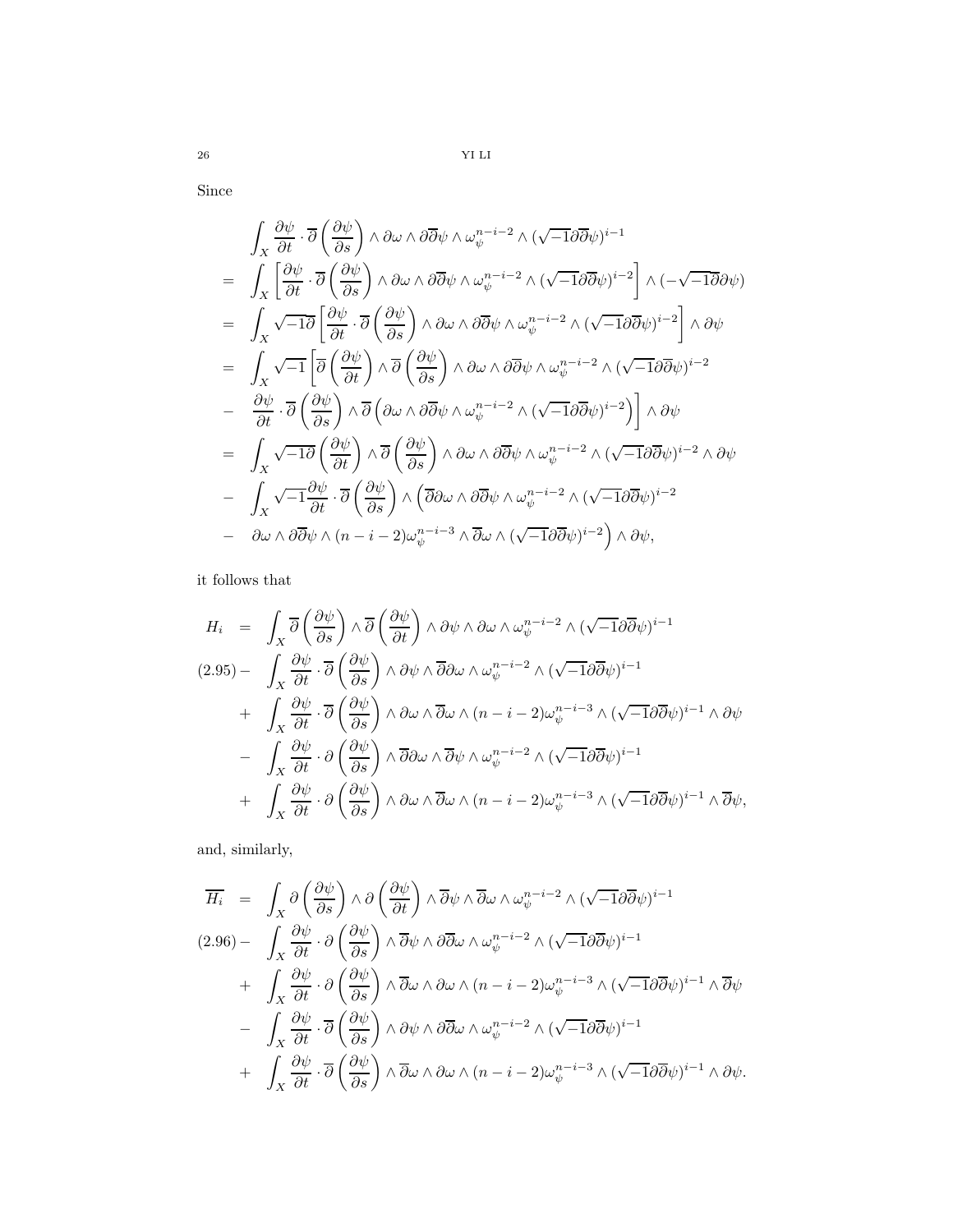So, for  $2 \leq i \leq n-2$ ,

$$
(2.97) \tH_i + \overline{H_i} = \frac{A_i + B_i}{n - i - 1} + \frac{\overline{A_i} + \overline{B_i}}{n - i - 1},
$$
  

$$
\frac{I^{2i+1}}{a_{2i+1}} + \frac{I^{2i+2}}{a_{2i+2}} = H_i + \overline{H_i} + \frac{i+1}{n - (i+1)}(A_i + B_i + \overline{A_i} + \overline{B_i})
$$
  

$$
+ (A_{i+1} + B_{i+1} + \overline{A_{i+1}} + \overline{B_{i+1}})
$$
  

$$
= \frac{i+2}{n - (i+1)}(A_i + B_i + \overline{A_i} + \overline{B_i})
$$
  

$$
(2.98) + (A_{i+1} + B_{i+1} + \overline{A_{i+1}} + \overline{B_{i+1}}).
$$

Recall, see [\(2.49\)](#page-13-1),

$$
\frac{I^3}{a_3} + \frac{I^4}{a_4} = \frac{3\sqrt{-1}}{n-2} \left( (A_1 + B_1) - (\overline{A_1} + \overline{B_1}) \right) + (A_2 + B_2 + \overline{A_2} + \overline{B_2})
$$
  

$$
\frac{2I^0}{n(n-1)\sqrt{-1}} = \frac{I^1}{a_1} - \frac{I^2}{a_2} + (A_1 + B_1) - (\overline{A_1} + \overline{B_1}).
$$

Let

(2.99) 
$$
c_i := A_i + B_i + \overline{A_i} + \overline{B_i}, \quad 2 \le i \le n - 1, (2.100) \qquad c_1 := A_1 + B_1 - (\overline{A_1} + \overline{B_1}).
$$

Notice that  $c_{n-1} = 0$ . So

$$
(2.101) \qquad \frac{I^{2i+1}}{a_{2i+1}} + \frac{I^{2i+2}}{a_{2i+2}} = \frac{i+2}{n-(i+1)}c_i + c_{i+1}, \quad 2 \le i \le n-2,
$$

$$
(2.102) \qquad \frac{I^3}{a_3} + \frac{I^4}{a_4} = \frac{3}{-(n-2)\sqrt{-1}}c_1 + c_2,
$$

and

$$
\frac{2I^0}{n(n-1)\sqrt{-1}} = \frac{I^1}{a_1} - \frac{I^2}{a_2} + c_1
$$
  
=  $\frac{I^1}{a_1} - \frac{I^2}{a_2} + \left(\frac{I^3}{a_3} + \frac{I^4}{a_4} - c_2\right) \frac{n-2}{3\sqrt{-1}}$   
=  $\left(\frac{I^1}{a_1} - \frac{I^2}{a_2}\right) + \frac{n-2}{3\sqrt{-1}} \left(\frac{I^3}{a_3} + \frac{I^4}{a_4}\right) - \frac{n-2}{3\sqrt{-1}}c_2.$ 

It is sufficient to determine  $c_2$ . Let

(2.103) 
$$
J_i := \frac{I^{2i+1}}{a_{2i+1}} + \frac{I^{2i+2}}{a_{2i+2}}.
$$

Then

<span id="page-26-0"></span>(2.104) 
$$
c_{i+1} = -\frac{i+2}{n-(i+1)}c_i + J_i, \quad 2 \le i \le n-2.
$$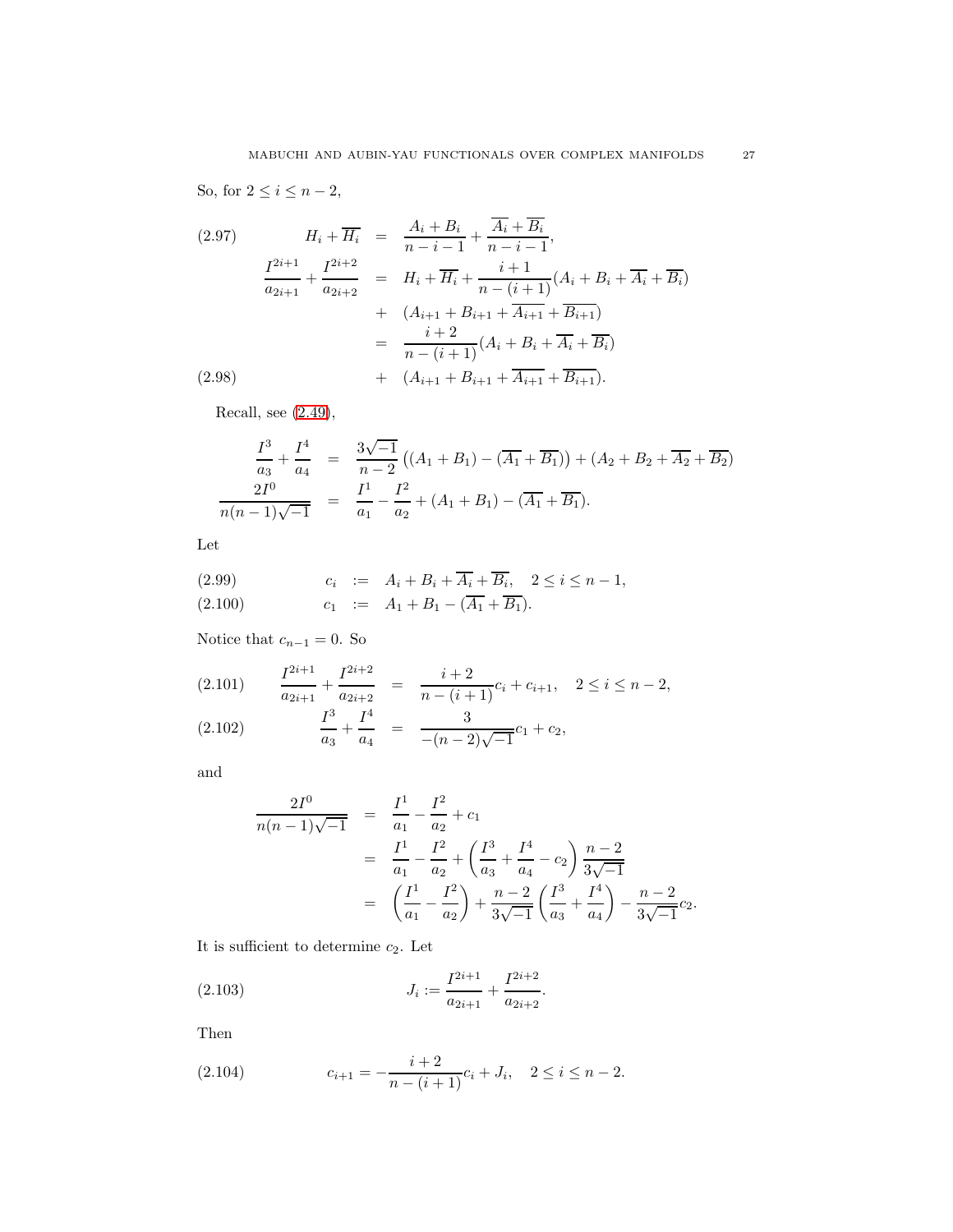28 YI LI

To completely determine  $c_2$ , it is sufficient to solve  $(2.104)$ . A direct calculation shows

$$
c_3 = -\frac{4}{n-3}c_2 + J_2,
$$
  
\n
$$
c_4 = -\frac{5}{n-4}c_3 + J_3 = -\frac{5}{n-4}\left(-\frac{4}{n-3}c_2 + J_2\right) + J_3
$$
  
\n
$$
= (-1)^2 \frac{5 \times 4}{(n-4)(n-3)}c_2 - \frac{5}{n-4}J_2 + J_3,
$$
  
\n
$$
c_5 = -\frac{6}{n-5}c_4 + J_4
$$
  
\n
$$
= -\frac{6}{n-5}\left[(-1)^2 \frac{5 \times 4}{(n-4)(n-3)}c_2 - \frac{5}{n-4}J_2 + J_3\right] + J_4
$$
  
\n
$$
= (-1)^3 \frac{6 \times 5 \times 4}{(n-5)(n-4)(n-3)}c_2 + (-1)^2 \frac{6 \times 5}{(n-5)(n-4)}J_2 - \frac{6}{n-5}J_3 + J_4
$$

Hence, we have

<span id="page-27-0"></span>
$$
(2.105) \ \ c_i = (-1)^{i-2} \frac{(i+1)!(n-i-1)!}{3!(n-3)!} \cdot c_2 + \sum_{k=2}^{i-1} (-1)^{i-1-k} \frac{(i+1)!(n-i-1)!}{(k+2)!(n-k-2)!} J_k.
$$

By induction on  $i$ , we have

$$
c_{i+1} = -\frac{i+2}{n-(i+1)}c_i + J_i
$$
  
\n
$$
= -\frac{i+2}{n-(i+1)} \left[ (-1)^{i-2} \frac{(i+1)!(n-i-1)!}{3!(n-3)!} c_2 \right]
$$
  
\n
$$
+ \sum_{k=2}^{i-1} (-1)^{i-1-k} \frac{(i+1)!(n-i-1)!}{(k+2)!(n-k-2)!} J_k \right] + J_i
$$
  
\n
$$
= (-1)^{i+1-2} \frac{(i+2)!(n-i-2)!}{3!(n-3)!} c_2
$$
  
\n
$$
+ \sum_{k=2}^{i-1} (-1)^{i-k} \frac{(i+2)!(n-i-2)!}{(k+2)!(n-k-2)!} J_k + J_i.
$$

So [\(2.105\)](#page-27-0) holds for  $2 \leq i \leq n-2$  and we have

$$
c_2 = (-1)^{i-2} \frac{3!(n-3)!}{(i+1)!(n-i-1)!}
$$
  
(2.106) 
$$
\left[c_i - \sum_{k=2}^{i-1} (-1)^{i-1-k} \frac{(i+1)!(n-i-1)!}{(k+2)!(n-k-2)!} J_k\right].
$$

Setting  $i = n - 1$  yields

<span id="page-27-1"></span>
$$
c_2 = (-1)^{n-3} \frac{3!(n-3)!}{n!}
$$
  
(2.107) 
$$
\left[c_{n-1} - \sum_{k=2}^{n-2} (-1)^{n-2-k} \frac{n!}{(k+2)!(n-k-2)!} J_k\right], \quad n \ge 3.
$$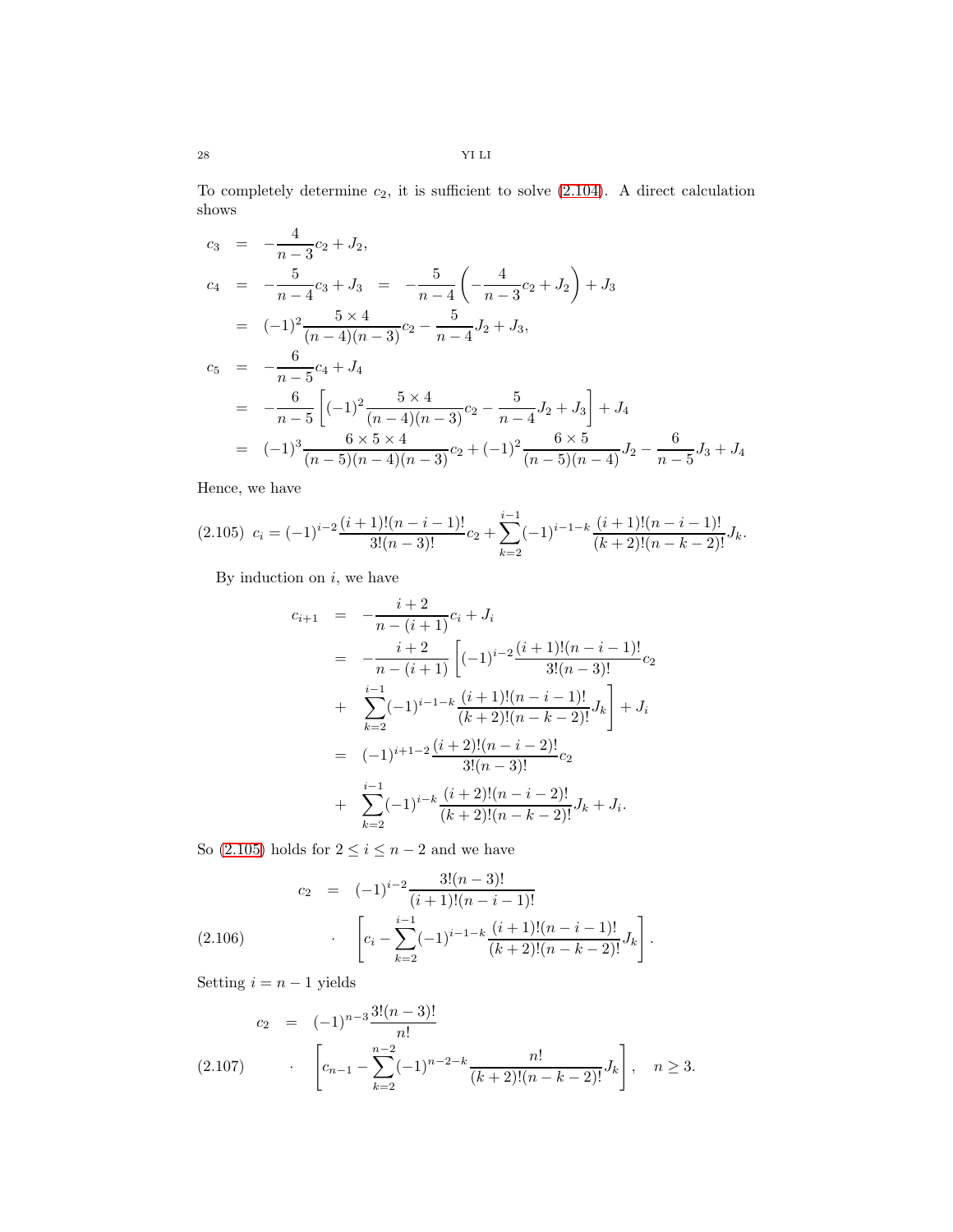We deduce from [\(2.49\)](#page-13-1) and [\(2.107\)](#page-27-1) that

$$
\frac{2I^{0}}{n(n-1)\sqrt{-1}} = \left(\frac{I^{0}}{a_{1}} - \frac{I^{2}}{a_{2}}\right) + \frac{n-2}{3\sqrt{-1}}\left(\frac{I^{3}}{a_{3}} + \frac{I^{4}}{a_{4}}\right)
$$

$$
- \frac{n-2}{3\sqrt{-1}}(-1)^{n-3}\frac{3!(n-3)!}{n!}
$$

$$
\cdot \left[c_{n-1} - \sum_{k=2}^{n-2}(-1)^{n-2-k}\frac{n!}{(k+2)!(n-k-2)!}J_{k}\right]
$$

$$
= \left(\frac{I^{0}}{a_{1}} - \frac{I^{2}}{a_{2}}\right) + \frac{n-2}{3\sqrt{-1}}\left(\frac{I^{3}}{a_{3}} + \frac{I^{4}}{a_{4}}\right)
$$

$$
+ \frac{2(n-2)!}{\sqrt{-1}}\sum_{k=2}^{n-2}\frac{(-1)^{k+1}}{(k+2)!(n-k-2)!}\left(\frac{I^{2k+1}}{a_{2k+1}} + \frac{I^{2k+2}}{a_{2k+2}}\right).
$$

Equivalently,

$$
(2.108) \frac{2I^0}{n(n-1)\sqrt{-1}} = \left(\frac{I^1}{a_1} - \frac{I^2}{a_2}\right) + \sqrt{-1} \sum_{k=1}^{n-2} (-1)^k \frac{\binom{n}{k+2}}{\binom{n}{2}} \left(\frac{I^{2k+1}}{a_{2k+1}} + \frac{I^{2k+2}}{a_{2k+2}}\right).
$$

Set

$$
(2.109) \qquad \frac{1}{a_1} = -\frac{2}{n(n-1)\sqrt{-1}}, \quad \frac{1}{a_2} = \frac{2}{n(n-1)\sqrt{-1}},
$$

$$
(2.110) \qquad \frac{\sqrt{-1}(-1)^k {n \choose k+2}}{n \choose 2} = -\frac{2}{n(n-1)\sqrt{-1}}, \quad a_{2i+1} = a_{2i+2},
$$

we obtain

$$
(2.111) \t a_1 = -\frac{n(n-1)\sqrt{-1}}{2}, \t a_2 = \frac{n(n-1)\sqrt{-1}}{2},
$$
  

$$
a_{2k+1} = a_{2k+2}
$$
  

$$
= \frac{\sqrt{-1}(-1)^k {n \choose k+2} n(n-1)\sqrt{-1}}{-2{n \choose 2}}
$$
  

$$
(2.112) = \frac{(-1)^k n(n-1) {n \choose k+2}}{2{n \choose 2}} = (-1)^k {n \choose k+2}.
$$

Consequently,

<span id="page-28-0"></span>(2.113) 
$$
I^{0} + \sum_{k=0}^{n-2} (I^{2k+1} + I^{2k+2}) = 0.
$$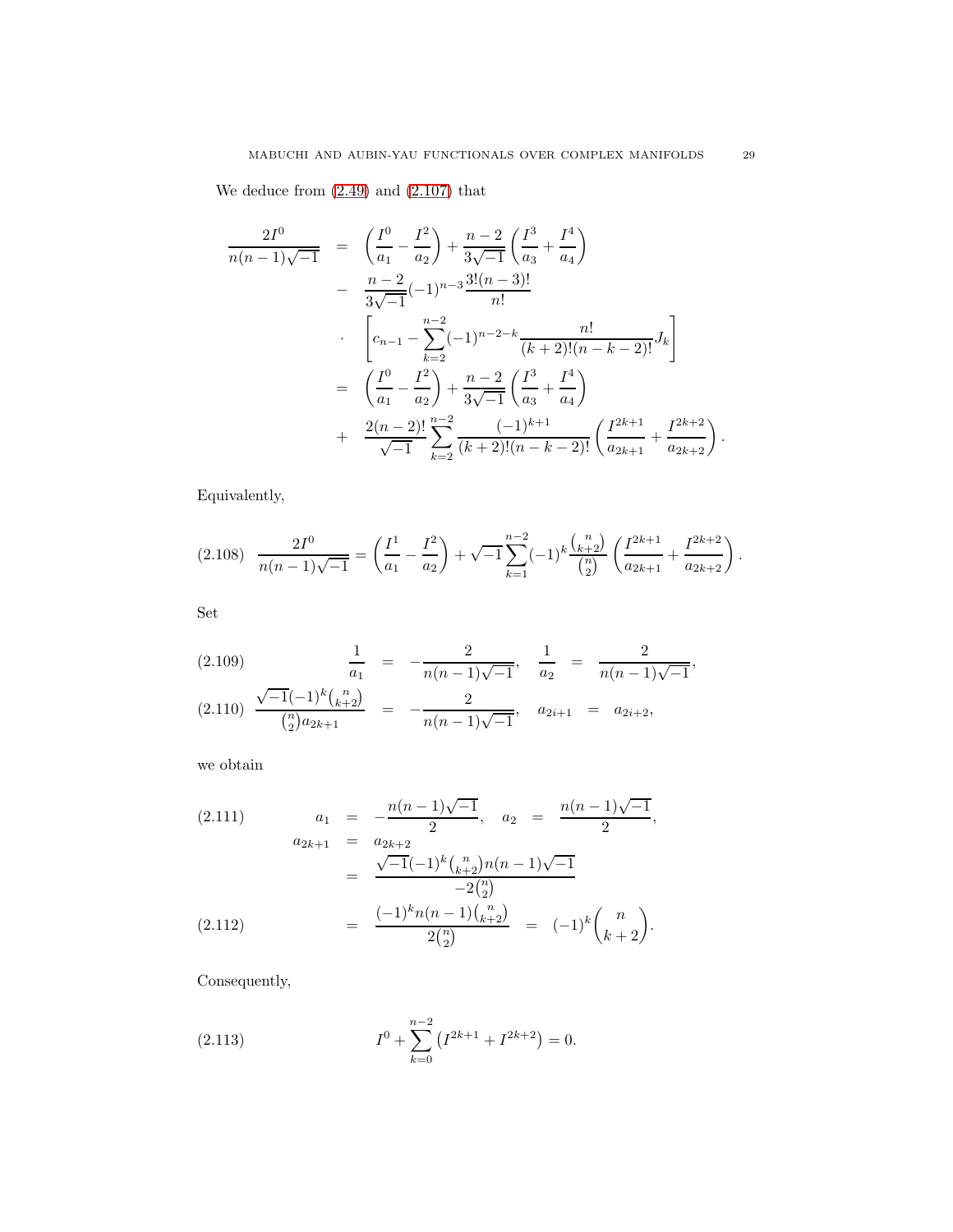<span id="page-29-0"></span>**Theorem 2.1.** The functional, for  $n \geq 2$ ,

<span id="page-29-1"></span>
$$
(2.114) \qquad \mathcal{L}_{\omega}^{\mathbf{M}}(\varphi', \varphi'') := \frac{1}{V_{\omega}} \int_{0}^{1} \int_{X} \dot{\varphi}_{t} \omega_{\varphi_{t}}^{n} dt \n- \frac{1}{V_{\omega}} \int_{0}^{1} \int_{X} \frac{n(n-1)\sqrt{-1}}{2} \partial \omega \wedge \omega_{\varphi_{t}}^{n-2} \wedge (\overline{\partial} \dot{\varphi}_{t} \cdot \varphi_{t}) dt \n+ \frac{1}{V_{\omega}} \int_{0}^{1} \int_{X} \frac{n(n-1)\sqrt{-1}}{2} \overline{\partial} \omega \wedge \omega_{\varphi_{t}}^{n-2} \wedge (\partial \dot{\varphi}_{t} \cdot \varphi_{t}) dt \n+ \sum_{i=1}^{n-2} \frac{1}{V_{\omega}} \int_{0}^{1} \int_{X} (-1)^{i} {n \choose i+2} \partial \varphi_{t} \wedge \partial \omega \wedge \overline{\partial} \dot{\varphi}_{t} \wedge \overline{\partial} \varphi_{t} \wedge \omega_{\varphi_{t}}^{n-i-2} \n\wedge (\sqrt{-1} \partial \overline{\partial} \varphi_{t})^{i-1} \n+ \sum_{i=1}^{n-2} \frac{1}{V_{\omega}} \int_{0}^{1} \int_{X} (-1)^{i} {n \choose i+2} \overline{\partial} \varphi_{t} \wedge \overline{\partial} \omega \wedge \partial \dot{\varphi}_{t} \wedge \partial \varphi_{t} \wedge \omega_{\varphi_{t}}^{n-i-2} \n\wedge (\sqrt{-1} \partial \overline{\partial} \varphi_{t})^{i-1}.
$$

is independent of the choice of the smooth path  $\{\varphi_t\}_{0 \leq t \leq 1}$  in  $\mathcal{P}_{\omega}$  from  $\varphi'$  to  $\varphi''$ . *Proof.* Using [\(2.113\)](#page-28-0), we can prove Theorem [2.1](#page-29-0) in the similar way as [\[2\]](#page-46-0).  $\Box$ 

**Corollary 2.2.** Suppose  $n \geq 2$ . For any  $\varphi \in \mathcal{P}_{\omega}$  one has

<span id="page-29-2"></span>
$$
\mathcal{L}^{\mathcal{M}}_{\omega}(\varphi) := \mathcal{L}^{\mathcal{M}}_{\omega}(0,\varphi) = \frac{1}{V_{\omega}} \sum_{i=0}^{n} \int_{X} \frac{1}{n+1} \varphi \omega_{\varphi}^{i} \wedge \omega^{n-i}
$$
\n
$$
- \sum_{i=0}^{n-2} \frac{i+1}{2V_{\omega}} \int_{X} \varphi \omega_{\varphi}^{i} \wedge \omega^{n-2-i} \wedge \sqrt{-1} \partial \omega \wedge \overline{\partial} \varphi
$$
\n
$$
+ \sum_{i=0}^{n-2} \frac{i+1}{2V_{\omega}} \int_{X} \varphi \omega_{\varphi}^{i} \wedge \omega^{n-2-i} \wedge \sqrt{-1} \partial \omega \wedge \partial \varphi.
$$

*Proof.* Since  $\mathcal{L}^{\mathcal{M}}_{\omega}(\varphi)$  is independent of the choice of smooth path, we pick  $\varphi_t = t\varphi$ ,  $0 \le t \le 1$ . Then  $\partial \dot{\varphi}_t \wedge \partial \varphi_t = \partial \dot{\varphi}_t \wedge \partial \varphi_t = 0$ , and

$$
\mathcal{L}_{\omega}^{\mathcal{M}}(\varphi) = \frac{1}{V_{\omega}} \int_{0}^{1} \int_{X} \varphi \omega_{t\varphi}^{n} dt
$$
  
\n
$$
- \frac{n(n-1)}{2V_{\omega}} \int_{0}^{1} \int_{X} \sqrt{-1} \partial \omega \wedge \omega_{t\varphi}^{n-2} \wedge (\overline{\partial} \varphi \cdot t\varphi) dt
$$
  
\n
$$
+ \frac{n(n-1)}{2V_{\omega}} \int_{0}^{1} \int_{X} \sqrt{-1} \partial \omega \wedge \omega_{t\varphi}^{n-2} \wedge (\partial \varphi \cdot t\varphi) dt =: J_{0} + J_{1} + J_{2}.
$$

Now we compute  $J_0, J_1, J_2$ , respectively. Using

$$
\omega_{t\varphi} = \omega + t\sqrt{-1}\partial\overline{\partial}\varphi = \omega + t(\omega_{\varphi} - \omega) = t\omega_{\varphi} + (1 - t)\omega,
$$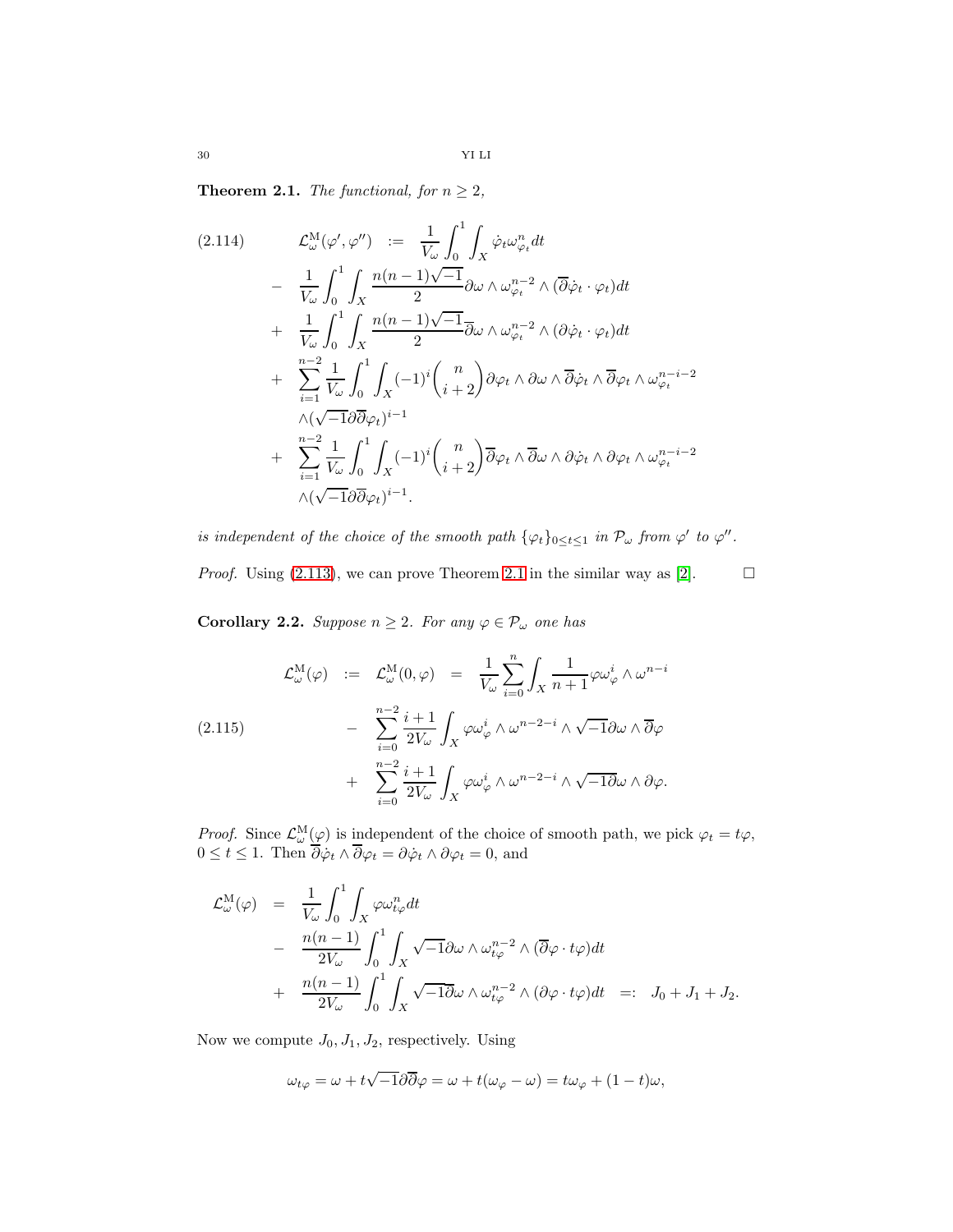it follows that

$$
J_0 = \frac{1}{V_\omega} \int_X \int_0^1 \varphi \sum_{i=0}^n {n \choose i} \omega_\varphi^i \wedge \omega^{n-i} t^i (1-t)^{n-i} dt
$$
  
\n
$$
= \sum_{i=0}^n \frac{1}{V_\omega} \int_X \varphi {n \choose i} \omega_\varphi^i \wedge \omega^{n-i} \cdot \int_0^1 t^i (1-t)^{n-i} dt
$$
  
\n
$$
= \sum_{i=0}^n \frac{1}{V_\omega} \int_X {n \choose i} \frac{\Gamma(i+1)\Gamma(n-i+1)}{\Gamma(n+2)} \varphi \omega_\varphi^i \wedge \omega^{n-i}
$$
  
\n
$$
= \sum_{i=0}^n \frac{1}{V_\omega} \int_X \frac{n!}{i!(n-i)!} \frac{i!(n-i)!}{(n+1)!} \varphi \omega_\varphi^i \wedge \omega^{n-i} = \sum_{i=0}^n \frac{1}{V_\omega} \int_X \frac{1}{n+1} \varphi \omega_\varphi^i \wedge \omega^{n-i},
$$

where  $\Gamma(x)$  is the Gamma function. Similarly, we have

$$
J_1 = -\frac{n(n-1)}{2V_{\omega}} \int_X \int_0^1 \sqrt{-1} \partial \omega \wedge [t\omega_{\varphi} + (1-t)\omega]^{n-2} \wedge (\overline{\partial} \varphi \cdot t\varphi) dt
$$
  
\n
$$
= -\frac{n(n-1)}{2V_{\omega}} \int_X \int_0^1 \sqrt{-1} \partial \omega
$$
  
\n
$$
\wedge \sum_{i=0}^{n-2} {n-2 \choose i} t^{i+1} \omega_{\varphi}^i (1-t)^{n-2-i} \omega^{n-2-i} \wedge (\overline{\partial} \varphi \cdot \varphi) dt
$$
  
\n
$$
= -\frac{n(n-1)}{2V_{\omega}} \int_X \sqrt{-1} \partial \omega \wedge \sum_{i=0}^{n-2} \omega_{\varphi}^i \wedge \omega^{n-2-i} \wedge (\overline{\partial} \varphi \cdot \varphi)
$$
  
\n
$$
\cdot \int_0^1 {n-2 \choose i} t^{i+1} (1-t)^{n-2-i} dt
$$
  
\n
$$
= -\frac{n(n-1)}{2V_{\omega}} \int_X \sqrt{-1} \partial \omega \wedge \sum_{i=0}^{n-2} \omega_{\varphi}^i \wedge \omega^{n-2-i} \wedge (\overline{\partial} \varphi \cdot \varphi) \cdot \frac{i+1}{n(n-1)}
$$
  
\n
$$
= \sum_{i=0}^{n-2} \frac{-1}{2V_{\omega}} \int_X (i+1) \varphi \omega_{\varphi}^i \wedge \omega^{n-2-i} \wedge \sqrt{-1} \partial \omega \wedge \overline{\partial} \varphi.
$$

Taking the complex conjugate gives

$$
J_2 = \sum_{i=0}^{n-2} \frac{1}{2V_{\omega}} \int_X (i+1) \varphi \omega_{\varphi}^i \wedge \omega^{n-2-i} \wedge \sqrt{-1} \partial \omega \wedge \partial \varphi.
$$

Together with the expressions of  $J_0, J_1$  and  $J_2$ , we complete the proof.

**Remark 2.3.** When  $(X, \omega)$  is a compact Kähler manifold, the functional  $(2.114)$ or [\(2.115\)](#page-29-2) coincides with the original one.

Let S be a non-empty set and A an additive group. A mapping  $\mathcal{N}: S \times S \rightarrow A$ is said to satisfy the 1-cocycle condition if

- (i)  $\mathcal{N}(\sigma_1, \sigma_2) + \mathcal{N}(\sigma_2, \sigma_1) = 0;$
- (ii)  $\mathcal{N}(\sigma_1, \sigma_2) + \mathcal{N}(\sigma_2, \sigma_3) + \mathcal{N}(\sigma_3, \sigma_1) = 0.$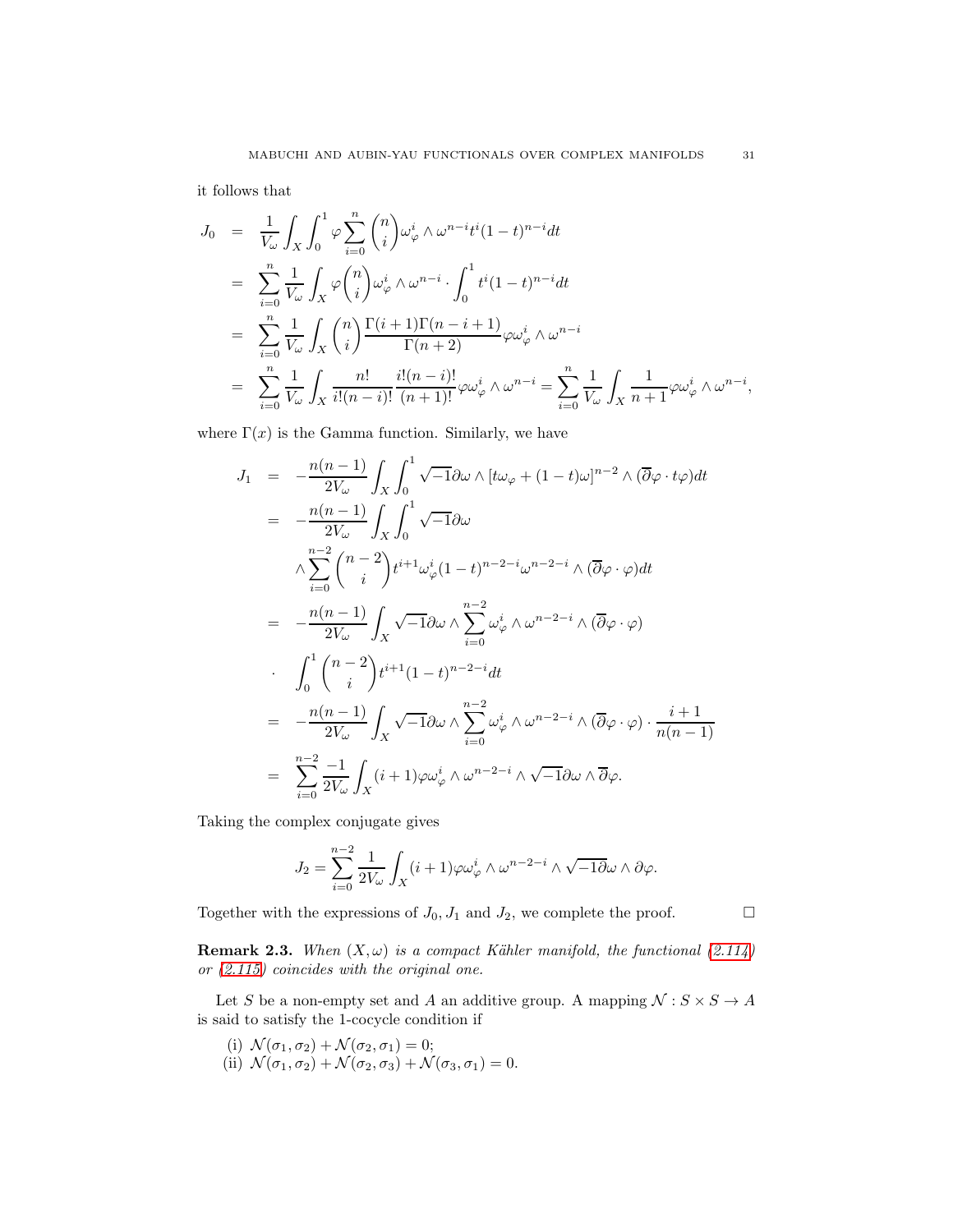**Corollary 2.4.** (1) The functional  $\mathcal{L}^{\text{M}}_{\omega}$  satisfies the 1-cocycle condition. (2) For any  $\varphi \in \mathcal{P}_{\omega}$  and any constant  $C \in \mathbb{R}$ , we have

(2.116) 
$$
\mathcal{L}^{\mathcal{M}}_{\omega}(\varphi, \varphi + C) = C \cdot \left(1 + \frac{\text{Err}_{\omega}(\varphi)}{V_{\omega}}\right), \quad \text{Err}_{\omega}(\varphi) := \int_{X} \omega^{n} - \int_{X} \omega_{\varphi}^{n}.
$$

In particular, if  $\partial \overline{\partial} \omega = \partial \omega \wedge \overline{\partial} \omega = 0$ , then  $\mathcal{L}_{\omega}^{\mathcal{M}}(\varphi, \varphi + C) = C$ . (3) For any  $\varphi_1, \varphi_2 \in \mathcal{P}_{\omega}$  and any constant  $C \in \mathbb{R}$ , we have

(2.117) 
$$
\mathcal{L}^{\mathcal{M}}_{\omega}(\varphi_1, \varphi_2 + C) = \mathcal{L}^{\mathcal{M}}_{\omega}(\varphi_1, \varphi_2) + C \cdot \left(1 - \frac{\text{Err}_{\omega}(\varphi_2)}{V_{\omega}}\right).
$$

<span id="page-31-0"></span>In particular, if  $\partial \overline{\partial} \omega = \partial \omega \wedge \overline{\partial} \omega = 0$ , then  $\mathcal{L}^{\mathbf{M}}_{\omega}(\varphi_1, \varphi_2 + C) = \mathcal{L}^{\mathbf{M}}_{\omega}(\varphi_1, \varphi_2) + C$ . *Proof.* The proof is similar to that given in [\[2,](#page-46-0) [3\]](#page-46-1).  $\Box$ 

## 3. Aubin-Yau functionals on compact complex manifolds

<span id="page-31-1"></span>3.1. The main idea. The strategy to construct Aubin-Yau functionals is to use the inequalities  $(1.5)$  and  $(1.6)$  to determine the extra terms. Firstly we can show that

<span id="page-31-2"></span>
$$
\frac{n}{n+1} \mathcal{I}^{\text{AY}}_{\omega|\bullet}(\varphi) - \mathcal{J}^{\text{AY}}_{\omega|\bullet}(\varphi) = \frac{1}{V_{\omega}} \sum_{i=1}^{n-1} \frac{i}{n+1} \int_X \sqrt{-1} \partial \varphi \wedge \overline{\partial} \varphi \wedge \omega_{\varphi}^i \wedge \omega^{n-1-i}
$$
\n
$$
(3.1) \qquad - \frac{\mathcal{A}_{\omega}(\varphi) + \mathcal{B}_{\omega}(\varphi)}{n+1} + \frac{\mathcal{C}_{\omega}(\varphi) + \mathcal{D}_{\omega}(\varphi)}{2},
$$

(3.2)  
\n
$$
(n+1)\mathcal{J}^{AY}_{\omega|\bullet}(\varphi) - \mathcal{I}^{AY}_{\omega|\bullet}(\varphi) = \frac{1}{V_{\omega}} \sum_{i=0}^{n-1} (n-1-i) \int_X \sqrt{-1} \partial \varphi \wedge \overline{\partial} \varphi \wedge \omega_{\varphi}^i \wedge \omega^{n-1-i} + \frac{\mathcal{E}_{\omega}(\varphi) + \mathcal{F}_{\omega}(\varphi)}{2} + (n+1) \left[ \mathcal{A}^1_{\omega}(\varphi) + \mathcal{B}^1_{\omega}(\varphi) \right] - \frac{\mathcal{A}^2_{\omega}(\varphi) + \mathcal{B}^2_{\omega}(\varphi)}{n-1},
$$

where  $\mathcal{I}^{\rm{AY}}_{\omega|\bullet}(\varphi), \mathcal{J}^{\rm{AY}}_{\omega|\bullet}(\varphi), \mathcal{A}_{\omega}(\varphi), \mathcal{B}_{\omega}(\varphi), \mathcal{C}_{\omega}(\varphi), \mathcal{D}_{\omega}(\varphi), \mathcal{E}_{\omega}(\varphi), \mathcal{F}_{\omega}(\varphi), \mathcal{A}^1_{\omega}(\varphi), \mathcal{B}^1_{\omega}(\varphi), \varphi$  $\mathcal{A}^2_{\omega}(\varphi), \mathcal{B}^2_{\omega}(\varphi)$  are functionals determined in next subsection. Inspired by [\(3.1\)](#page-31-2) and [\(3.2\)](#page-31-2), we define Aubin-Yau functionals as follows:

$$
T_{\omega}^{\text{AY}}(\varphi) := T_{\omega|\bullet}^{\text{AY}}(\varphi)
$$
  
+  $a_1^1 A_{\omega}^1(\varphi) + a_1^2 A_{\omega}^2(\varphi) + b_1^1 B_{\omega}^1(\varphi) + b_1^2 B_{\omega}^2(\varphi)$   
(3.3) +  $c_1 C_{\omega}(\varphi) + d_1 \mathcal{D}_{\omega}(\varphi) + e_1 \mathcal{E}_{\omega}(\varphi) + f_1 \mathcal{F}_{\omega}(\varphi),$   

$$
\mathcal{J}_{\omega}^{\text{AY}}(\varphi) = \mathcal{J}_{\omega|\bullet}^{\text{AY}}(\varphi)
$$
  
+  $(a_2^1 - 1) A_{\omega}^1(\varphi) + (a_2^2 - 1) A_{\omega}^2(\varphi) + (b_2^1 - 1) B_{\omega}^1(\varphi) + (b_2^2 - 1) B_{\omega}^2(\varphi)$   
(3.4) +  $c_2 C_{\omega}(\varphi) + d_2 \mathcal{D}_{\omega}(\varphi) + e_2 \mathcal{E}_{\omega}(\varphi) + f_2 \mathcal{F}_{\omega}(\varphi).$ 

Here  $a_j^i, b_j^i, c_k, d_k, e_k$ , and  $f_k$  are constants determined by the following two inequalities:

$$
\frac{n}{n+1} \mathcal{I}_{\omega}^{\text{AY}}(\varphi) - \mathcal{J}_{\omega}^{\text{AY}}(\varphi) = \frac{1}{V_{\omega}} \sum_{i=1}^{n-1} \frac{i}{n+1} \int_{X} \sqrt{-1} \partial \varphi \wedge \overline{\partial} \varphi \wedge \omega_{\varphi}^{i} \wedge \omega^{n-1-i} \ge 0,
$$
  

$$
(n+1) \mathcal{J}_{\omega}^{\text{AY}}(\varphi) - \mathcal{I}_{\omega}^{\text{AY}}(\varphi) = \sum_{i=1}^{n-1} \frac{n-1-i}{V_{\omega}} \int_{X} \sqrt{-1} \partial \varphi \wedge \overline{\partial} \varphi \wedge \omega_{\varphi}^{i} \wedge \omega^{n-1-i} \ge 0.
$$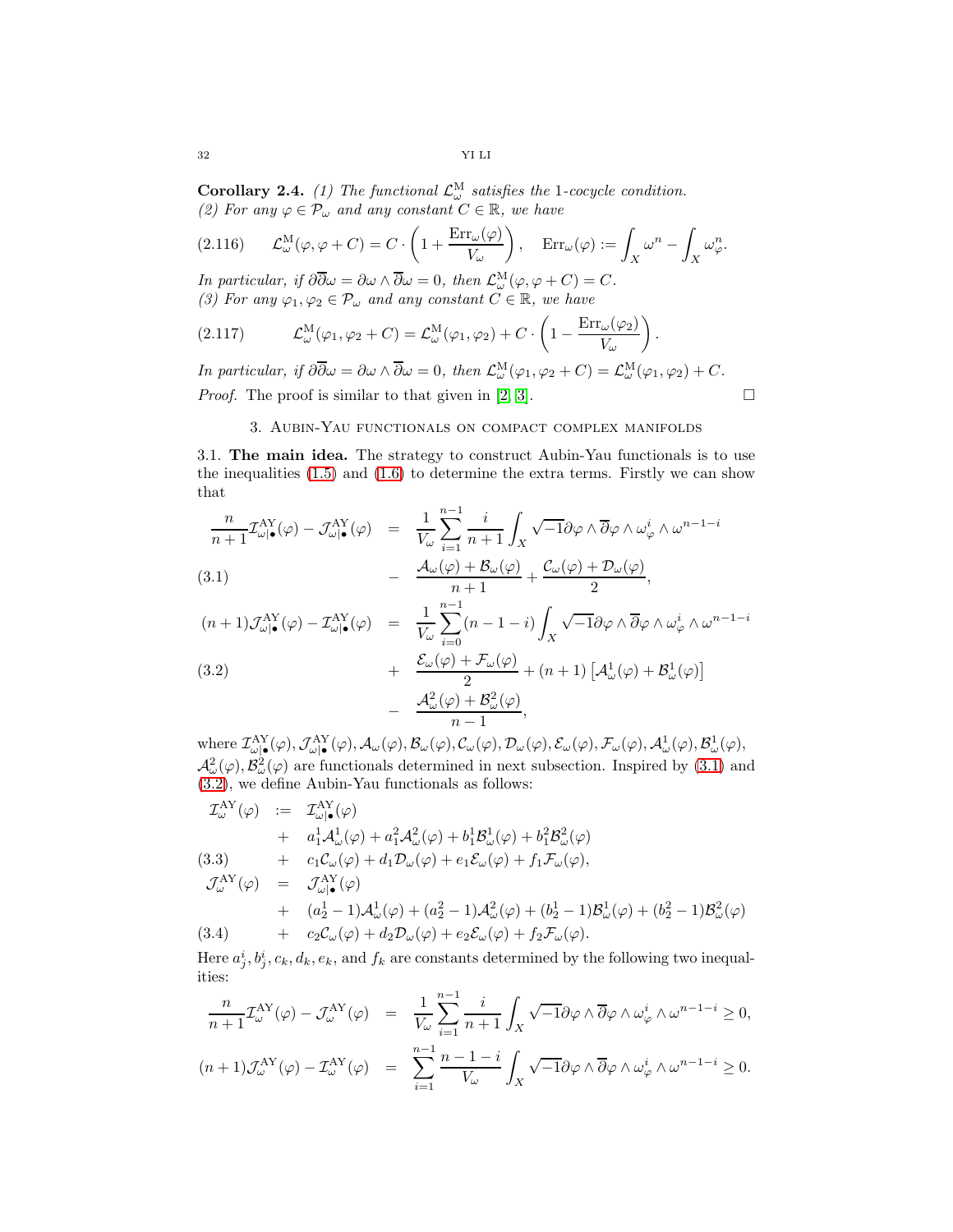It gives us a system of linear equations of 16 parameters and eventually we evaluate these parameters:

$$
a_1^1 = b_1^1 = -\frac{n}{n-1}, \quad a_2^1 = b_2^1 = -\frac{n}{n^2-1},
$$
  
\n
$$
a_1^2 = b_1^2 = \frac{n}{(n-1)^2}, \quad a_2^2 = b_2^2 = \frac{n}{n+1} \left( 1 + \frac{n}{(n-1)^2} \right),
$$
  
\n
$$
c_1 = d_1 = -\frac{n+1}{2(n-1)}, \quad e_2 = f_2 = -\frac{n}{2(n^2-1)},
$$
  
\n
$$
c_2 = d_2 = e_1 = f_1 = -\frac{1}{2(n-1)}.
$$

By a long computation we find an explicit and shorted formulae for  $\mathcal{I}^{\text{AY}}_{\omega}(\varphi)$  and  $\mathcal{J}^{\rm AY}_{\omega}(\varphi)$ :

$$
(3.5) \quad \mathcal{I}_{\omega}^{\mathcal{A}Y}(\varphi) = \frac{1}{V_{\omega}} \int_{X} (\omega^{n} - \omega_{\varphi}^{n})
$$
\n
$$
- \frac{n}{2V_{\omega}} \sum_{i=1}^{n-2} \int_{X} \varphi \omega_{\varphi}^{i} \wedge \omega^{n-2-i} \wedge \sqrt{-1} \partial \omega \wedge \partial \varphi - \frac{n}{2V_{\omega}} \int_{X} \varphi \omega^{n-2} \wedge \sqrt{-1} \partial \omega \wedge \partial \varphi
$$
\n
$$
+ \frac{n}{2V_{\omega}} \sum_{i=1}^{n-2} \int_{X} \varphi \omega_{\varphi}^{i} \wedge \omega^{n-2-i} \wedge \sqrt{-1} \partial \omega \wedge \partial \varphi + \frac{n}{2V_{\omega}} \int_{X} \varphi \omega^{n-2} \wedge \sqrt{-1} \partial \omega \wedge \partial \varphi,
$$
\n
$$
(3.6) \quad \mathcal{J}_{\omega}^{\mathcal{A}Y}(\varphi) = -\mathcal{L}_{\omega}^{\mathcal{M}}(\varphi) + \frac{1}{V_{\omega}} \int_{X} \varphi \omega^{n}
$$
\n
$$
- \frac{n}{2V_{\omega}} \sum_{i=1}^{n-2} \int_{X} \varphi \omega_{\varphi}^{i} \wedge \omega^{n-2-i} \wedge \sqrt{-1} \partial \omega \wedge \overline{\partial} \varphi - \frac{n}{2V_{\omega}} \int_{X} \varphi \omega^{n-2} \wedge \sqrt{-1} \partial \varphi \wedge \overline{\partial} \varphi
$$
\n
$$
+ \frac{n}{2V_{\omega}} \sum_{i=1}^{n-2} \int_{X} \varphi \omega_{\varphi}^{i} \wedge \omega^{n-2-i} \wedge \sqrt{-1} \partial \omega \wedge \partial \varphi + \frac{n}{2V_{\omega}} \int_{X} \varphi \omega^{n-2} \wedge \sqrt{-1} \partial \omega \wedge \partial \varphi.
$$

<span id="page-32-0"></span>3.2. The construction of Aubin-Yau functionals. Let  $(X, g)$  be a compact complex manifold of the complex dimension  $n \geq 3$  and  $\omega$  be its associated real (1, 1)-form. We recall some notation in [\[2\]](#page-46-0). For any  $\varphi \in \mathcal{P}_{\omega}$  we set

(3.7) 
$$
\mathcal{I}^{AY}_{\omega|\bullet}(\varphi) := \frac{1}{V_{\omega}} \int_X \varphi(\omega^n - \omega_{\varphi}^n),
$$
  
(3.8) 
$$
\mathcal{I}^{AY}_{\omega|\bullet}(\varphi) := \int_0^1 \frac{\mathcal{I}^{AY}_{\omega|\bullet}(s \cdot \varphi)}{s} ds = \frac{1}{V_{\omega}} \int_0^1 \int_X \varphi(\omega^n - \omega_{s \cdot \varphi}^n) ds.
$$

Two relations showed in [\[2\]](#page-46-0) are

<span id="page-32-1"></span>(3.9)  
\n
$$
\frac{n}{n+1} \mathcal{I}^{\text{AY}}_{\omega|\bullet}(\varphi) - \mathcal{J}^{\text{AY}}_{\omega|\bullet}(\varphi)
$$
\n
$$
= \frac{1}{V_{\omega}} \int_X \varphi \cdot (-\sqrt{-1} \partial \overline{\partial} \varphi) \wedge \sum_{j=1}^{n-1} \frac{j}{n+1} \omega^{n-1-j} \wedge \omega_{\varphi}^j,
$$
\n(3.10)  
\n
$$
(n+1) \mathcal{J}^{\text{AY}}_{\omega|\bullet}(\varphi) - \mathcal{I}^{\text{AY}}_{\omega|\bullet}(\varphi)
$$

$$
= \frac{1}{V_{\omega}} \int_X \varphi \cdot (-\sqrt{-1} \partial \overline{\partial} \varphi) \wedge \sum_{j=0}^{n-1} (n-1-j) \omega^{n-1-j} \wedge \omega_{\varphi}^j.
$$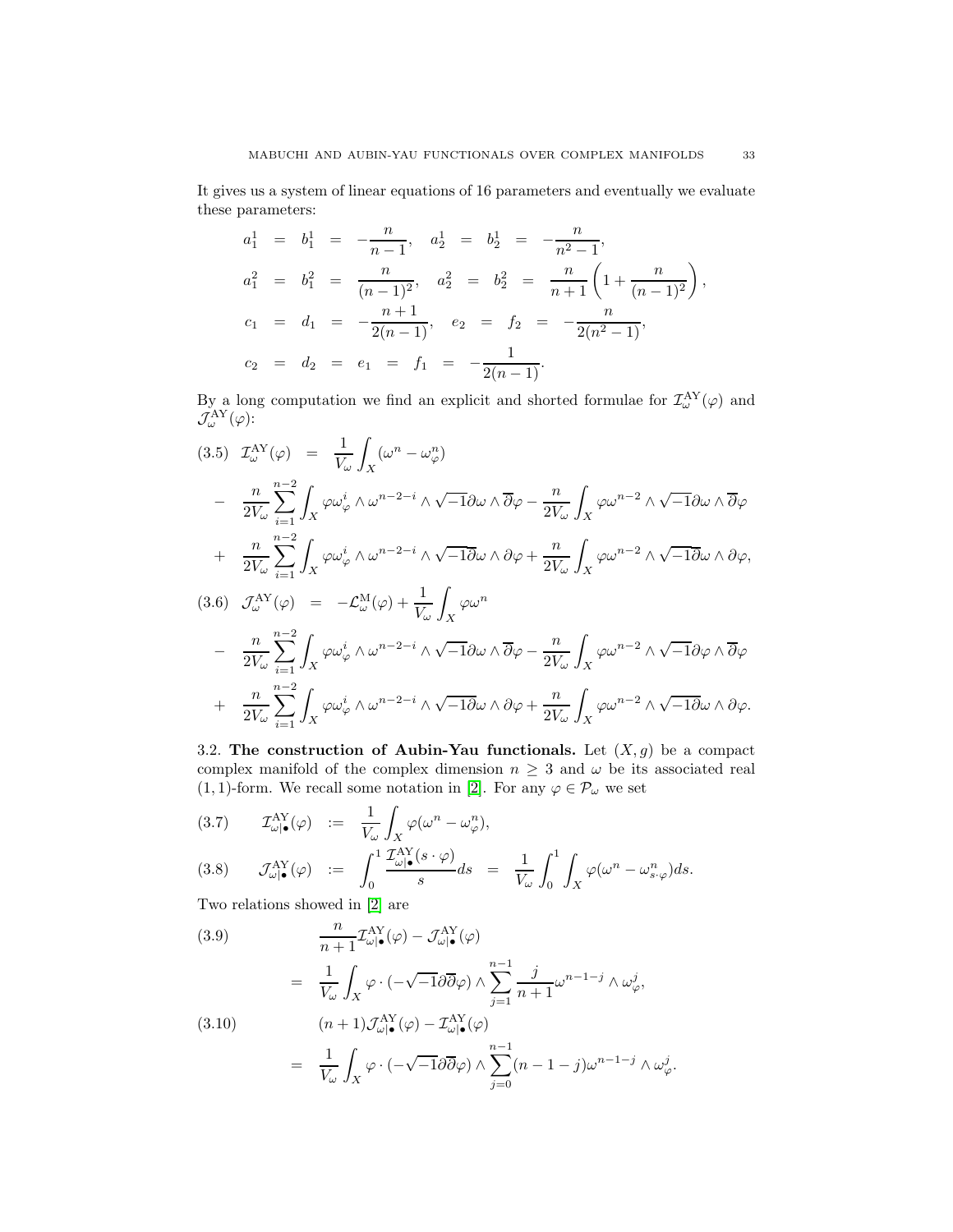According to the expression of  $\mathcal{L}^{\text{M}}_{\omega}(\varphi)$ , we set

(3.11) 
$$
\mathcal{A}_{\omega}(\varphi) := \sum_{i=0}^{n-2} \frac{i+1}{2V_{\omega}} \int_X \varphi \omega_{\varphi}^i \wedge \omega^{n-2-i} \wedge -\sqrt{-1} \partial \omega \wedge \overline{\partial} \varphi,
$$

(3.12) 
$$
\mathcal{B}_{\omega}(\varphi) \quad := \quad \sum_{i=0}^{n-2} \frac{i+1}{2V_{\omega}} \int_X \varphi \omega_{\varphi}^i \wedge \omega^{n-2-i} \wedge \sqrt{-1} \partial \omega \wedge \partial \varphi.
$$

Using [\(3.9\)](#page-32-1) we obtain

$$
\frac{n}{n+1} \mathcal{I}^{AY}_{\omega|\bullet}(\varphi) - \mathcal{J}^{AY}_{\omega|\bullet}(\varphi)
$$
\n
$$
= \frac{1}{V_{\omega}} \int_{X} \sqrt{-1} \partial \left( \varphi \sum_{j=1}^{n-1} \frac{j}{n+1} \omega^{n-1-j} \wedge \omega_{\varphi}^{j} \right) \wedge \overline{\partial} \varphi
$$
\n
$$
= \frac{1}{V_{\omega}} \int_{X} \sqrt{-1} \left( \partial \varphi \wedge \sum_{j=1}^{n-1} \frac{j}{n+1} \omega^{n-1-j} \wedge \omega_{\varphi}^{j} \right) \wedge \overline{\partial} \varphi
$$
\n
$$
+ \frac{1}{V_{\omega}} \int_{X} \sqrt{-1} \varphi \sum_{j=1}^{n-1} \frac{j}{n+1} \left[ (n-1-j) \omega^{n-2-j} \wedge \partial \omega \wedge \omega_{\varphi}^{j} \right]
$$
\n
$$
+ \omega^{n-1-j} \wedge j \omega_{\varphi}^{j-1} \wedge \partial \omega \right] \wedge \overline{\partial} \varphi;
$$

from the identity  $i(n - 1 - i) + (i + 1)^2 = (i + 1) + in$ , it follows that

$$
\frac{n}{n+1} \mathcal{I}^{\text{AY}}_{\omega|\bullet}(\varphi) - \mathcal{J}^{\text{AY}}_{\omega|\bullet}(\varphi)
$$
\n
$$
= \frac{1}{V_{\omega}} \sum_{i=1}^{n-1} \frac{i}{n+1} \int_{X} \sqrt{-1} \partial \varphi \wedge \overline{\partial} \varphi \wedge \omega^{n-1-i} \wedge \omega_{\varphi}^{i}
$$
\n
$$
+ \frac{1}{V_{\omega}} \sum_{i=1}^{n-2} \frac{i(n-1-i)}{n+1} \int_{X} \varphi \omega_{\varphi}^{i} \wedge \omega^{n-2-i} \wedge \sqrt{-1} \partial \omega \wedge \overline{\partial} \varphi
$$
\n
$$
+ \frac{1}{V_{\omega}} \sum_{i=0}^{n-2} \frac{(i+1)^{2}}{n+1} \int_{X} \varphi \omega_{\varphi}^{i} \wedge \omega^{n-2-i} \wedge \sqrt{-1} \partial \omega \wedge \overline{\partial} \varphi
$$
\n
$$
= \frac{1}{V_{\omega}} \sum_{i=1}^{n-1} \frac{i}{n+1} \int_{X} \sqrt{-1} \partial \varphi \wedge \overline{\partial} \varphi \wedge \omega_{\varphi}^{i} \wedge \omega^{n-1-i}
$$
\n
$$
+ \frac{1}{V_{\omega}} \sum_{i=1}^{n-2} \frac{i+1+in}{n+1} \int_{X} \varphi \omega_{\varphi}^{i} \wedge \omega^{n-2-i} \wedge \sqrt{-1} \partial \omega \wedge \overline{\partial} \varphi
$$
\n
$$
+ \frac{1}{(n+1)V_{\omega}} \int_{X} \varphi \omega^{n-2} \wedge \sqrt{-1} \partial \omega \wedge \overline{\partial} \varphi.
$$

To simplify the notation, we set

(3.13) 
$$
\mathcal{C}_{\omega}(\varphi) := \frac{1}{V_{\omega}} \sum_{i=1}^{n-2} \frac{in}{n+1} \int_{X} \varphi \omega_{\varphi}^{i} \wedge \omega^{n-2-i} \wedge \sqrt{-1} \partial \omega \wedge \overline{\partial} \varphi.
$$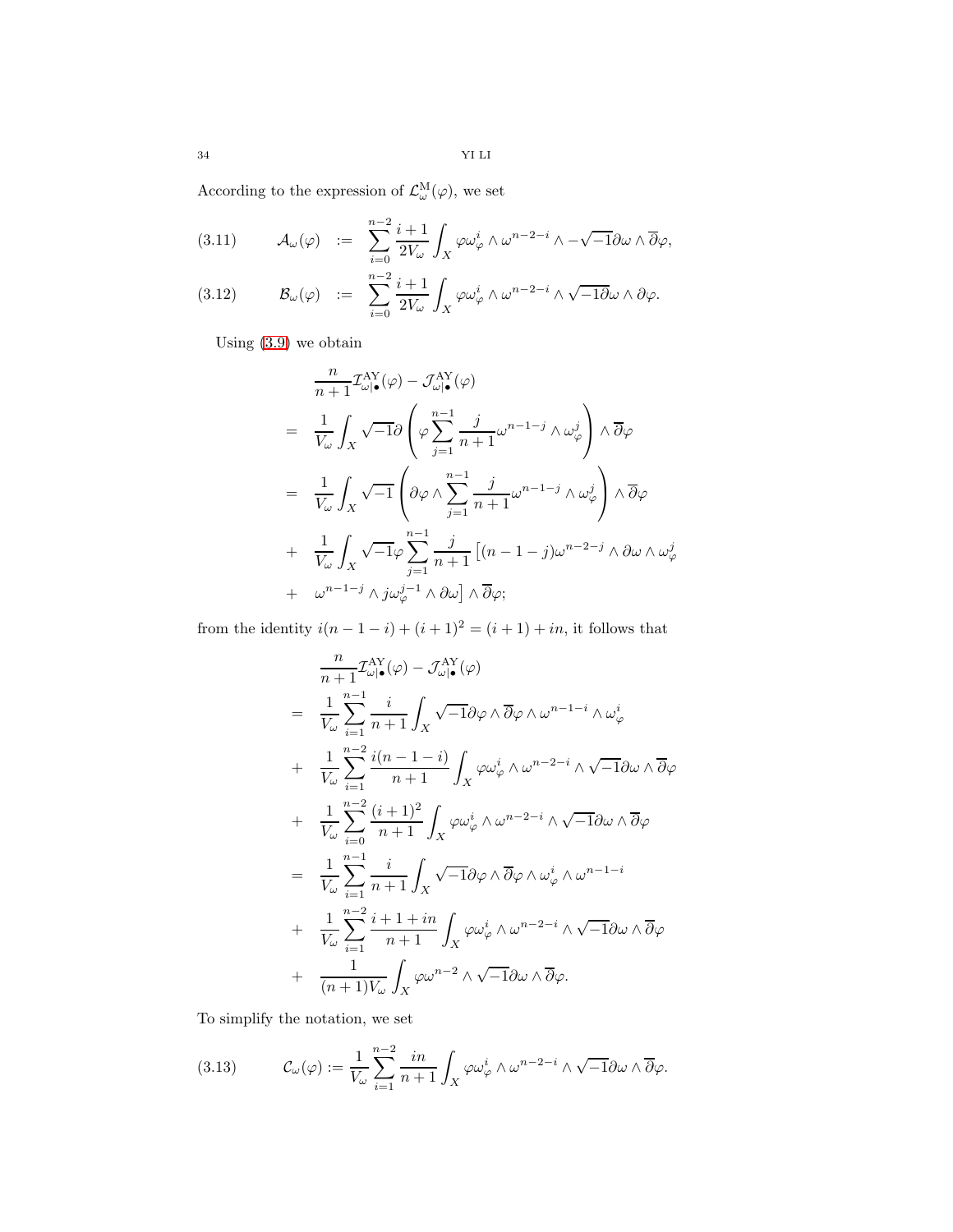Since  $n \geq 3$ , the above expression is well defined. Therefore

<span id="page-34-0"></span>(3.14) 
$$
\frac{n}{n+1} \mathcal{I}^{AY}_{\omega|\bullet}(\varphi) - \mathcal{J}^{AY}_{\omega|\bullet}(\varphi)
$$

$$
= \frac{1}{V_{\omega}} \sum_{i=1}^{n-1} \frac{i}{n+1} \int_X \sqrt{-1} \partial \varphi \wedge \overline{\partial} \varphi \wedge \omega_{\varphi}^i \wedge \omega^{n-1-i} - \frac{2}{n+1} \mathcal{A}_{\omega}(\varphi) + \mathcal{C}_{\omega}(\varphi).
$$

On the other hand, using the slightly different method, we obtain (see [A.1\)](#page-37-1)

<span id="page-34-2"></span>(3.15) 
$$
\frac{n}{n+1} \mathcal{I}^{\text{AY}}_{\omega|\bullet}(\varphi) - \mathcal{J}^{\text{AY}}_{\omega|\bullet}(\varphi)
$$

$$
= \frac{1}{V_{\omega}} \sum_{i=1}^{n-1} \frac{i}{n+1} \int_X \sqrt{-1} \partial \varphi \wedge \overline{\partial} \varphi \wedge \omega_{\varphi}^i \wedge \omega^{n-1-i} - \frac{2}{n+1} \mathcal{B}_{\omega}(\varphi) + \mathcal{D}_{\omega}(\varphi)
$$

where

(3.16) 
$$
\mathcal{D}_{\omega}(\varphi) := \frac{1}{V_{\omega}} \sum_{i=1}^{n-2} \frac{in}{n+1} \int_{X} \varphi \omega_{\varphi}^{i} \wedge \omega^{n-2-i} \wedge -\sqrt{-1} \partial \omega \wedge \partial \varphi.
$$

Equations  $(3.14)$  and  $(3.15)$  implies

<span id="page-34-3"></span>
$$
\frac{n}{n+1} \mathcal{I}^{\text{AY}}_{\omega|\bullet}(\varphi) - \mathcal{J}^{\text{AY}}_{\omega|\bullet}(\varphi) = \frac{1}{V_{\omega}} \sum_{i=1}^{n-1} \frac{i}{n+1} \int_X \sqrt{-1} \partial \varphi \wedge \overline{\partial} \varphi \wedge \omega_{\varphi}^i \wedge \omega^{n-1-i}
$$
\n
$$
(3.17) \qquad - \frac{\mathcal{A}_{\omega}(\varphi) + \mathcal{B}_{\omega}(\varphi)}{n+1} + \frac{\mathcal{C}_{\omega}(\varphi) + \mathcal{D}_{\omega}(\varphi)}{2}.
$$

By the definition we have

$$
\mathcal{J}^{\text{AY}}_{\omega|\bullet}(\varphi) = \frac{1}{V_{\omega}} \int_0^1 \int_X (\varphi \omega^n - \varphi \omega^n_{s\varphi}) ds = \frac{1}{V_{\omega}} \int_X \varphi \omega^n - \frac{1}{V_{\omega}} \int_0^1 \int_X \varphi \omega^n_{t\varphi} dt
$$
  
\n
$$
= \frac{1}{V_{\omega}} \int_X \varphi \omega^n - (\mathcal{L}^{\text{M}}_{\omega}(\varphi) - \mathcal{A}_{\omega}(\varphi) - \mathcal{B}_{\omega}(\varphi))
$$
  
\n
$$
= \frac{1}{V_{\omega}} \int_X \varphi \omega^n - \mathcal{L}^{\text{M}}_{\omega}(\varphi) + \mathcal{A}_{\omega}(\varphi) + \mathcal{B}_{\omega}(\varphi).
$$

If we define

(3.18) 
$$
\mathcal{E}_{\omega}(\varphi) \quad := \quad \sum_{i=0}^{n-3} \frac{n^2}{V_{\omega}} \int_X \varphi \omega_{\varphi}^i \wedge \omega^{n-2-i} \wedge \sqrt{-1} \partial \omega \wedge \overline{\partial} \varphi,
$$

(3.19) 
$$
\mathcal{A}^{1}_{\omega}(\varphi) \quad := \quad \sum_{i=0}^{n-3} \frac{i+1}{2V_{\omega}} \int_{X} \varphi \omega_{\varphi}^{i} \wedge \omega^{n-2-i} \wedge -\sqrt{-1} \partial \omega \wedge \overline{\partial} \varphi
$$

(3.20) 
$$
\mathcal{A}^2_{\omega}(\varphi) \quad := \quad \frac{n-1}{2V_{\omega}} \int_X \varphi \omega_{\varphi}^{n-2} \wedge -\sqrt{-1} \partial \omega \wedge \overline{\partial} \varphi,
$$

then  $\mathcal{A}^1_\omega(\varphi) + \mathcal{A}^2_\omega(\varphi) = \mathcal{A}_\omega(\varphi)$  and it follows that (see [A.1\)](#page-37-1)

<span id="page-34-1"></span>
$$
(n+1)\mathcal{J}_{\omega|\bullet}^{\text{AY}} - \mathcal{I}_{\omega|\bullet}^{\text{AY}}(\varphi) = \frac{1}{V_{\omega}} \sum_{i=0}^{n-1} (n-1-i) \int_X \sqrt{-1} \partial \varphi \wedge \overline{\partial} \varphi \wedge \omega_{\varphi}^i \wedge \omega^{n-1-i} + \mathcal{E}_{\omega}(\varphi) + 2(n+1) \mathcal{A}_{\omega}^1(\varphi) - \frac{2}{n-1} \mathcal{A}_{\omega}^2(\varphi).
$$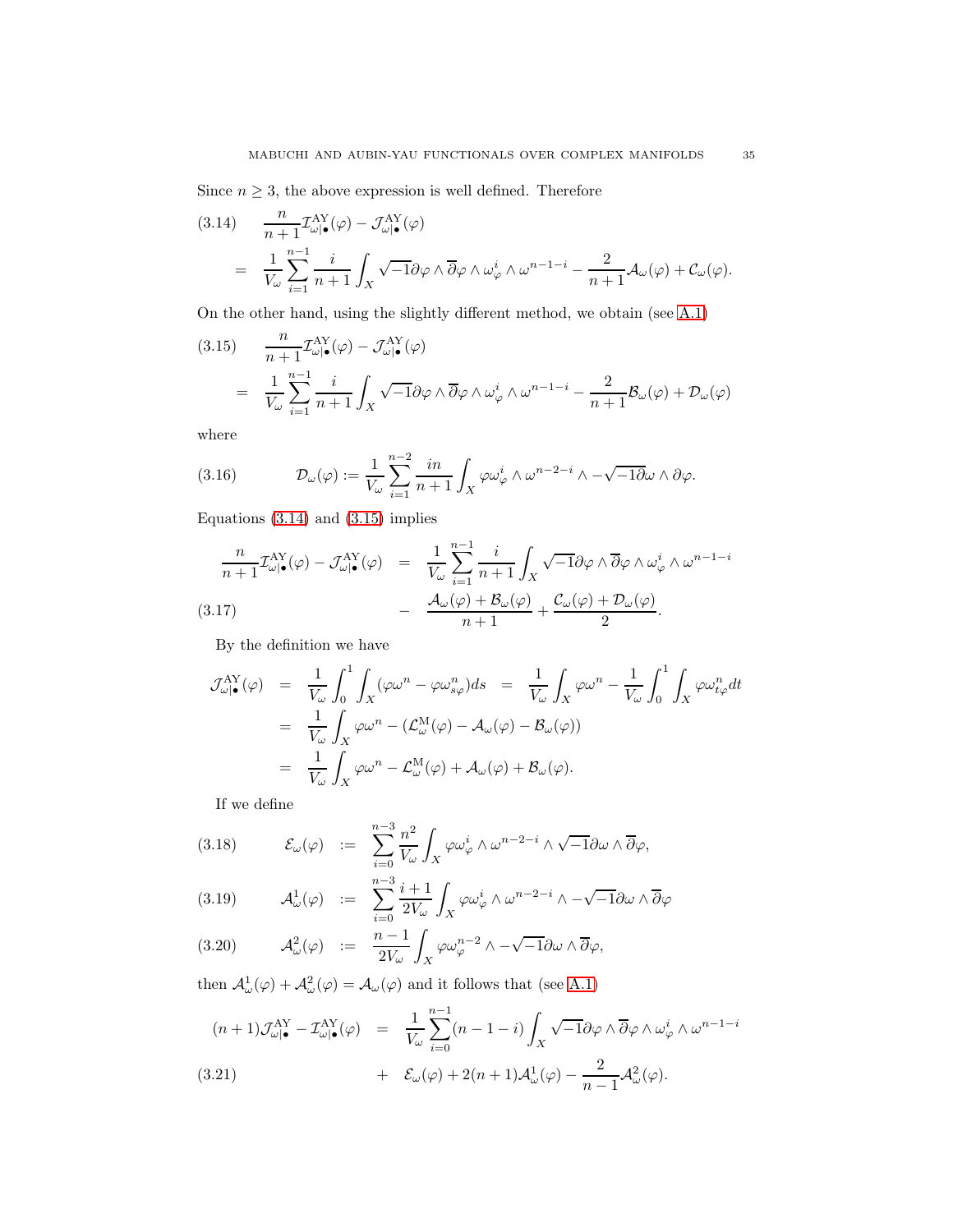Introduce the corresponding functionals

(3.22) 
$$
\mathcal{F}_{\omega}(\varphi) \quad := \quad \sum_{i=0}^{n-3} \frac{n^2}{V_{\omega}} \int_X \varphi \omega_{\varphi}^i \wedge \omega^{n-2-i} \wedge -\sqrt{-1} \partial \omega \wedge \partial \varphi,
$$

(3.23) 
$$
\mathcal{B}^1_{\omega}(\varphi) \quad := \quad \sum_{i=0}^{n-3} \frac{i+1}{2V_{\omega}} \int_X \varphi \omega_{\varphi}^i \wedge \omega^{n-2-i} \wedge \sqrt{-1} \partial \omega \wedge \partial \varphi
$$

(3.24) 
$$
\mathcal{B}_{\omega}^{2}(\varphi) \quad := \quad \frac{n-1}{2V_{\omega}} \int_{X} \varphi \omega_{\varphi}^{n-2} \wedge \sqrt{-1} \overline{\partial} \omega \wedge \partial \varphi.
$$

Then  $\mathcal{B}^1_{\omega}(\varphi) + \mathcal{B}^2_{\omega}(\varphi) = \mathcal{B}_{\omega}(\varphi)$  and hence (see [A.2\)](#page-39-0)

<span id="page-35-0"></span>
$$
(n+1)\mathcal{J}^{\text{AY}}_{\omega|\bullet}(\varphi) - \mathcal{I}^{\text{AY}}_{\omega|\bullet}(\varphi) = \frac{1}{V_{\omega}} \sum_{i=0}^{n-1} (n-1-i) \int_X \sqrt{-1} \partial \varphi \wedge \overline{\partial} \varphi \wedge \omega_{\varphi}^i \wedge \omega^{n-1-i}
$$
  
(3.25) 
$$
+ \mathcal{F}_{\omega}(\varphi) + 2(n+1) \mathcal{B}^1_{\omega}(\varphi) - \frac{2}{n-1} \mathcal{B}^2_{\omega}(\varphi).
$$

The equations [\(3.21\)](#page-34-1) and [\(3.25\)](#page-35-0) together gives

<span id="page-35-2"></span>
$$
(n+1)\mathcal{J}^{\text{AY}}_{\omega|\bullet}(\varphi) - \mathcal{I}^{\text{AY}}_{\omega|\bullet}(\varphi) = \frac{1}{V_{\omega}} \sum_{i=0}^{n-1} (n-1-i) \int_X \sqrt{-1} \partial \varphi \wedge \overline{\partial} \varphi \wedge \omega_{\varphi}^i \wedge \omega^{n-1-i} + \frac{\mathcal{E}_{\omega}(\varphi) + \mathcal{F}_{\omega}(\varphi)}{2} + (n+1)(\mathcal{A}_{\omega}^1(\varphi) + \mathcal{B}_{\omega}^1(\varphi) - \frac{\mathcal{A}_{\omega}^2(\varphi) + \mathcal{B}_{\omega}^2(\varphi)}{n-1}.
$$

Now, we define Aubin-Yau functionals over any compact complex manifolds as follows:

<span id="page-35-1"></span>
$$
\mathcal{I}^{AY}_{\omega}(\varphi) := \mathcal{I}^{AY}_{\omega|\bullet}(\varphi)
$$
\n+  $a_1^1 \mathcal{A}^1_{\omega}(\varphi) + a_1^2 \mathcal{A}^2_{\omega}(\varphi) + b_1^1 \mathcal{B}^1_{\omega}(\varphi) + b_1^2 \mathcal{B}^2_{\omega}(\varphi)$ \n(3.27) +  $c_1 \mathcal{C}_{\omega}(\varphi) + d_1 \mathcal{D}_{\omega}(\varphi) + e_1 \mathcal{E}_{\omega}(\varphi) + f_1 \mathcal{F}_{\omega}(\varphi),$   
\n
$$
\mathcal{J}^{AY}_{\omega}(\varphi) := -\mathcal{L}^M_{\omega}(\varphi) + \frac{1}{V_{\omega}} \int_X \varphi \omega^n
$$
\n+  $a_2^1 \mathcal{A}^1_{\omega}(\varphi) + a_2^2 \mathcal{A}^2_{\omega}(\varphi) + b_2^1 \mathcal{B}^1_{\omega}(\varphi) + b_2^2 \mathcal{B}^2_{\omega}(\varphi)$   
\n+  $c_2 \mathcal{C}_{\omega}(\varphi) + d_2 \mathcal{D}_{\omega}(\varphi) + e_2 \mathcal{E}_{\omega}(\varphi) + f_2 \mathcal{F}_{\omega}(\varphi),$   
\n=  $\mathcal{J}^{AY}_{\omega|\bullet}(\varphi)$   
\n+  $(a_2^1 - 1) \mathcal{A}^1_{\omega}(\varphi) + (a_2^2 - 1) \mathcal{A}^2_{\omega}(\varphi) + (b_2^1 - 1) \mathcal{B}^1_{\omega}(\varphi) + (b_2^2 - 1) \mathcal{B}^2_{\omega}(\varphi)$   
\n(3.28) +  $c_2 \mathcal{C}_{\omega}(\varphi) + d_2 \mathcal{D}_{\omega}(\varphi) + e_2 \mathcal{E}_{\omega}(\varphi) + f_2 \mathcal{F}_{\omega}(\varphi).$ 

Plugging  $(3.27)$  and  $(3.28)$  into  $(3.26)$  and  $(3.17)$ , we obtain

<span id="page-35-3"></span>
$$
(3.29)\ \ \frac{n}{n+1}\mathcal{I}^{\text{AY}}_{\omega}(\varphi)-\mathcal{J}^{\text{AY}}_{\omega}(\varphi)=\frac{1}{V_{\omega}}\sum_{i=1}^{n-1}\frac{i}{n+1}\int_X\sqrt{-1}\partial\varphi\wedge\overline{\partial}\varphi\wedge\omega_{\varphi}^i\wedge\omega^{n-1-i}\geq 0,
$$

and

<span id="page-35-4"></span>
$$
(3.30)\ \ (n+1)\mathcal{J}^{\text{AY}}_{\omega}(\varphi) - \mathcal{I}^{\text{AY}}_{\omega}(\varphi) = \sum_{i=0}^{n-1} \frac{n-1-i}{V_{\omega}} \int_X \sqrt{-1} \partial \varphi \wedge \overline{\partial} \varphi \wedge \omega_{\varphi}^i \wedge \omega^{n-1-i} \geq 0,
$$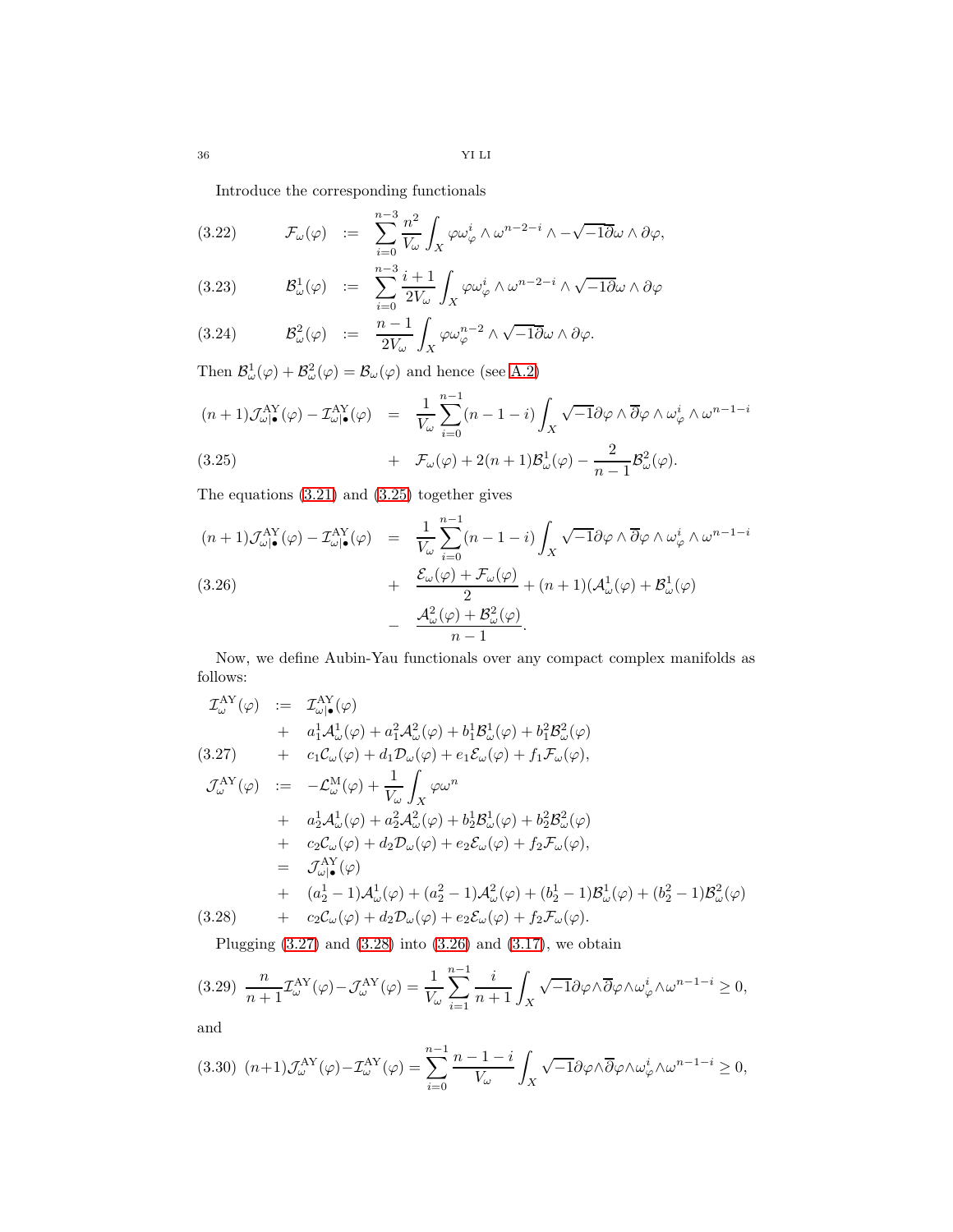where we require that constants satisfy the following linear equations system

<span id="page-36-1"></span>
$$
(3.31) \frac{n}{n+1}a_1^1 - (a_2^1 - 1) = \frac{1}{n+1}, \frac{n}{n+1}a_1^2 - (a_2^2 - 1) = \frac{1}{n+1},
$$
  

$$
(3.32) \frac{n}{n+1}b_1^1 - (b_2^1 - 1) = \frac{1}{n+1}, \frac{n}{n+1}b_1^2 - (b_2^2 - 1) = \frac{1}{n+1},
$$
  

$$
(3.33) \frac{n}{n+1}c_1 - c_2 = -\frac{1}{2}, \frac{n}{n+1}d_1 - d_2 = -\frac{1}{2},
$$

(3.33) 
$$
\frac{n}{n+1}c_1 - c_2 = -\frac{1}{2}, \frac{n}{n+1}d_1 - d_2 = -\frac{1}{2},
$$
  
(3.34) 
$$
\frac{n}{n+1}e_1 - e_2 = 0, \frac{n}{n+1}f_1 - f_2 = 0,
$$

$$
(3.35)(n+1)(a_2^1 - 1) - a_1^1 = -(n+1), (n+1)(a_2^2 - 1) - a_1^2 = \frac{1}{n-1},
$$
  
\n
$$
(3.36)(n+1)(b_2^1 - 1) - b_1^1 = -(n+1), (n+1)(b_2^2 - 1) - b_1^2 = \frac{1}{n-1},
$$
  
\n
$$
(3.37)(n+1)c_2 - c_1 = 0, (n+1)d_2 - d_1 = 0,
$$
  
\n
$$
(3.38)(n+1)e_2 - e_1 = -\frac{1}{2}, (n+1)f_2 - f_1 = -\frac{1}{2}.
$$

The constants  $a_i^j, b_i^j, c_i, d_i, e_i$  and  $f_i$ , calculated in Appendix B, are

$$
(3.39) \quad a_1^1 = b_1^1 = -\frac{n}{n-1}, \quad a_2^1 = b_2^1 = -\frac{n}{n^2-1},
$$
\n
$$
(3.40) \quad a_1^2 = b_1^2 = \frac{n}{(n-1)^2}, \quad a_2^2 = b_2^2 = \frac{n}{n+1} \left( 1 + \frac{n}{(n-1)^2} \right)
$$
\n
$$
(3.41) \quad c_1 = d_1 = -\frac{n+1}{2(n-1)}, \quad e_2 = f_2 = -\frac{n}{2(n^2-1)},
$$
\n
$$
(3.42) \quad c_2 = d_2 = e_1 = f_1 = -\frac{1}{2(n-1)}.
$$

The explicit formulas for  $\mathcal{I}^{AY}_{\omega}(\varphi)$  and  $\mathcal{J}^{AY}_{\omega}(\varphi)$  are given in Proposition [C.1](#page-43-0) and [C.2](#page-45-0) respectively. Namely,

<span id="page-36-0"></span>
$$
\mathcal{I}_{\omega}^{\text{AY}}(\varphi) = \frac{1}{V_{\omega}} \int_{X} \varphi(\omega^{n} - \omega_{\varphi}^{n}) - \frac{n}{2V_{\omega}} \sum_{i=0}^{n-2} \int_{X} \varphi \omega_{\varphi}^{i} \wedge \omega^{n-2-i} \wedge \sqrt{-1} \partial \omega \wedge \overline{\partial} \varphi
$$
  
+ 
$$
\frac{n}{2V_{\omega}} \sum_{i=0}^{n-2} \int_{X} \varphi \omega_{\varphi}^{i} \wedge \omega^{n-2-i} \wedge \sqrt{-1} \partial \omega \wedge \partial \varphi,
$$
  
(3.43) 
$$
= \frac{1}{V_{\omega}} \sum_{i=0}^{n-1} \int_{X} \sqrt{-1} \partial \varphi \wedge \overline{\partial} \varphi \wedge \omega_{\varphi}^{i} \wedge \omega^{n-1-i},
$$
  

$$
\mathcal{I}_{\omega}^{\text{AY}}(\varphi) = -\mathcal{L}_{\omega}^{\text{M}}(\varphi) + \frac{1}{V_{\omega}} \int_{X} \varphi \omega^{n} - \frac{n}{2V_{\omega}} \sum_{i=0}^{n-2} \int_{X} \varphi \omega_{\varphi}^{i} \wedge \omega^{n-2-i} \wedge \sqrt{-1} \partial \omega \wedge \overline{\partial} \varphi
$$
  
+ 
$$
\frac{n}{2V_{\omega}} \sum_{i=0}^{n-2} \int_{X} \varphi \omega_{\varphi}^{i} \wedge \omega^{n-2-i} \wedge \sqrt{-1} \partial \omega \wedge \partial \varphi
$$

(3.44) 
$$
= \frac{1}{V_{\omega}} \sum_{i=0}^{n-1} \int_{X} \frac{n-i}{n+1} \sqrt{-1} \partial \varphi \wedge \overline{\partial} \varphi \wedge \omega_{\varphi}^{i} \wedge \omega^{n-i-1}.
$$

X

Here the formulas [\(3.43\)](#page-36-0) and [\(3.44\)](#page-36-0) come from the solution of the system of linear equations [\(3.29\)](#page-35-3) and [\(3.30\)](#page-35-4).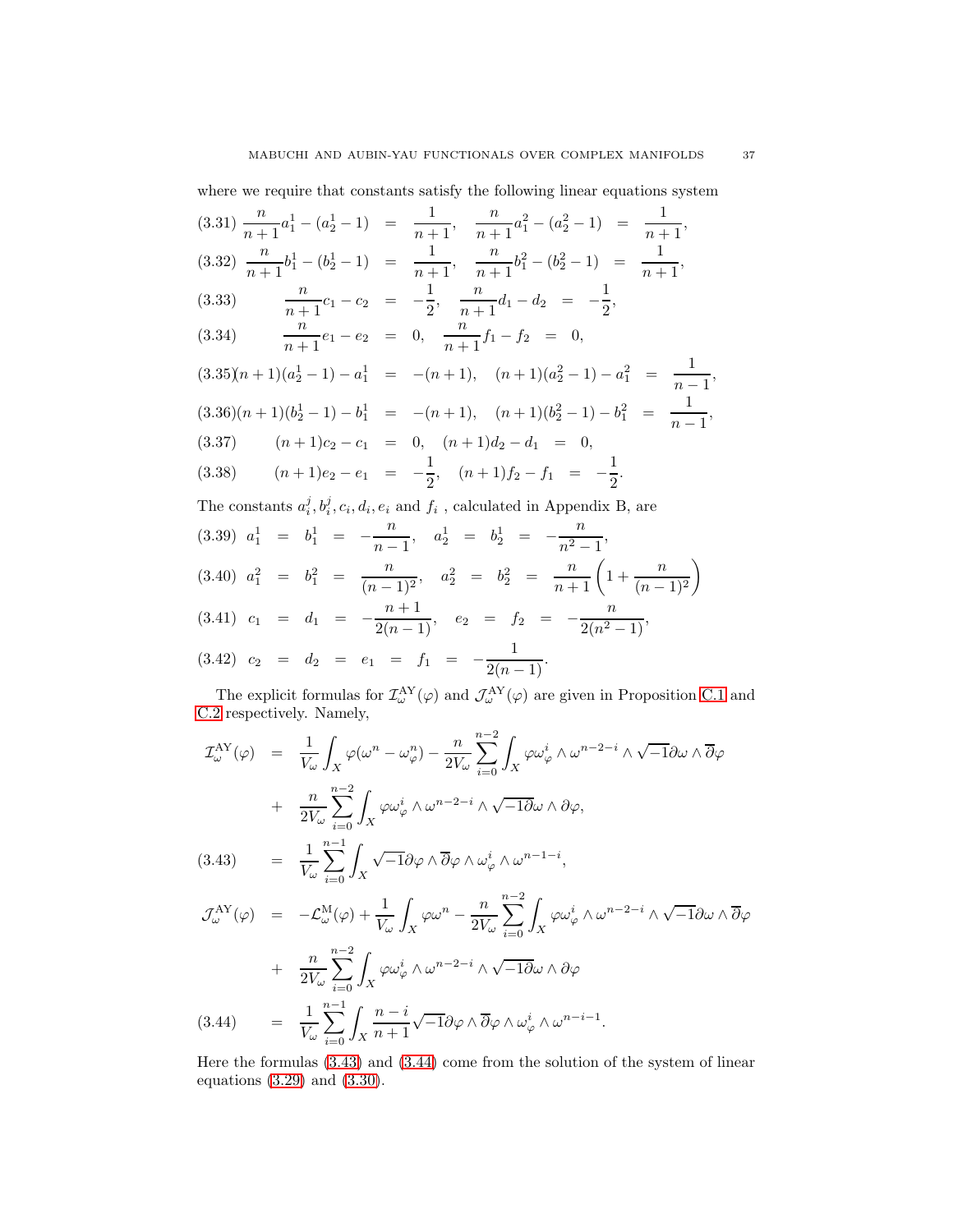From [\(3.29\)](#page-35-3), [\(3.30\)](#page-35-4), [\(3.37\)](#page-36-1) and [\(3.44\)](#page-36-0), we deduce the following

**Theorem 3.1.** For any  $\varphi \in \mathcal{P}_{\omega}$ , one has

(3.45) 
$$
\frac{n}{n+1} \mathcal{I}_{\omega}^{\text{AY}}(\varphi) - \mathcal{J}_{\omega}^{\text{AY}}(\varphi) \geq 0,
$$

(3.46)  $(n+1)\mathcal{J}^{\text{AY}}_{\omega}(\varphi) - \mathcal{I}^{\text{AY}}_{\omega}(\varphi) \geq 0.$ 

In particular

(3.47) 
$$
\frac{1}{n+1} \mathcal{I}_{\omega}^{\mathbf{AY}}(\varphi) \leq \mathcal{J}_{\omega}^{\mathbf{AY}}(\varphi) \leq \frac{n}{n+1} \mathcal{I}_{\omega}^{\mathbf{AY}}(\varphi),
$$

(3.48) 
$$
\frac{n+1}{n} \mathcal{J}^{\text{AY}}_{\omega}(\varphi) \leq \mathcal{I}^{\text{AY}}_{\omega}(\varphi) \leq (n+1) \mathcal{J}^{\text{AY}}_{\omega}(\varphi),
$$

(3.49) 
$$
\frac{1}{n} \mathcal{J}_{\omega}^{\text{AY}}(\varphi) \leq \frac{1}{n+1} \mathcal{J}_{\omega}^{\text{AY}}(\varphi) \leq \mathcal{I}_{\omega}^{\text{AY}}(\varphi) - \mathcal{J}_{\omega}^{\text{AY}}(\varphi)
$$
  
 $\leq \frac{n}{n+1} \mathcal{I}_{\omega}^{\text{AY}}(\varphi) \leq n \mathcal{J}_{\omega}^{\text{AY}}(\varphi).$ 

<span id="page-37-0"></span>APPENDIX A. PROOF THE IDENTITIES  $(3.14)$ ,  $(3.21)$  AND  $(3.25)$ In Appendix A we verify the identities [\(3.14\)](#page-34-0), [\(3.21\)](#page-34-1) and [\(3.25\)](#page-35-0).

<span id="page-37-1"></span>
$$
(A.1) \frac{n}{n+1} \mathcal{I}_{\omega|\bullet}^{AY}(\varphi) - \mathcal{J}_{\omega|\bullet}^{AY}(\varphi)
$$
  
\n
$$
= \frac{1}{V_{\omega}} \int_{X} \left( \varphi \cdot \sum_{j=1}^{n-1} \frac{j}{n+1} \omega^{n-1-j} \wedge \omega_{\varphi}^{j} \right) \wedge \sqrt{-10} \partial \varphi
$$
  
\n
$$
= \frac{1}{V_{\omega}} \int_{X} -\sqrt{-10} \left( \varphi \sum_{j=1}^{n-1} \frac{j}{n+1} \omega^{n-1-j} \wedge \omega_{\varphi}^{j} \right) \wedge \partial \varphi
$$
  
\n
$$
= \frac{1}{V_{\omega}} \int_{X} -\sqrt{-1} \left( \overline{\partial} \varphi \wedge \sum_{j=1}^{n-1} \frac{j}{n+1} \omega^{n-1-j} \wedge \omega_{\varphi}^{j} \right) \wedge \partial \varphi
$$
  
\n
$$
+ \frac{1}{V_{\omega}} \int_{X} -\sqrt{-1} \varphi \sum_{j=1}^{n-1} \frac{j}{n+1} \left[ (n-1-j) \omega^{n-2-j} \wedge \overline{\partial} \omega \wedge \omega_{\varphi}^{j} \right]
$$
  
\n
$$
+ \omega^{n-1-j} \wedge j \omega_{\varphi}^{j-1} \wedge \overline{\partial} \omega \right) \wedge \partial \varphi
$$
  
\n
$$
= \frac{1}{V_{\omega}} \sum_{i=1}^{n-1} \frac{i}{n+1} \int_{X} \sqrt{-1} \partial \varphi \wedge \overline{\partial} \varphi \wedge \omega^{n-1-i} \wedge \omega_{\varphi}^{i}
$$
  
\n
$$
+ \frac{1}{V_{\omega}} \sum_{i=1}^{n-2} \frac{i(n-1-i)}{n+1} \int_{X} -\sqrt{-1} \varphi \omega^{n-2-i} \wedge \omega_{\varphi}^{i} \wedge \overline{\partial} \omega \wedge \partial \varphi
$$
  
\n
$$
+ \frac{1}{V_{\omega}} \sum_{i=0}^{n-2} \frac{(i+1)^{2}}{n+1} \int_{X} -\sqrt{-1} \varphi \omega^{n-
$$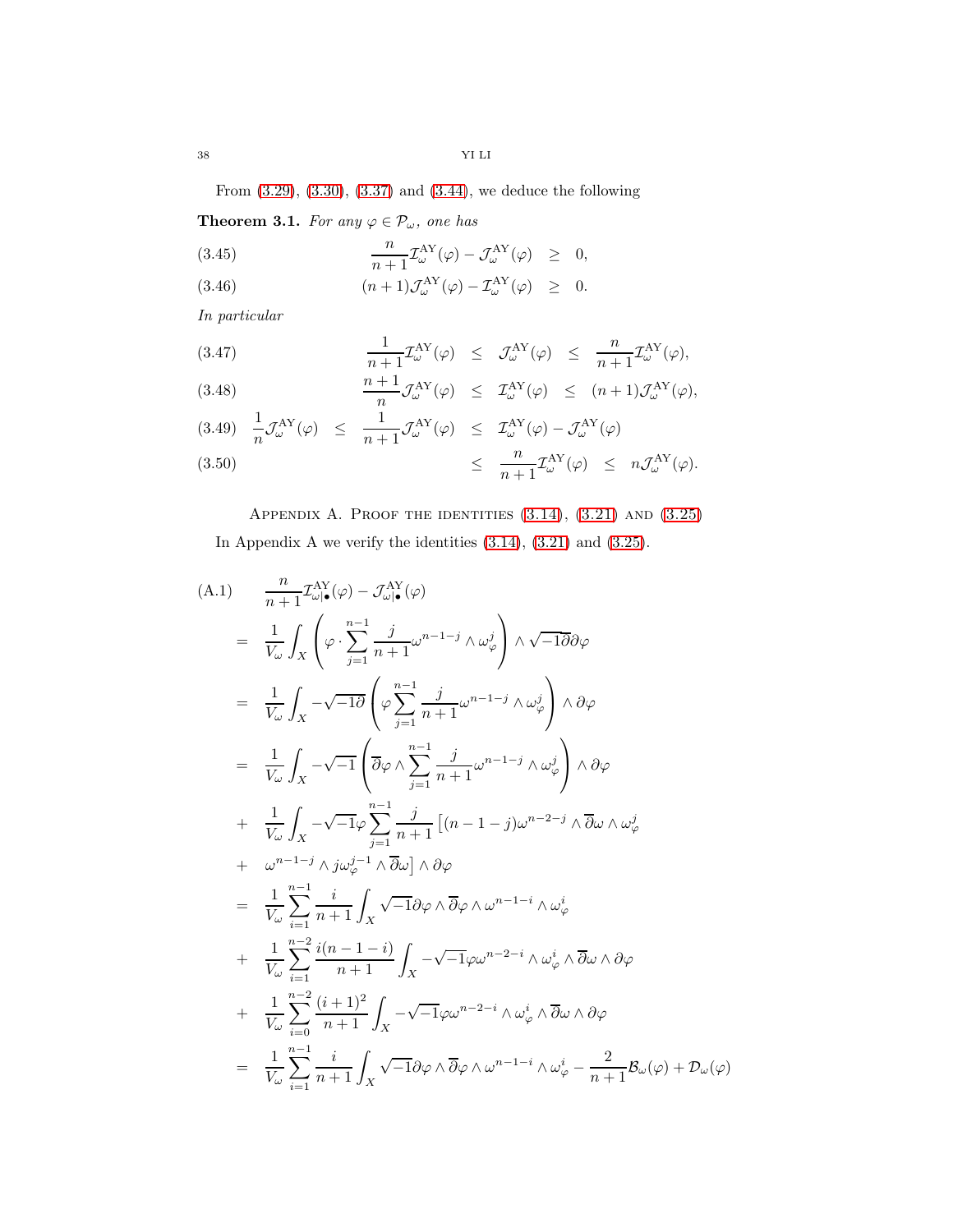which gives [\(3.15\)](#page-34-2). Calculate

$$
(n+1) \mathcal{J}_{\omega|}^{N} - \mathcal{I}_{\omega|}^{N}(\varphi)
$$
\n
$$
= \frac{1}{V_{\omega}} \int_{X} \left( \varphi \sum_{j=0}^{n-1} (n-1-j) \omega^{n-1-j} \wedge \omega_{\varphi}^{j} \right) \wedge \left( -\sqrt{-1} \partial \overline{\partial} \varphi \right)
$$
\n
$$
= \frac{1}{V_{\omega}} \int_{X} \sqrt{-1} \partial \left( \varphi \sum_{j=0}^{n-1} (n-1-j) \omega^{n-1-j} \wedge \omega_{\varphi}^{j} \right) \wedge \overline{\partial} \varphi
$$
\n
$$
= \frac{1}{V_{\omega}} \int_{X} \sqrt{-1} \partial \varphi \wedge \sum_{j=0}^{n-1} (n-1-j) \omega^{n-1-j} \wedge \omega_{\varphi}^{j} \wedge \overline{\partial} \varphi
$$
\n
$$
+ \frac{1}{V_{\omega}} \int_{X} \sqrt{-1} \varphi \sum_{j=0}^{n-1} \left[ (n-1-j) \omega^{n-2-j} \wedge \partial \omega \wedge \omega_{\varphi}^{j} \right]
$$
\n
$$
+ (n-1-j) \jmath \omega^{n-1-j} \wedge \omega_{\varphi}^{j-1} \wedge \partial \omega \right] \wedge \overline{\partial} \varphi
$$
\n
$$
= \frac{1}{V_{\omega}} \sum_{i=0}^{n-1} (n-1-i) \int_{X} \sqrt{-1} \partial \varphi \wedge \overline{\partial} \varphi \wedge \omega_{\varphi}^{i} \wedge \omega^{n-1-i}
$$
\n
$$
+ \frac{1}{V_{\omega}} \sum_{j=0}^{n-1} (n-1-j) \int_{X} \varphi \omega^{n-2-j} \wedge \omega_{\varphi}^{j} \wedge \sqrt{-1} \partial \omega \wedge \overline{\partial} \varphi
$$
\n
$$
+ \frac{1}{V_{\omega}} \sum_{j=0}^{n-1} (n-1-j) \int_{X} \varphi \omega^{n-2-j} \wedge \omega_{\varphi}^{j} \wedge \sqrt{-1} \partial \omega \wedge \overline{\partial} \varphi
$$
\n
$$
= \frac{1}{V_{\omega
$$

where we use the elementary identity

$$
(n-1-i)^2 + (i+1)(n-i-2)
$$
  
=  $(n-1)^2 + i^2 - 2(n-1)i + (n-2)(i+1) - i(i+1)$   
=  $n^2 - 2n + 1 + i^2 - 2ni + 2i + ni + n - 2i - 2 - i^2 - i$   
=  $n^2 - n - 1 - ni - i = -(n+1)(i+1) + n^2$ .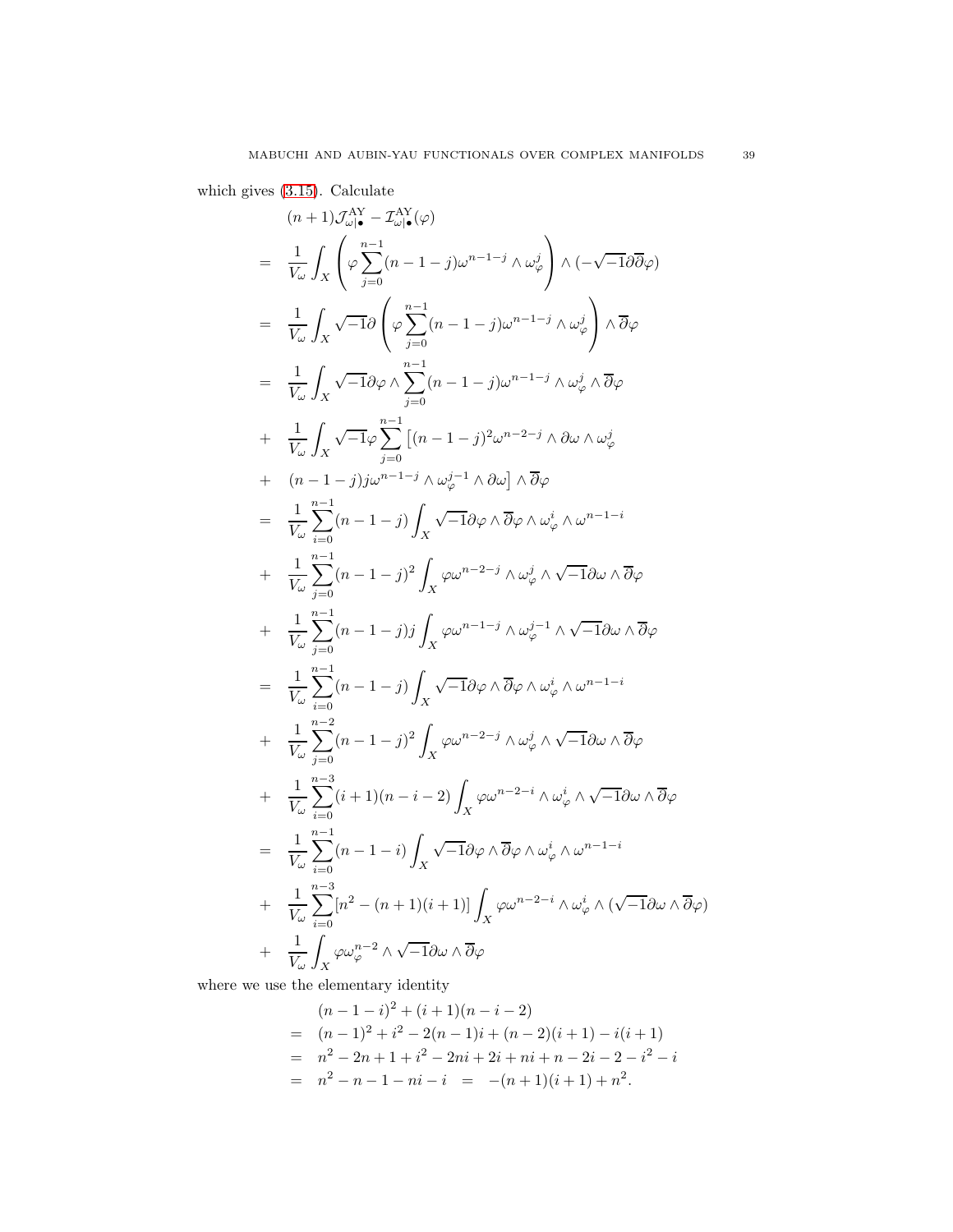Using the definitions of  $\mathcal{E}_{\omega}(\varphi), \mathcal{A}_{\omega}^{1}(\varphi), \mathcal{A}_{\omega}^{2}(\varphi)$ , we have  $\mathcal{A}_{\omega}^{1}(\varphi) + \mathcal{A}_{\omega}^{2}(\varphi) = \mathcal{A}_{\omega}(\varphi)$ and hence [\(3.21\)](#page-34-1) holds. Similarly, we have  $\mathcal{B}^1_\omega(\varphi) + \mathcal{B}^2_\omega(\varphi) = \mathcal{B}_\omega(\varphi)$  and

$$
(n+1) \mathcal{J}_{\omega|\bullet}^{\Delta Y}(\varphi) - \mathcal{I}_{\omega|\bullet}^{\Delta Y}(\varphi)
$$
\n
$$
= \frac{1}{V_{\omega}} \int_{X} -\sqrt{-1}\partial \left(\varphi \sum_{j=0}^{n-1} (n-1-j)\omega^{n-1-j} \wedge \omega_{\varphi}^{j}\right) \wedge \partial \varphi
$$
\n
$$
= \frac{1}{V_{\omega}} \int_{X} -\sqrt{-1}\partial \varphi \wedge \sum_{j=0}^{n-1} (n-1-j)\omega^{n-1-j} \wedge \omega_{\varphi}^{j} \wedge \partial \varphi
$$
\n
$$
+ \frac{1}{V_{\omega}} \int_{X} -\sqrt{-1}\varphi \sum_{j=0}^{n-1} (n-1-j)(n-1-j)\omega^{n-2-j} \wedge \overline{\partial}\omega \wedge \omega_{\varphi}^{j}
$$
\n
$$
+ j\omega^{n-1-j} \wedge \omega_{\varphi}^{j-1} \wedge \overline{\partial}\omega \wedge \partial \varphi
$$
\n
$$
= \frac{1}{V_{\omega}} \sum_{i=0}^{n-1} (n-1-i) \int_{X} \sqrt{-1}\partial \varphi \wedge \overline{\partial} \varphi \wedge \omega^{n-1-i} \wedge \omega_{\varphi}^{i}
$$
\n
$$
+ \frac{1}{V_{\omega}} \sum_{j=0}^{n-1} (n-1-j)^{2} \int_{X} \varphi \omega^{n-2-j} \wedge \omega_{\varphi}^{j} \wedge (-\sqrt{-1}\overline{\partial}\omega \wedge \partial \varphi)
$$
\n
$$
+ \frac{1}{V_{\omega}} \sum_{j=0}^{n-1} (n-1-j) j \int_{X} \varphi \omega^{n-1-j} \wedge \omega_{\varphi}^{j-1} \wedge (-\sqrt{-1}\overline{\partial}\omega \wedge \partial \varphi)
$$
\n
$$
= \frac{1}{V_{\omega}} \sum_{i=0}^{n-1} (n-1-i) \int_{X} \sqrt{-1}\partial \varphi \wedge \overline{\partial} \varphi \wedge \omega^{n-1-i} \wedge \omega_{\varphi}^{i}
$$
\n
$$
+ \frac{1}{V_{\omega}} \sum_{i=0}^{n-2} (n-1-i) \int
$$

and hence

<span id="page-39-0"></span>
$$
(n+1)\mathcal{J}^{\text{AY}}_{\omega|\bullet}(\varphi) - \mathcal{I}^{\text{AY}}_{\omega|\bullet}(\varphi) = \frac{1}{V_{\omega}} \sum_{i=0}^{n-1} (n-1-i) \int_X \sqrt{-1} \partial \varphi \wedge \overline{\partial} \varphi \wedge \omega_{\varphi}^i \wedge \omega^{n-1-i} + \mathcal{F}_{\omega}(\varphi) + 2(n+1) \mathcal{B}_{\omega}^1(\varphi) - \frac{2}{n-1} \mathcal{B}_{\omega}^2(\varphi).
$$
\n(A.2)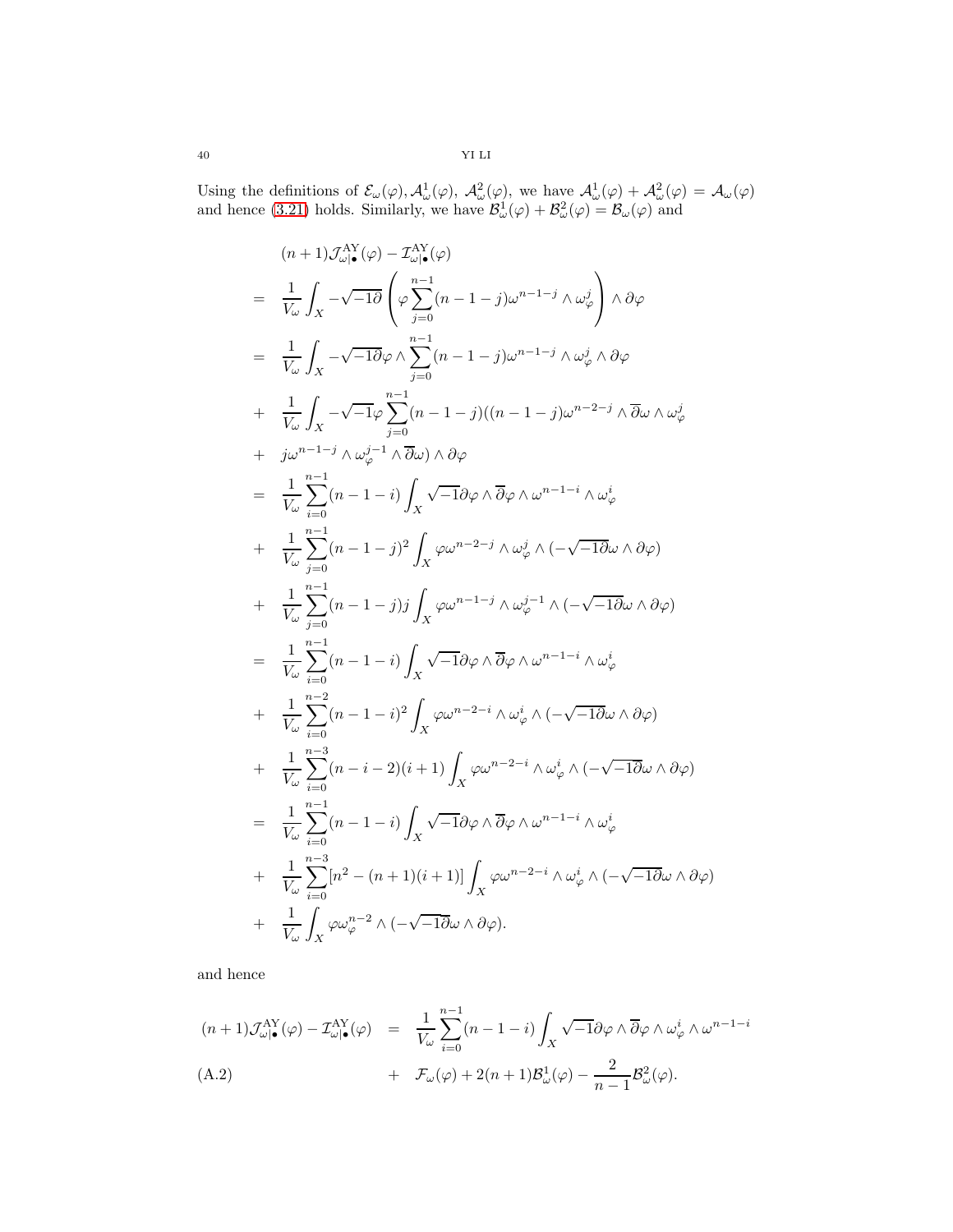Therefore [\(3.21\)](#page-34-1) and [\(3.25\)](#page-35-0) together gives

$$
(n+1)\mathcal{J}^{AY}_{\omega|\bullet}(\varphi) - \mathcal{I}^{AY}_{\omega|\bullet}(\varphi) = \frac{1}{V_{\omega}} \sum_{i=0}^{n-1} (n-1-i) \int_X \sqrt{-1} \partial \varphi \wedge \overline{\partial} \varphi \wedge \omega_{\varphi}^i \wedge \omega^{n-1-i} + \frac{\mathcal{E}_{\omega}(\varphi) + \mathcal{F}_{\omega}(\varphi)}{2} + (n+1)(\mathcal{A}^1_{\omega}(\varphi) + \mathcal{B}^1_{\omega}(\varphi) - \frac{\mathcal{A}^2_{\omega}(\varphi) + \mathcal{B}^2_{\omega}(\varphi)}{n-1}.
$$

# <span id="page-40-1"></span>Appendix B. Solve the system of the linear equations

<span id="page-40-0"></span>In this section we try to solve the system of the linear equations [\(3.31\)](#page-36-1)-[\(3.38\)](#page-36-1). Firstly we solve [\(3.31\)](#page-36-1) and [\(3.35\)](#page-36-1) as follows: [\(3.31\)](#page-36-1) and [\(3.35\)](#page-36-1) gives us the following equations

(B.1) 
$$
\frac{n}{n+1}a_1^1 - \frac{1}{n+1} = a_2^1 - 1,
$$

$$
(n+1)(a_2^1 - 1) + (n+1) = a_1^1,
$$

(B.2) 
$$
\frac{n}{n+1}a_1^2 - \frac{1}{n+1} = a_2^2 - 1,
$$

$$
(n+1)(a_2^2 - 1) - \frac{1}{n-1} = a_1^2.
$$

Plugging the first equation into second equation in [\(B.1\)](#page-40-1), we have

$$
(n+1)\left(\frac{n}{n+1}a_1^1 - \frac{1}{n+1}\right) + (n+1) = a_1^1
$$

which implies

(B.3) 
$$
a_1^1 = -\frac{n}{n-1}, \quad a_2^1 = -\frac{n}{n^2 - 1}.
$$

Similarly,

$$
(n+1)\left(\frac{n}{n+1}a_1^2 - \frac{1}{n+1}\right) - \frac{1}{n+1} = a_1^2,
$$

therefore

(B.4) 
$$
a_1^2 = \frac{n}{(n-1)^2}, \quad a_2^2 = \frac{n}{n+1} \left( 1 + \frac{n}{(n-1)^2} \right) = \frac{n^3 - n^2 + n}{n^3 - n^2 - n + 1}.
$$

Secondly, [\(3.32\)](#page-36-1) and [\(3.36\)](#page-36-1) implies

(B.5) 
$$
\frac{n}{n+1}b_1^1 - \frac{1}{n+1} = b_2^1 - 1,
$$

$$
(n+1)(b_2^1 - 1) = \frac{1}{1} - (n+1),
$$

(B.6) 
$$
\frac{n}{n+1}b_1^2 - \frac{1}{n+1} = b_2^2 - 1,
$$

$$
(n+1)(b_2^2 - 1) = b_1^2 + \frac{1}{n-1}.
$$

The above linear equations system gives

$$
(n+1)\left(\frac{n}{n+1}b_1^1 - \frac{1}{n+1}\right) = b_1^1 - (n+1)
$$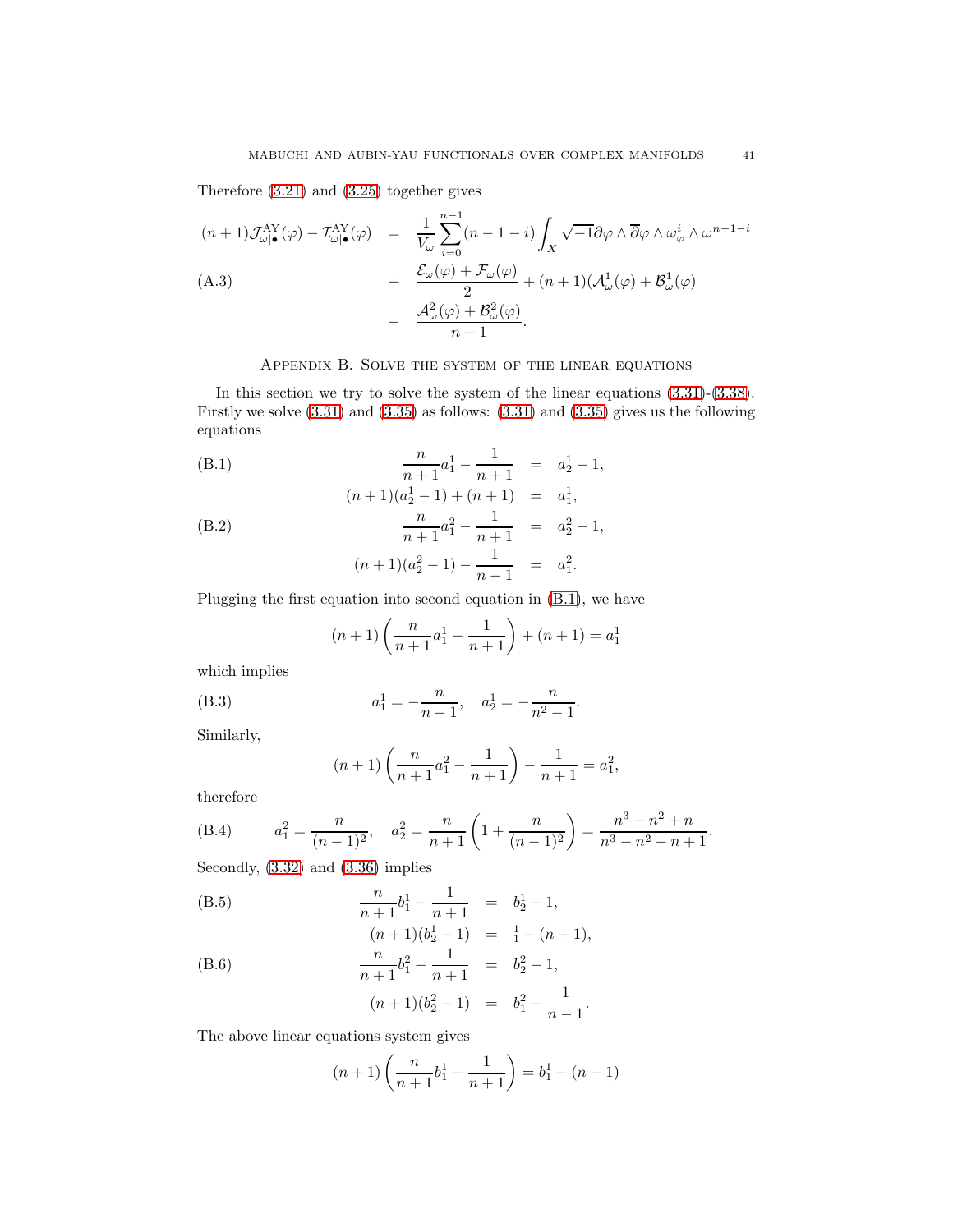and

$$
(n+1)\left(\frac{n}{n+1}b_1^2 - \frac{1}{n+1}\right) = b_1^2 + \frac{1}{n-1},
$$

respectively. Hence

(B.7) 
$$
b_1^1 = -\frac{n}{n-1},
$$

$$
b_2^1 = -\frac{n}{n^2-1},
$$

$$
b_3^1 = -\frac{n}{n^2-1}
$$

 $(B.8)$ 

$$
b_1^2 = \frac{n}{(n-1)^2},
$$
  
\n
$$
b_2^2 = \frac{n}{n+1} \left( 1 + \frac{n}{(n-1)^2} \right).
$$

 $-1$ ,

Continuously, equations [\(3.33\)](#page-36-1) and [\(3.37\)](#page-36-1) shows that

$$
\frac{n}{n+1}c_1 - c_2 = -\frac{1}{2}, \quad (n+1)c_2 - c_1 = 0,
$$
  

$$
\frac{n}{n+1}d_1 - d_2 = -\frac{1}{2}, \quad (n+1)d_2 - d_1 = 0.
$$

Eliminating  $c_2$  and  $d_2$  respectively, we have

$$
(n+1)\left(\frac{n}{n+1}c_1 + \frac{1}{2}\right) - c_1 = 0,
$$
  

$$
(n+1)\left(\frac{n}{n+1}d_1 + \frac{1}{2}\right) - d_1 = 0.
$$

Thus

(B.9) 
$$
c_1 = -\frac{n+1}{2(n-1)},
$$
  
\n $c_2 = -\frac{1}{2(n-1)},$   
\n(B.10)  $d_1 = -\frac{n+1}{2(n-1)}.$ 

(B.10) 
$$
d_1 = -\frac{n+1}{2(n-1)},
$$

$$
d_2 = -\frac{1}{2(n-1)}.
$$

Similarly, from [\(3.34\)](#page-36-1) and [\(3.38\)](#page-36-1) we obtain

$$
\frac{n}{n+1}e_1 - e_2 = 0, \quad (n+1)e_2 - e_1 = -\frac{1}{2},
$$
  

$$
\frac{n}{n+1}f_1 - f_2 = 0, \quad (n+1)f_2 - f_1 = -\frac{1}{2},
$$

and hence

(B.11) 
$$
e_1 = f_1 = -\frac{1}{2(n-1)},
$$

(B.12) 
$$
e_2 = f_2 = -\frac{n}{2(n^2 - 1)}
$$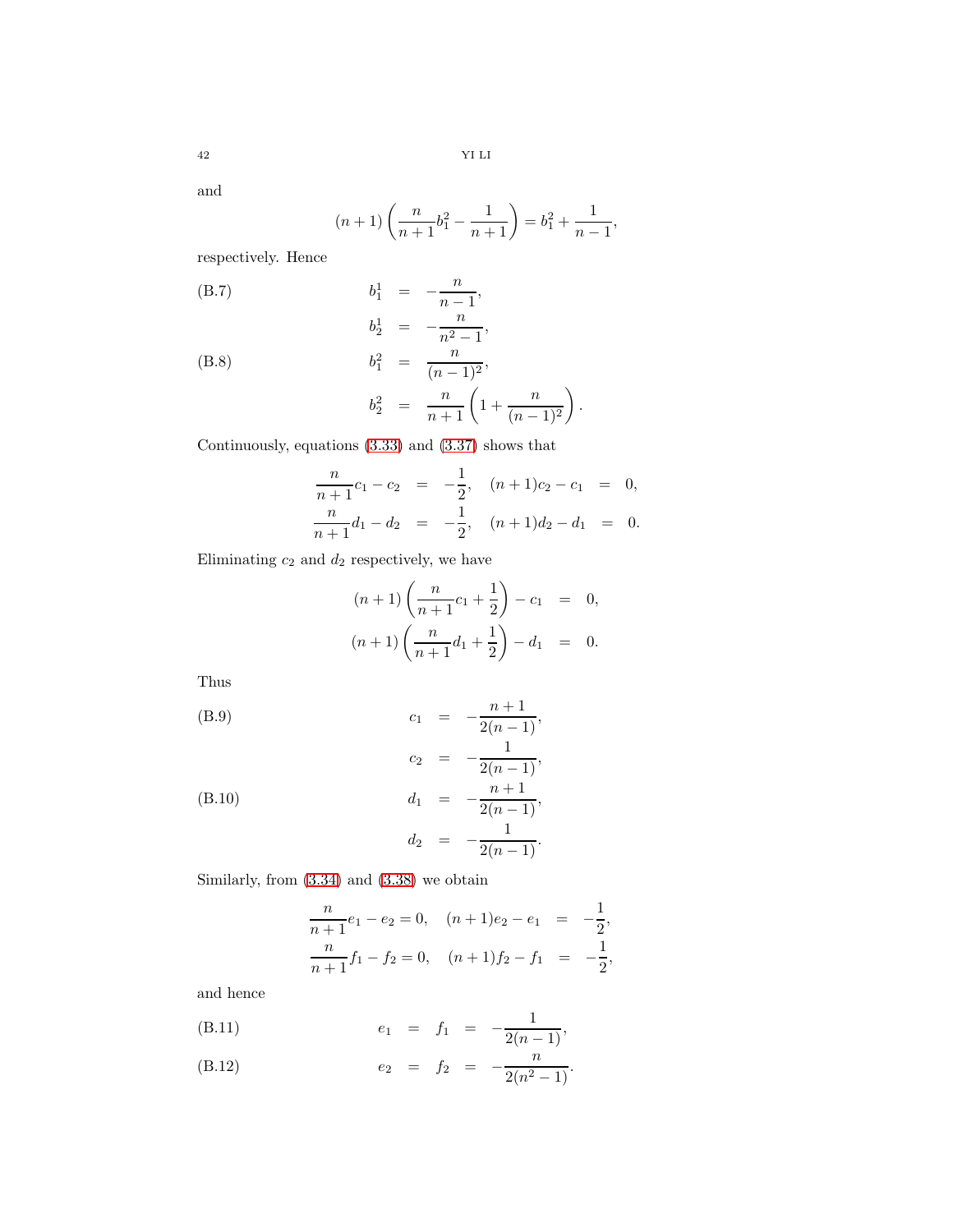APPENDIX C. EXPLICIT FORMULAS OF  $\mathcal{I}^{\text{AY}}_{\omega}(\varphi)$  and  $\mathcal{J}^{\text{AY}}_{\omega}(\varphi)$ 

<span id="page-42-0"></span>In this section we give the explicit formulas of  $\mathcal{I}^{\text{AY}}_{\omega}(\varphi)$  and  $\mathcal{J}^{\text{AY}}_{\omega}(\varphi)$ . In what follows, we assume that  $n \geq 3$ . Using the constants determined in Appendix B, we have

$$
T_{\omega}^{\text{AY}}(\varphi) = \frac{1}{V_{\omega}} \int_{X} \varphi(\omega^{n} - \omega_{\varphi}^{n})
$$
  
\n
$$
= \frac{n}{n-1} \sum_{i=0}^{n-3} \frac{i+1}{2V_{\omega}} \int_{X} \varphi \omega_{\varphi}^{i} \wedge \omega^{n-2-i} \wedge \sqrt{-1} \partial \omega \wedge \overline{\partial} \varphi
$$
  
\n
$$
- \frac{n}{n-1} \frac{1}{2V_{\omega}} \int_{X} \varphi \omega_{\varphi}^{n-2} \wedge \sqrt{-1} \partial \omega \wedge \overline{\partial} \varphi
$$
  
\n
$$
- \frac{n}{n-1} \sum_{i=0}^{n-3} \frac{i+1}{2V_{\omega}} \int_{X} \varphi \omega_{\varphi}^{i} \wedge \omega^{n-2-i} \wedge \sqrt{-1} \partial \omega \wedge \partial \varphi
$$
  
\n
$$
+ \frac{n}{n-1} \frac{1}{2V_{\omega}} \int_{X} \varphi \omega_{\varphi}^{n-2} \wedge \sqrt{-1} \partial \omega \wedge \partial \varphi
$$
  
\n
$$
- \frac{n}{n-1} \sum_{i=1}^{n-2} \frac{i}{2V_{\omega}} \int_{X} \varphi \omega_{\varphi}^{i} \wedge \omega^{n-3-i} \wedge \sqrt{-1} \partial \omega \wedge \overline{\partial} \varphi
$$
  
\n
$$
+ \frac{n}{n-1} \sum_{i=1}^{n-2} \frac{i}{2V_{\omega}} \int_{X} \varphi \omega_{\varphi}^{i} \wedge \omega^{n-2-i} \wedge \sqrt{-1} \partial \omega \wedge \partial \varphi
$$
  
\n
$$
- \frac{n^{2}}{n-1} \sum_{i=0}^{n-3} \frac{1}{2V_{\omega}} \int_{X} \varphi \omega_{\varphi}^{i} \wedge \omega^{n-2-i} \wedge \sqrt{-1} \partial \omega \wedge \overline{\partial} \varphi
$$
  
\n
$$
+ \frac{n^{2}}{n-1} \sum_{i=0}^{n-3} \frac{1}{2V_{\omega}} \int_{X} \varphi \omega_{\varphi}^{i} \wedge \omega^{n-2-i} \wedge \sqrt
$$

When  $n = 3$ , it is easy to see that

$$
\mathcal{I}_{\omega}^{\text{AY}}(\varphi) = \frac{1}{V_{\omega}} \int_{X} \varphi(\omega^{3} - \omega_{\varphi}^{3}) \n+ \frac{3}{4V_{\omega}} \int_{X} \varphi \omega \wedge \sqrt{-1} \partial \omega \wedge \overline{\partial} \varphi - \frac{3}{4V_{\omega}} \int_{X} \varphi \omega_{\varphi} \wedge \sqrt{-1} \partial \omega \wedge \overline{\partial} \varphi \n- \frac{3}{4V_{\omega}} \int_{X} \varphi \omega \wedge \sqrt{-1} \partial \omega \wedge \partial \varphi + \frac{3}{4V_{\omega}} \int_{X} \varphi \omega_{\varphi} \wedge \sqrt{-1} \partial \omega \wedge \partial \varphi \n- \frac{3}{4V_{\omega}} \int_{X} \varphi \omega_{\varphi} \wedge \sqrt{-1} \partial \omega \wedge \overline{\partial} \varphi + \frac{3}{4V_{\omega}} \int_{X} \varphi \omega_{\varphi} \wedge \sqrt{-1} \partial \omega \wedge \partial \varphi \n- \frac{9}{4V_{\omega}} \int_{X} \varphi \omega \wedge \sqrt{-1} \partial \omega \wedge \overline{\partial} \varphi + \frac{9}{4V_{\omega}} \int_{X} \varphi \omega \wedge \sqrt{-1} \partial \omega \wedge \partial \varphi \n= \frac{1}{V_{\omega}} \int_{X} \varphi(\omega^{3} - \omega_{\varphi}^{3}) \n- \frac{3}{2V_{\omega}} \int_{X} \varphi \omega \wedge \sqrt{-1} \partial \omega \wedge \overline{\partial} \varphi + \frac{3}{2V_{\omega}} \int_{X} \varphi \omega \wedge \sqrt{-1} \partial \omega \wedge \partial \varphi \n- \frac{3}{2V_{\omega}} \int_{X} \varphi \omega_{\varphi} \wedge \sqrt{-1} \partial \omega \wedge \overline{\partial} \varphi + \frac{3}{2V_{\omega}} \int_{X} \varphi \omega_{\varphi} \wedge \sqrt{-1} \partial \omega \wedge \partial \varphi.
$$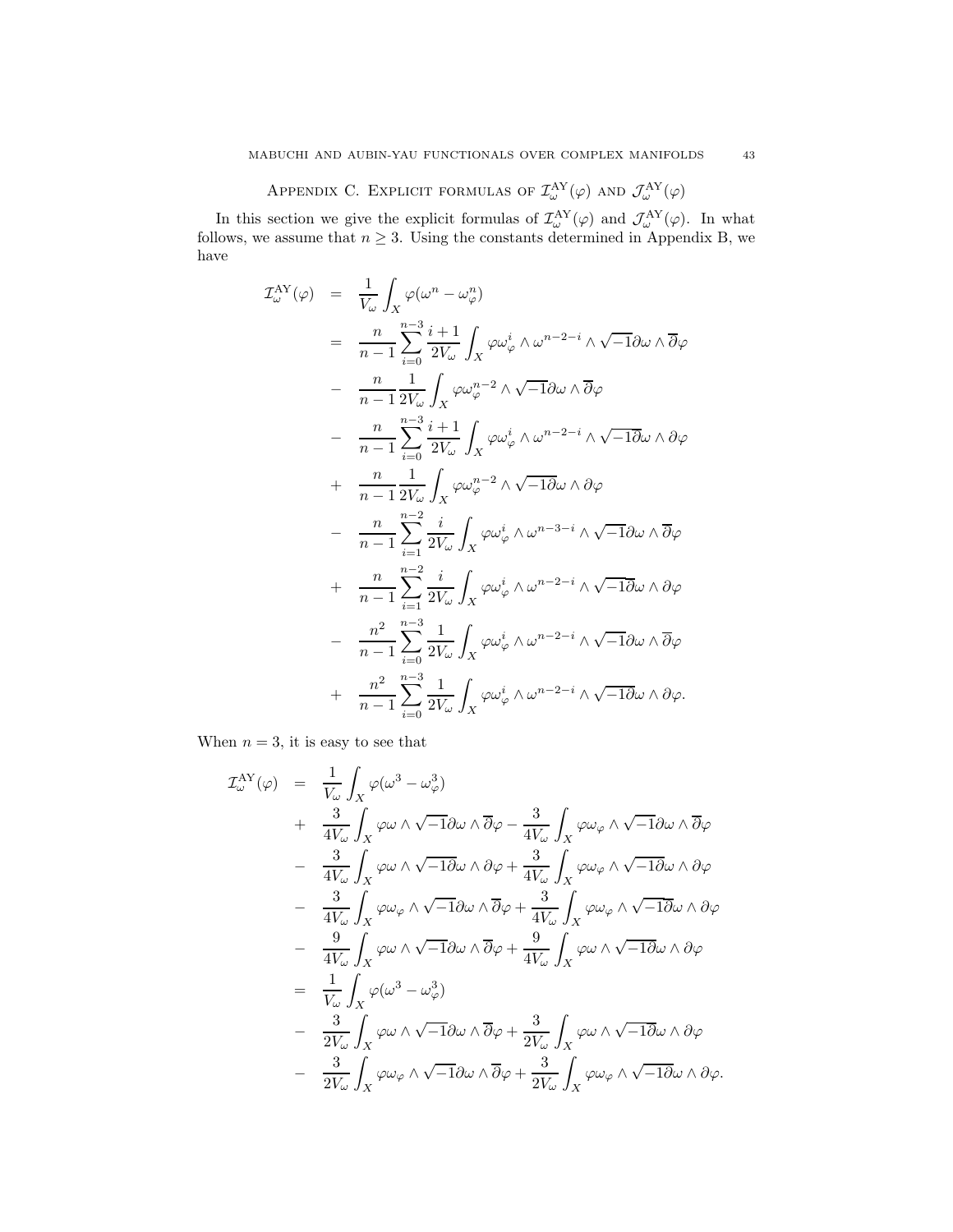For general  $n\geq 4,$  a simple computation shows

$$
T_{\omega}^{\mathbf{A}Y}(\varphi) = \frac{1}{V_{\omega}} \int_{X} \varphi(\omega^{n} - \omega_{\varphi}^{n})
$$
  
+ 
$$
\sum_{i=1}^{n-3} \frac{1}{2V_{\omega}} \left[ \frac{n(i+1)}{n-1} - \frac{in}{n-1} - \frac{n^{2}}{n-1} \right] \int_{X} \varphi \omega_{\varphi}^{i} \wedge \omega^{n-2-i} \wedge \sqrt{-1} \partial \omega \wedge \overline{\partial} \varphi
$$
  
+ 
$$
\frac{n}{n-1} \frac{1}{2V_{\omega}} \int_{X} \varphi \omega_{\varphi}^{n-2} \wedge \sqrt{-1} \partial \omega \wedge \overline{\partial} \varphi
$$
  
- 
$$
\frac{n(n-2)}{n-1} \frac{1}{2V_{\omega}} \int_{X} \varphi \omega_{\varphi}^{n-2} \wedge \sqrt{-1} \partial \omega \wedge \overline{\partial} \varphi
$$
  
+ 
$$
\sum_{i=1}^{n-1} \frac{1}{2V_{\omega}} \int_{X} \varphi \omega_{\varphi}^{n-2} \wedge \sqrt{-1} \partial \omega \wedge \overline{\partial} \varphi
$$
  
+ 
$$
\sum_{i=1}^{n-1} \frac{1}{2V_{\omega}} \int_{X} \varphi \omega_{\varphi}^{n-2} \wedge \sqrt{-1} \partial \omega \wedge \partial \varphi
$$
  
- 
$$
\frac{n}{n-1} \frac{1}{2V_{\omega}} \int_{X} \varphi \omega_{\varphi}^{n-2} \wedge \sqrt{-1} \partial \omega \wedge \partial \varphi
$$
  
+ 
$$
\frac{n(n-2)}{n-1} \frac{2}{2V_{\omega}} \int_{X} \varphi \omega_{\varphi}^{n-2} \wedge \sqrt{-1} \partial \omega \wedge \partial \varphi
$$
  
+ 
$$
\frac{n}{n-1} \frac{1}{2V_{\omega}} \int_{X} \varphi \omega_{\varphi}^{n-2} \wedge \sqrt{-1} \partial \omega \wedge \partial \varphi
$$
  
- 
$$
\frac{n^{2}}{n-1} \frac{1}{2V_{\omega}} \int_{X} \varphi \omega_{\varphi}^{n-2} \wedge \sqrt{-1} \partial \omega \wedge \partial
$$

Thus

<span id="page-43-0"></span>**Proposition C.1.** If  $n \geq 3$ , one has

$$
\mathcal{I}_{\omega}^{\text{AY}}(\varphi) = \frac{1}{V_{\omega}} \int_{X} \varphi(\omega^{n} - \omega_{\varphi}^{n})
$$
\n
$$
- \frac{n}{2V_{\omega}} \sum_{i=1}^{n-2} \int_{X} \varphi \omega_{\varphi}^{i} \wedge \omega^{n-2-i} \wedge \sqrt{-1} \partial \omega \wedge \overline{\partial} \varphi - \frac{n}{2V_{\omega}} \int_{X} \varphi \omega^{n-2} \wedge \sqrt{-1} \partial \omega \wedge \overline{\partial} \varphi
$$
\n
$$
+ \frac{n}{2V_{\omega}} \sum_{i=1}^{n-2} \int_{X} \varphi \omega_{\varphi}^{i} \wedge \omega^{n-2-i} \wedge \sqrt{-1} \overline{\partial} \omega \wedge \partial \varphi + \frac{n}{2V_{\omega}} \int_{X} \varphi \omega^{n-2} \wedge \sqrt{-1} \overline{\partial} \omega \wedge \partial \varphi.
$$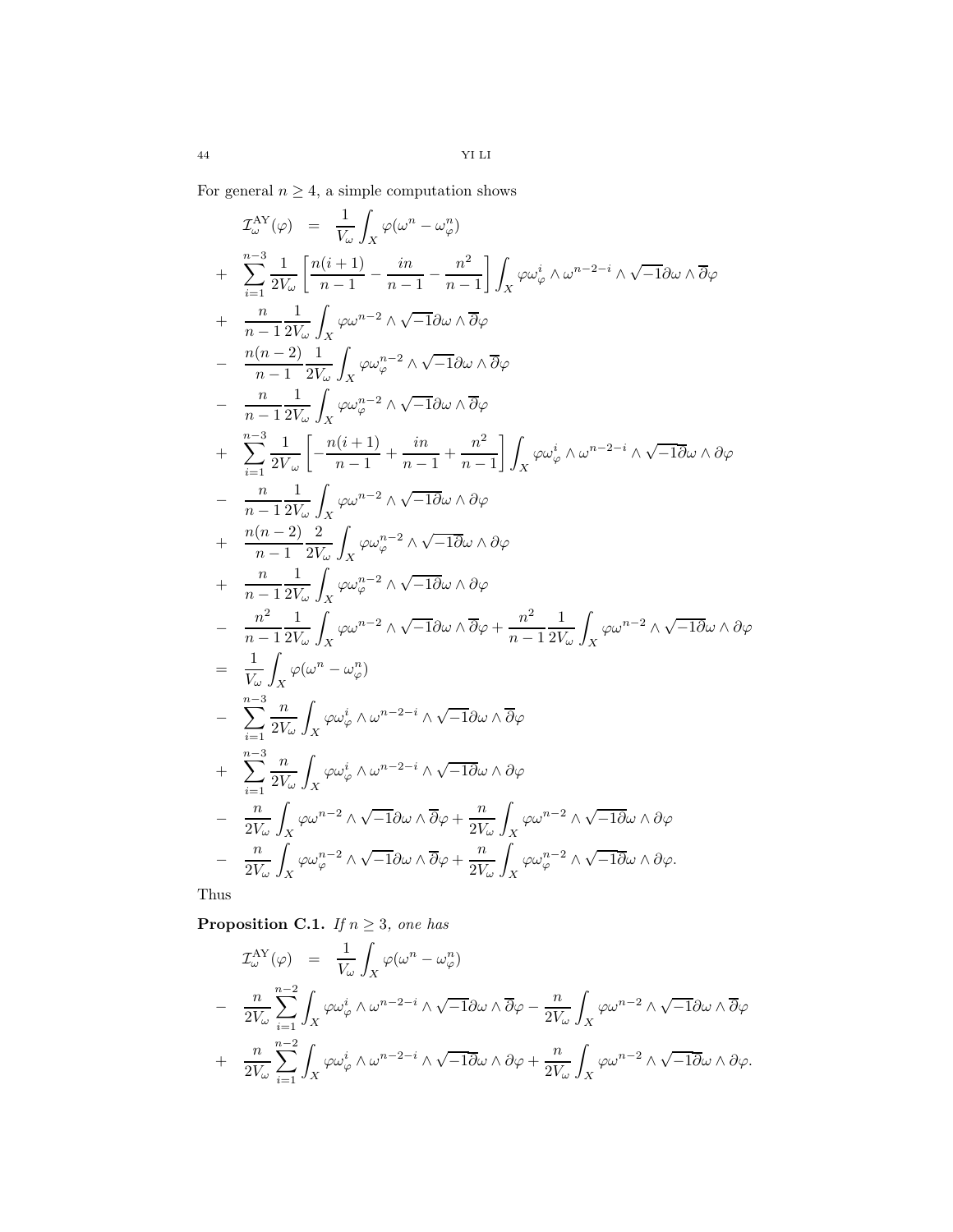Similarly, we have

$$
\mathcal{J}_{\omega}^{\text{AY}}(\varphi)
$$
\n
$$
= -\mathcal{L}_{\omega}^{\text{M}}(\varphi) + \frac{1}{V_{\omega}} \int_{X} \varphi \omega^{n}
$$
\n
$$
+ \frac{n}{n^{2} - 1} \sum_{i=0}^{n-3} \frac{i+1}{2V_{\omega}} \int_{X} \varphi \omega_{\varphi}^{i} \wedge \omega^{n-2-i} \wedge \sqrt{-1} \partial \omega \wedge \overline{\partial} \varphi
$$
\n
$$
- \frac{n}{n+1} \left( n - 1 + \frac{n}{n-1} \right) \frac{1}{2V_{\omega}} \int_{X} \varphi \omega_{\varphi}^{n-2} \wedge \sqrt{-1} \partial \omega \wedge \overline{\partial} \varphi
$$
\n
$$
- \frac{n}{n^{2} - 1} \sum_{i=0}^{n-3} \frac{i+1}{2V_{\omega}} \int_{X} \varphi \omega_{\varphi}^{i} \wedge \omega^{n-2-i} \wedge \sqrt{-1} \partial \omega \wedge \partial \varphi
$$
\n
$$
+ \frac{n}{n+1} \left( n - 1 + \frac{n}{n-1} \right) \frac{2}{2V_{\omega}} \int_{X} \varphi \omega_{\varphi}^{n-2} \wedge \sqrt{-1} \partial \omega \wedge \partial \varphi
$$
\n
$$
- \frac{n}{n^{2} - 1} \sum_{i=1}^{n-2} \frac{i}{2V_{\omega}} \int_{X} \varphi \omega_{\varphi}^{i} \wedge \omega^{n-2-i} \wedge \sqrt{-1} \partial \omega \wedge \overline{\partial} \varphi
$$
\n
$$
+ \frac{n}{n^{2} - 1} \sum_{i=1}^{n-2} \frac{i}{2V_{\omega}} \int_{X} \varphi \omega_{\varphi}^{i} \wedge \omega^{n-2-i} \wedge \sqrt{-1} \partial \omega \wedge \partial \varphi
$$
\n
$$
- \frac{n^{3}}{n^{2} - 1} \sum_{i=0}^{n-3} \frac{1}{2V_{\omega}} \int_{X} \varphi \omega_{\varphi}^{i} \wedge \omega^{n-2-i} \wedge \sqrt{-1} \partial \omega \wedge \overline{\partial} \varphi
$$
\n
$$
+ \frac{n^{3
$$

When  $n = 3$ , we have

$$
\mathcal{J}_{\omega}^{\text{AY}}(\varphi)
$$
\n
$$
= -\mathcal{L}_{\omega}^{\text{M}}(\varphi) + \frac{1}{V_{\omega}} \int_{X} \varphi \omega^{3}
$$
\n
$$
+ \frac{3}{8} \frac{1}{2V_{\omega}} \int_{X} \varphi \omega \wedge \sqrt{-1} \partial \omega \wedge \overline{\partial} \varphi - \frac{3}{4} \left( 2 + \frac{3}{2} \right) \frac{1}{2V_{\omega}} \int_{X} \varphi \omega_{\varphi} \wedge \sqrt{-1} \partial \omega \wedge \overline{\partial} \varphi
$$
\n
$$
- \frac{3}{8} \frac{1}{2V_{\omega}} \int_{X} \varphi \omega \wedge \sqrt{-1} \partial \omega \wedge \partial \varphi + \frac{3}{4} \left( 2 + \frac{3}{2} \right) \frac{1}{2V_{\omega}} \int_{X} \varphi \omega_{\varphi} \wedge \sqrt{-1} \partial \omega \wedge \partial \varphi
$$
\n
$$
- \frac{3}{8} \frac{1}{2V_{\omega}} \int_{X} \varphi \omega_{\varphi} \wedge \sqrt{-1} \partial \omega \wedge \overline{\partial} \varphi + \frac{3}{8} \frac{1}{2V_{\omega}} \int_{X} \varphi \omega_{\varphi} \wedge \sqrt{-1} \partial \omega \wedge \partial \varphi
$$
\n
$$
- \frac{27}{8} \frac{1}{2V_{\omega}} \int_{X} \varphi \omega \wedge \sqrt{-1} \partial \omega \wedge \overline{\partial} \varphi + \frac{27}{8} \frac{1}{2V_{\omega}} \int_{X} \varphi \omega \wedge \sqrt{-1} \partial \omega \wedge \partial \varphi
$$
\n
$$
= -\mathcal{L}_{\omega}^{\text{M}}(\varphi) + \frac{1}{V_{\omega}} \int_{X} \varphi \omega^{3}
$$
\n
$$
- \frac{3}{2V_{\omega}} \int_{X} \varphi \omega \wedge \sqrt{-1} \partial \omega \wedge \overline{\partial} \varphi + \frac{3}{2V_{\omega}} \int_{X} \varphi \omega \wedge \sqrt{-1} \partial \omega \wedge \partial \varphi
$$
\n
$$
- \frac{3}{2V_{\omega}} \int_{X} \varphi \omega_{\
$$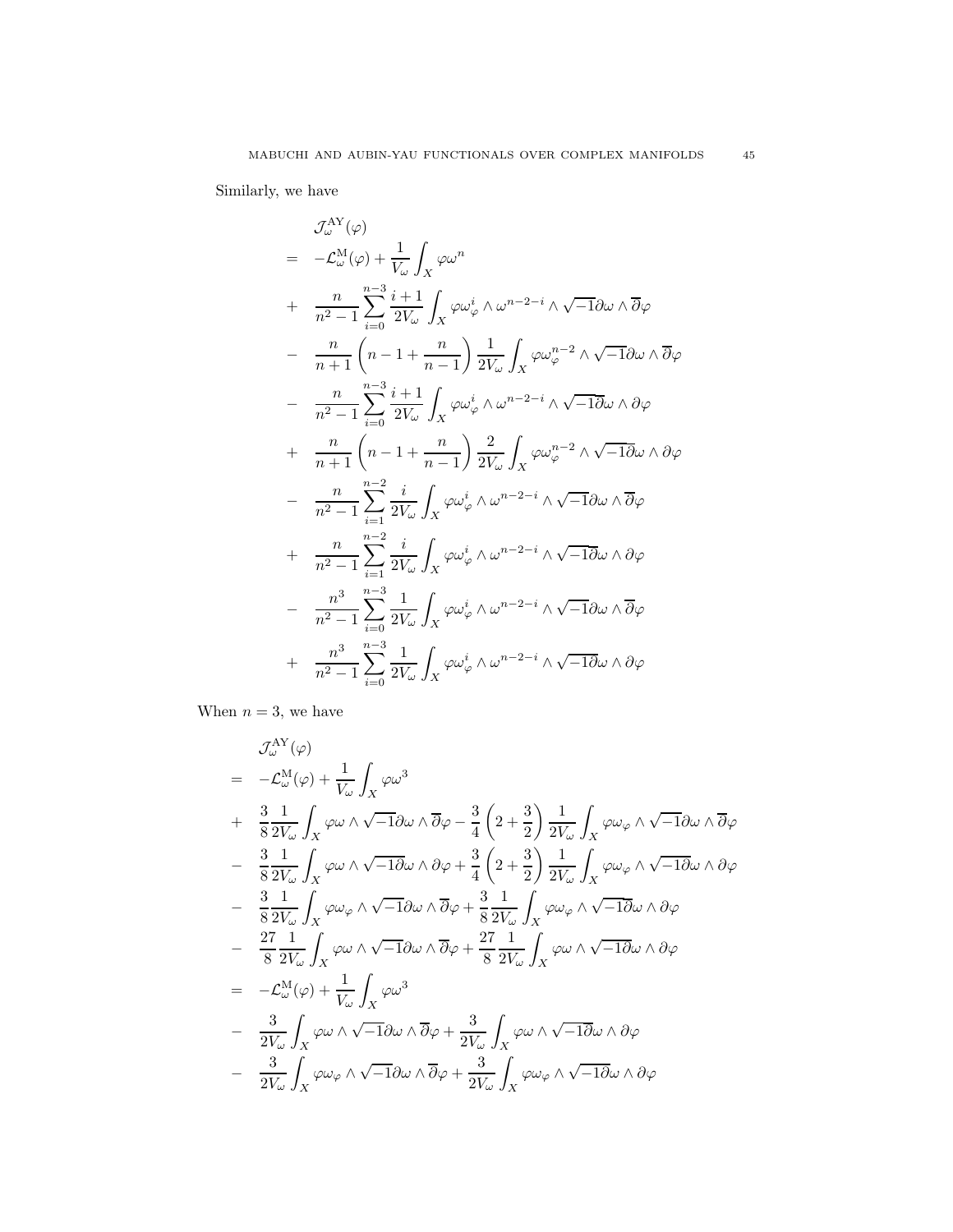When  $n\geq 4,$  we have

$$
\mathcal{J}_{\omega}^{\text{AY}}(\varphi) = -\mathcal{L}_{\omega}^{\text{M}}(\varphi) + \frac{1}{V_{\omega}} \int_{X} \varphi \omega^{n}
$$
\n
$$
+ \frac{1}{2V_{\omega}} \sum_{i=1}^{n-3} \left[ \frac{n(i+1)}{n^{2}-1} - \frac{in}{n^{2}-1} - \frac{n^{3}}{n^{2}-1} \right] \int_{X} \varphi \omega_{\varphi}^{i} \wedge \omega^{n-2-i} \wedge \sqrt{-1} \partial \omega \wedge \overline{\partial} \varphi
$$
\n
$$
+ \frac{n}{n^{2}-1} \frac{1}{2V_{\omega}} \int_{X} \varphi \omega^{n-2} \wedge \sqrt{-1} \partial \omega \wedge \overline{\partial} \varphi
$$
\n
$$
- \frac{n}{n+1} \left( n-1 + \frac{n}{n-1} \right) \frac{1}{2V_{\omega}} \int_{Z} \varphi \omega_{\varphi}^{n-2} \wedge \sqrt{-1} \partial \omega \wedge \overline{\partial} \varphi
$$
\n
$$
+ \frac{1}{2V_{\omega}} \sum_{i=1}^{n-3} \left[ -\frac{n(i+1)}{n^{2}-1} + \frac{in}{n^{2}-1} + \frac{n^{3}}{n^{2}-1} \right] \int_{X} \varphi \omega_{\varphi}^{i} \wedge \omega^{n-2-i} \wedge \sqrt{-1} \partial \omega \wedge \partial \varphi
$$
\n
$$
- \frac{n}{n^{2}-1} \frac{1}{2V_{\omega}} \int_{X} \varphi \omega^{n-2} \wedge \sqrt{-1} \partial \omega \wedge \partial \varphi
$$
\n
$$
+ \frac{n}{n+1} \left( n-1 + \frac{n}{n-1} \right) \frac{1}{2V_{\omega}} \int_{X} \varphi \omega_{\varphi}^{n-2} \wedge \sqrt{-1} \partial \omega \wedge \partial \varphi
$$
\n
$$
- \frac{n(n-2)}{(n^{2}-1)2V_{\omega}} \int_{Z} \varphi \omega_{\varphi}^{n-2} \wedge \sqrt{-1} \partial \omega \wedge \overline{\partial} \varphi + \frac{n(n-2)}{(n^{2}-1)2V_{\omega}} \int_{X} \varphi \omega_{\varphi}^{n-2}
$$

Using the identities

$$
\frac{n(i+1)}{n^2 - 1} - \frac{in}{n^2 - 1} - \frac{n^3}{n^2 - 1} = \frac{n - n^3}{n^2 - 1} = -n,
$$
  

$$
-\frac{n}{n+1}\left(n - 1 + \frac{n}{n-1}\right) - \frac{n(n-2)}{n^2 - 1} = \frac{-n[(n-1)^2 + n] - n(n-2)}{n^2 - 1} = -n,
$$

the above expression can be simplified as

$$
\mathcal{J}_{\omega}^{\mathbf{A}\mathbf{Y}}(\varphi) = -\mathcal{L}_{\omega}^{\mathbf{M}}(\varphi) + \frac{1}{V_{\omega}} \int_{X} \varphi \omega^{n}
$$
  

$$
- \frac{n}{2V_{\omega}} \sum_{i=1}^{n-2} \int_{X} \varphi \omega_{\varphi}^{i} \wedge \omega^{n-2-i} \wedge \sqrt{-1} \partial \omega \wedge \overline{\partial} \varphi - \frac{n}{2V_{\omega}} \int_{X} \varphi \omega^{n-2} \wedge \sqrt{-1} \partial \omega \wedge \overline{\partial} \varphi
$$
  

$$
+ \frac{n}{2V_{\omega}} \sum_{i=1}^{n-2} \int_{X} \varphi \omega_{\varphi}^{i} \wedge \omega^{n-2-i} \wedge \sqrt{-1} \partial \omega \wedge \partial \varphi + \frac{n}{2V_{\omega}} \int_{X} \varphi \omega^{n-2} \wedge \sqrt{-1} \partial \omega \wedge \partial \varphi.
$$

In summary,

<span id="page-45-0"></span>**Proposition C.2.** If  $n \geq 3$ , one has

$$
\mathcal{J}^{\text{AY}}_{\omega}(\varphi) = -\mathcal{L}^{\text{M}}_{\omega}(\varphi) + \frac{1}{V_{\omega}} \int_{X} \varphi \omega^{n}
$$
  

$$
- \frac{n}{2V_{\omega}} \sum_{i=1}^{n-2} \int_{X} \varphi \omega_{\varphi}^{i} \wedge \omega^{n-2-i} \wedge \sqrt{-1} \partial \omega \wedge \overline{\partial} \varphi - \frac{n}{2V_{\omega}} \int_{X} \varphi \omega^{n-2} \wedge \sqrt{-1} \partial \omega \wedge \overline{\partial} \varphi
$$
  

$$
+ \frac{n}{2V_{\omega}} \sum_{i=1}^{n-2} \int_{X} \varphi \omega_{\varphi}^{i} \wedge \omega^{n-2-i} \wedge \sqrt{-1} \overline{\partial} \omega \wedge \partial \varphi + \frac{n}{2V_{\omega}} \int_{X} \varphi \omega^{n-2} \wedge \sqrt{-1} \overline{\partial} \omega \wedge \partial \varphi.
$$